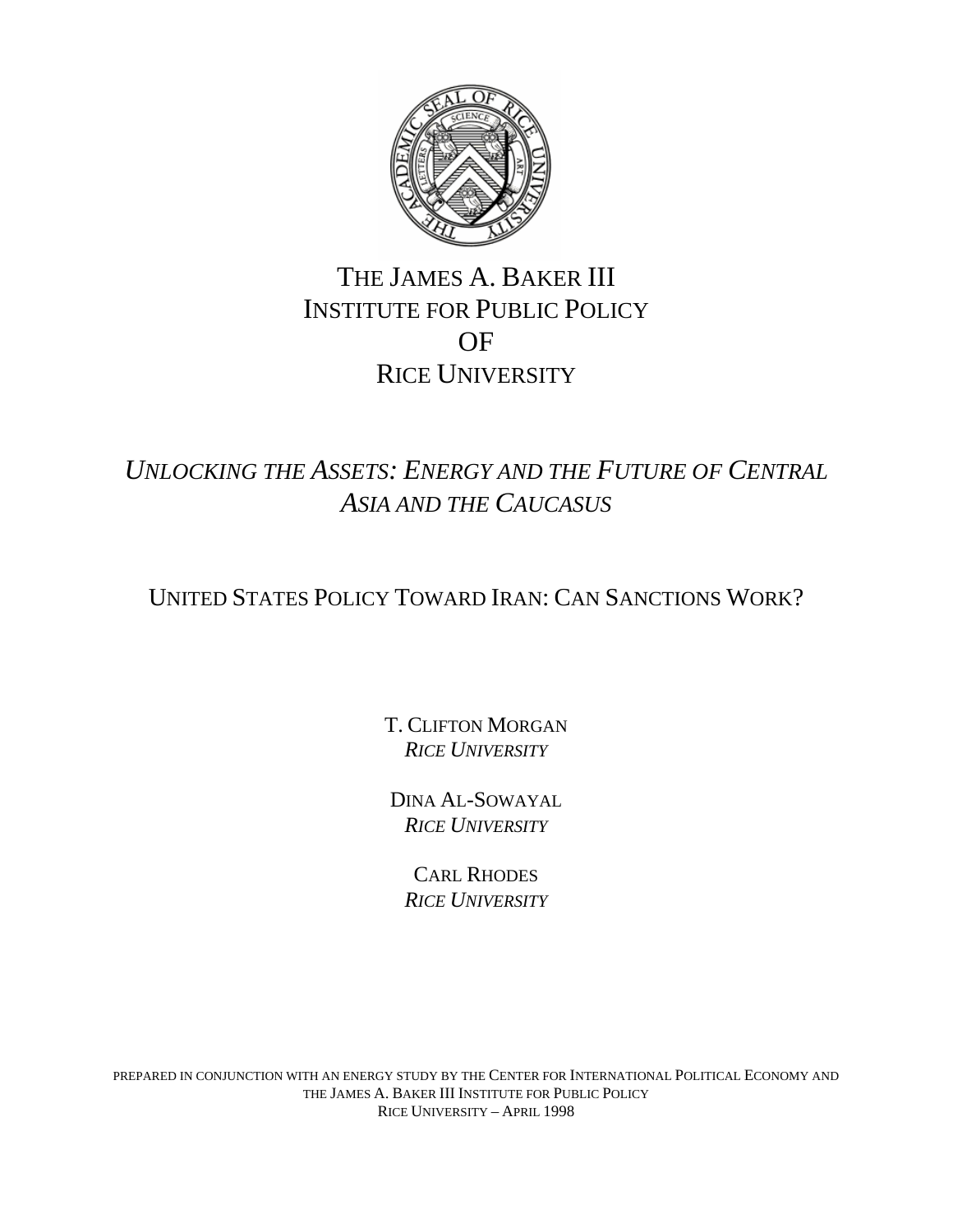# **Introduction**

Since the 1979 revolution in Iran, U.S.-Iranian relations have been among the most contentious in the world. Indeed, each country has indicated that resentment for the other is deep and pervasive. During the revolutionary period in Iran, popular chants advocating "death to America" were second only to "God is great" (Cottam, 1988, p. 3). Similarly, memories of the hostages held in Tehran permeate the American consciousness. For nearly 20 years the United States has imposed economic sanctions on Iran, and Iran has staunchly resisted compliance. The latest round of U.S.-imposed sanctions against Iran was initiated in 1984 and further strengthened in 1995. One important question, of course, is whether these sanctions have played any significant role in inducing Iran to behave more to the liking of Americans. In this paper, we examine this question and conclude that the sanctions have been, and will continue to be, wholly ineffective in bringing about a change in Iranian behavior. We show why this is the case, and we also show why, in spite of the failure of sanctions, we anticipate that they will continue to be imposed.

Two recent developments suggest that a reassessment of U.S. sanctions toward Iran is in order. In May 1997 Iran elected a new president, Mohammed Khatemi. Journalistic accounts of his beliefs, philosophy, and policies indicate that he would prefer to move toward closer relations with the U.S. His recent public calls for a dialogue with the U.S. indicate that he is sincere in this desire. Second, the recognition of the potential for sizable quantities of recoverable oil in the Caucasus have given many in the American oil industry a renewed interest in an opening to Iran. Iran is clearly in an advantageous geographical position for accessing that oil, and its existing infrastructure for transporting oil makes it an important player in developing the potential of the fields. These factors suggest to many that the U.S. should be more accommodating toward Iran and that U.S. policy certainly should not impose a significant barrier on American companies trying to compete in the Caucasus. In the latter part of this paper, we consider what political strategy could be followed by American political actors who wish to see the sanctions lifted.

We address these questions by applying a formal model developed by Morgan and Schwebach (1996) to assess the effectiveness of sanctions policies. Below, we develop the general intuition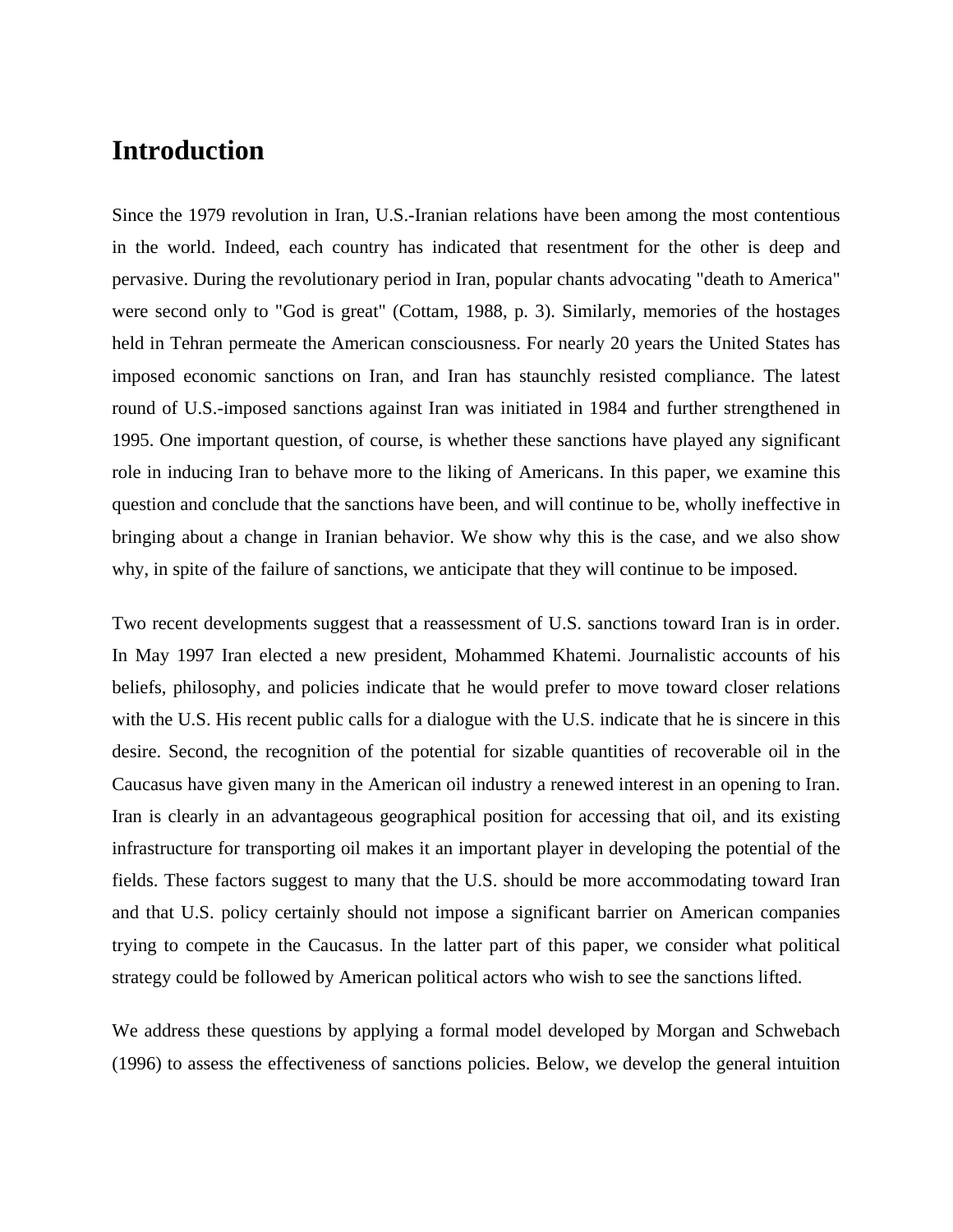underlying the working of the model, though we do not present its full mathematical complexity. First, however, we present a brief historical review of U.S.-Iranian relations.

## **U.S.-Iranian Relations: 1979-Present**

recalled the history of Western complicity in Iran's domestic affairs, a dominant theme in the revolution (Milani, 1988, p. 275). There is little doubt that capture of the American hostages and Since 1979, U.S relations with Iran have been shaped by the Iranian revolution and the hostage crisis. The 1979 revolution witnessed a dramatic and unexpected change in the Iranian domestic political structure. Mohammed Reza Shah Pahlavi, who had governed the country since the 1940s, was replaced by the exiled Ayatollah Khomeni, who returned to Iran to establish the new Islamic regime. During the tumultuous first year of the new regime, the U.S. embassy was seized by a group of student protesters who later appeared to have gained Khomeni's tacit approval (Milani, 1988, p. 275). The seizure of the embassy was, in part, retaliation for the Carter administration's decision to admit the shah to the United States for medical treatment and a result of revolutionary zeal. To the Iranian students, the shah's admission to the United States their term in captivity set the tone for subsequent U.S.-Iranian relations.

In an effort to gain the release of the hostages, the United States initiated a comprehensive sanctions program against Iran. Included in this set of trade controls were restrictions against the shipment of military spare parts, an embargo against all oil imports from Iran, and the freezing of all Iranian deposits in U.S. banks (Hufbauer et al., 1990). While the hostages were released 444 days after captivity (in time for the Reagan inauguration), the economic sanction program appeared to play a small role. Most experts agree that the sanctions were minimally instrumental in the release of the hostages. Instead, Iran's war with Iraq and consolidation of its postrevolutionary regime were the key features leading to the release (Milani, 1988).

The term of hostage crisis, highlighted by televised appearances of the captives and Iranian street protests against the United States, established mutual and negative perceptions among the population of both countries. While the hostage crisis was essentially resolved in 1981, its legacy and the perceptions it established dominate the relationship today.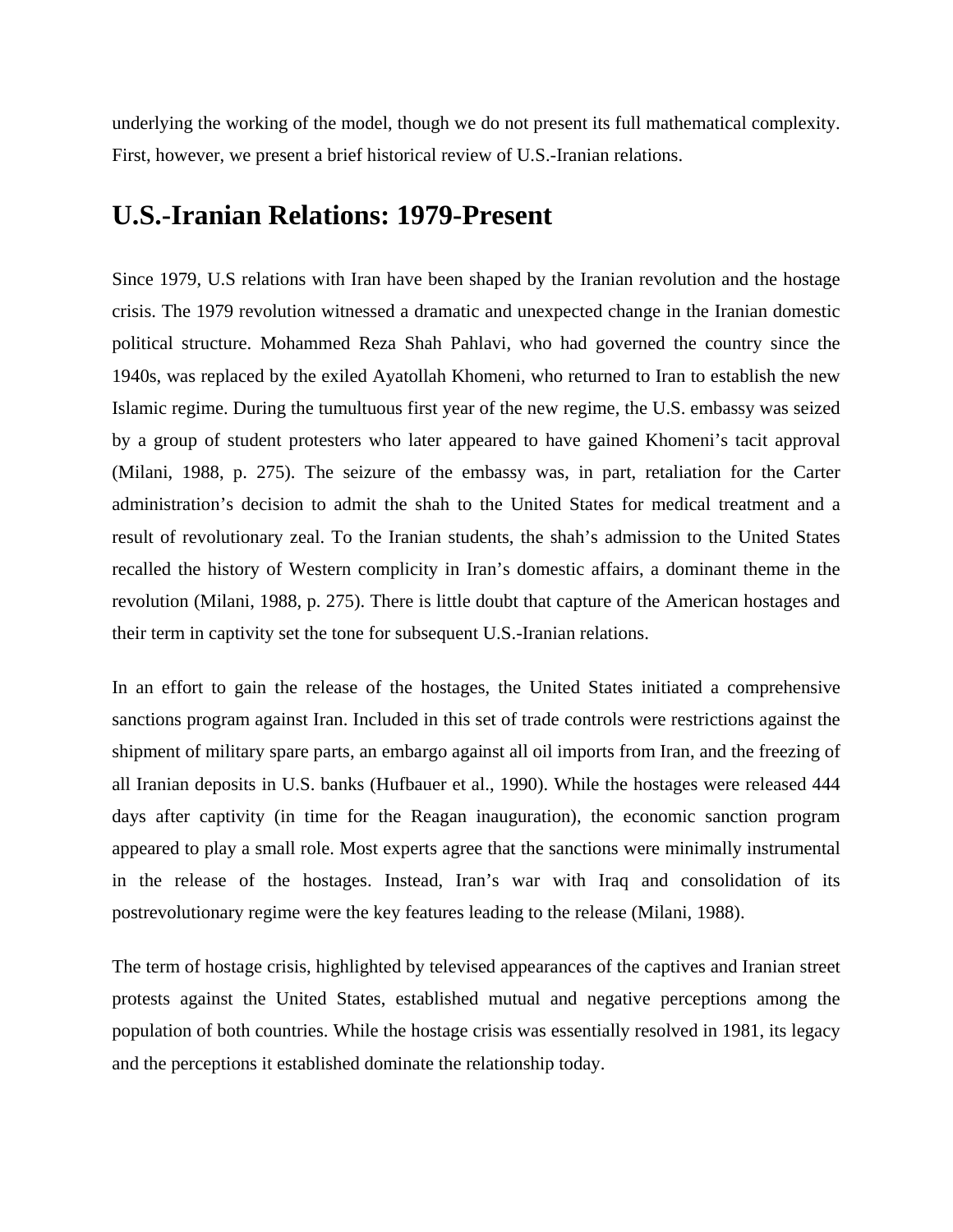Even before the terms of the release were fully achieved, the United States imposed another round of economic sanctions against Iran. Initially, two specific incidents prompted the U.S. to impose the 1984 sanctions that remain in effect. The first concerned alleged Iranian involvement in the bombing of the U.S. marine base in Beirut, Lebanon, in October 1983 (HSE, 1990, p. 578). Second, sanctions were imposed when evidence of the use of chemical warfare during the Iran-Iraq war surfaced (HSE, 1990, p. 578). Both sides were subsequently subject to trade controls on the chemicals that could be used for military purposes.

A number of related and ongoing issues sustain the sanctions against Iran. Chief among the issues in contention are American perceptions regarding Iranian complicity in the holding of American hostages in Beirut, Iranian attempts to disrupt the peace process between Israel and its neighbors, and Iranian efforts to "export" actively its revolutionary ideology to surrounding states through terrorist activity. Iranian domestic politics in 1984 determined the response to the U.S. demands regarding theses issues. A brief review of the relevant features demonstrates how the internal political situation in 1984 affected the course of the sanction episode.

evidence that revolutionary uncertainty had given way to consistency and institutionalization By the time the U.S. sanctioned Iran in 1984, the revolutionary regime was 5 years old. There is (Menashri, 1990, p. 305). Almost all the government apparatus was in the hands of "Khomeni line clerics" (Menashri, 1990, p. 305). The Ayatollah Khomeni remained the principal political player, instrumental in quieting potentially destabilizing divisions within the core leadership and keeping the regime in tact until his death in 1989. By 1984 the clerical regime was popularly supported and virtually all its opponents were silenced (Menashri, 1990, p. 219).

There were, however, two principal concerns facing the clerical regime. The war with Iraq and severe economic problems dominated the political agenda (Menashri, 1990, p. 305). Management of and policy responses to these pressing concerns promoted an apparent rift among the regime's top leadership in 1984. The rift is sometimes characterized as one between moderate and radical elements. This division with in the leadership extended to the relationship with the U.S.; the emerging factions offered different approaches to the problem.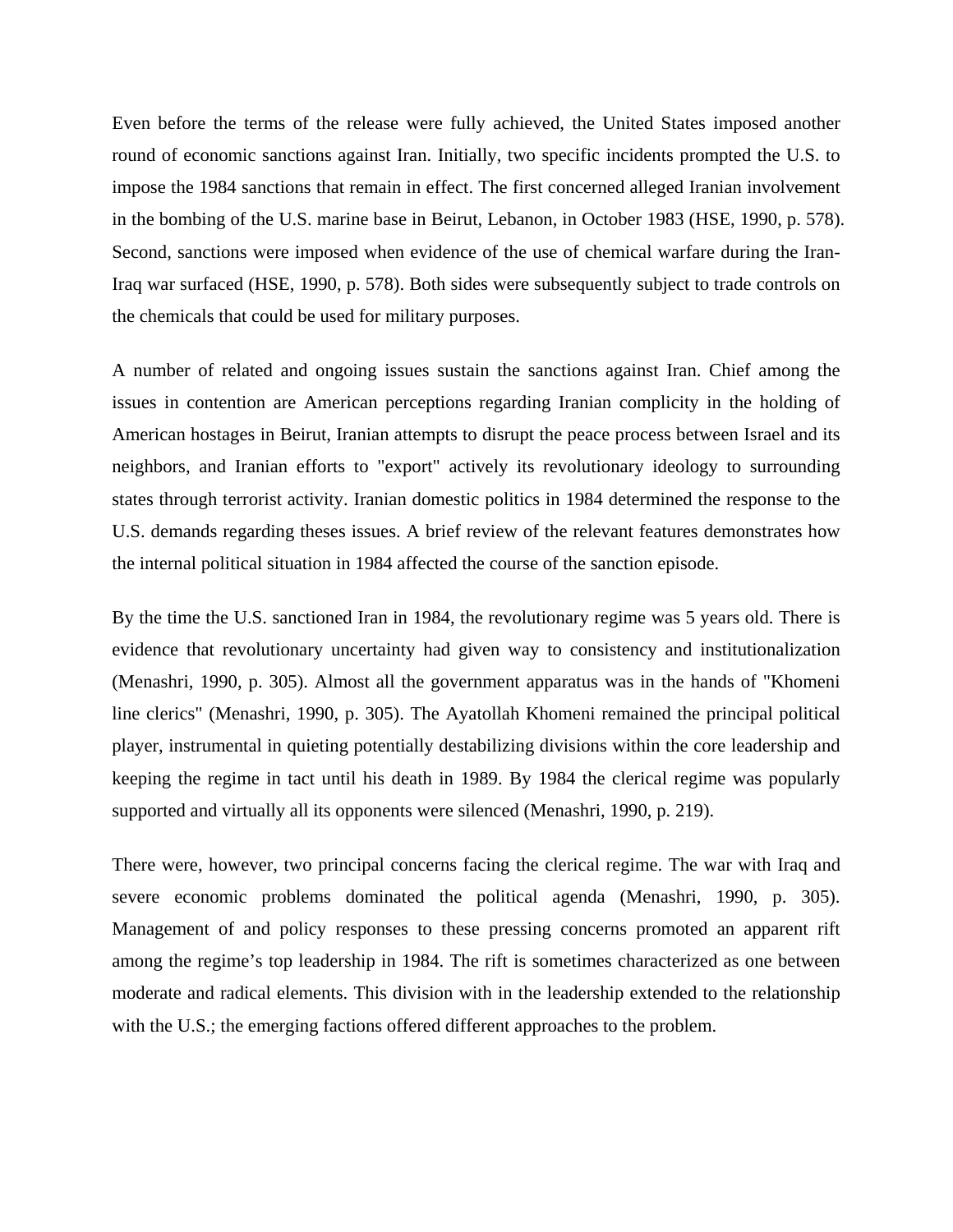Of primary concern to the United States was the issue of the export of the Iranian revolution, manifest primarily by Iranian activity in Lebanon in the late 1980s and by Iranian efforts to undermine U.S. interests in the region (Hunter, 1992, p. 113). In 1986, American threats of violent retaliation against Iran for the terrorist acts in Lebanon were made at the highest levels (Cottam, 1988:243). More specifically, the U.S. wanted Iran to use its influence with the Shi'a leaders in Lebanon for the release of the detained personnel (Cottam, 1988, p. 245). Related to this, the U.S. wanted the Iranians to stop supporting Hezbollah and Hamas.

regime's tenure, more radical expressions of this tenet were evident; gradually these were toned down (Menashri, 1990, p. 331). By 1984, while the spirit of the clauses was fully intact, there radical minded, active and aggressive measures were called for, and Iran was obligated to tend to Three significant obstacles prevented those inclined to heed the demands articulated by the United States. The first divisive issue concerned Iran's role as an Islamic model for the broader Moslem community. The revolutionary constitution expressly states that "[a]ll Moslems are declared to be one nation." The government must exert continuous efforts to realize the unity of Islamic nations and to defend the rights of all Moslems (Menashri, 1990, p. 117). Presumably, this provides the impetus for activities beyond Iranian borders. During the initial stages of the was disagreement as to the best means to fulfill their objectives. Ayatollah Khomeni said that "export of the revolution" did not mean "invasion" of Moslem states; rather, it meant that Iran was to provide a model for those who could benefit (Menashri, 1990, p. 331). Cultural programs and international conferences on issues relevant to Iran, Islam, and unity were, at times, the preferred means of fulfilling the constitutional obligation for some. In so doing, the moderates placed primacy on Iran and its national aspirations over broader Islamic concerns. For the more the broader Moslem community not bound by Iranian borders. This group among the leadership in Iran interpreted "exporting the revolution" as the principal goal of foreign policy (Menashri, 1990, p. 246).

scant evidence of the interaction process and little to indicate that Iranian planning was involved (Cottam, 1988, p. 242). In short, it is unclear how much influence and control Iran had over The second issue concerns Iran's influence in Lebanon (Cottam, 1988, p. 242). While the U.S. perceived Iran as having significant bargaining power in the region, some maintain that there is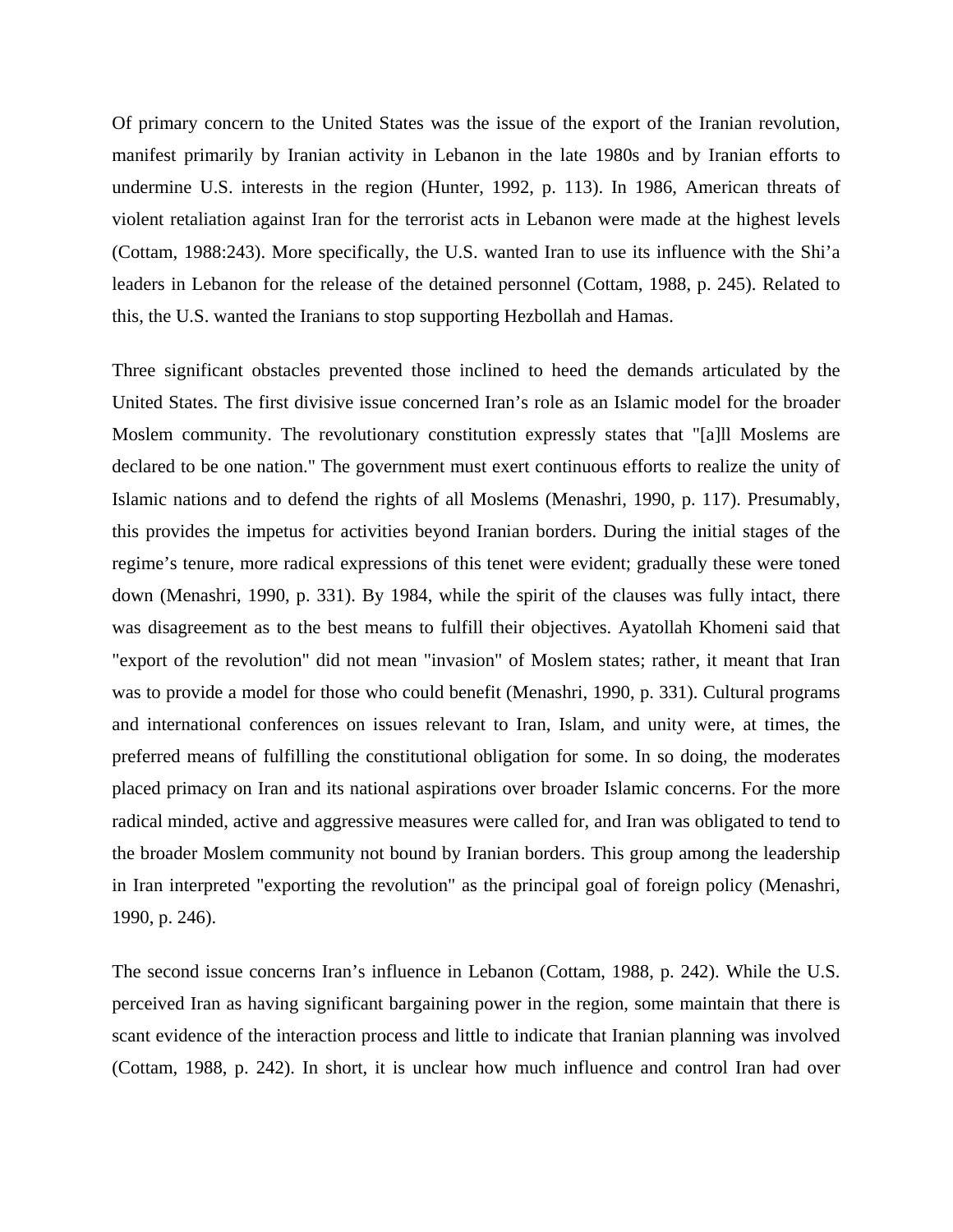events in Lebanon. Therefore, it is not certain that Iran could have complied with American demands regarding Lebanon even if it had wanted to.

The third factor impeding Iranian compliance resulted from the difference between the moderates' means of achieving their policy objectives and the means of the radicals. Irrespective of the regime moderate's efforts to normalize relations with the international community in 1984, their dominance in decision making was not yet sufficiently solid (Hunter, 1992, p. 116). By continuing to engage in terrorist acts through organizations that they controlled, the radicals successfully prevented Iran's reintegration into the international community (Hunter, 1992, p. 116). In principle, these acts were designed to evoke a negative response from the West, thus allowing the radicals to claim that "the West was inherently against the Islamic regime and that the moderate's policy had no chance of success" (Hunter, 1992, p. 116).

Finally, in spite of a preference for pragmatist rather than revolutionary tactics in foreign policy, the regime remained committed to a rejection of the United States. "Death to America" and the "great Satan" were popular phrases in official statements, newspapers, and the well-attended jumah (Friday) sermons (Menashri, 1990, p. 364). All ills afflicting Iran, including the war with Iraq and the deteriorating economy, were attributed to the U.S. Burning the American flag was a popular pastime at all public demonstrations. Iran's grievances against the U.S. included the refusal to recognize its compensation claims, support for Iraq in the war, and undeserved American blame for terrorism (Menashri, 1990, p. 364). Thus, 1984 marked a low point in Iranian-U.S. relations.

Since 1984, the U.S.-Iranian relationship has not experienced change. During the past 14 years, the relationship has been fraught with tensions that at times became acute. Most recently Iran is suspected in the bombing of the air base in Saudi Arabia where 19 American airmen were killed. The U.S. has been unrelenting in its criticism of Iran (Timmerman, 1996, p. 2). Iran, in return, does not appear to be moved by the increasing severity of the economic sanctions. Indeed, as recently as 1996, Foreign Minister Velayati was reported as calling the Hamas suicide bombers "freedom fighters." There is little to indicate that the economic sanctions have yielded change in Iranian policies.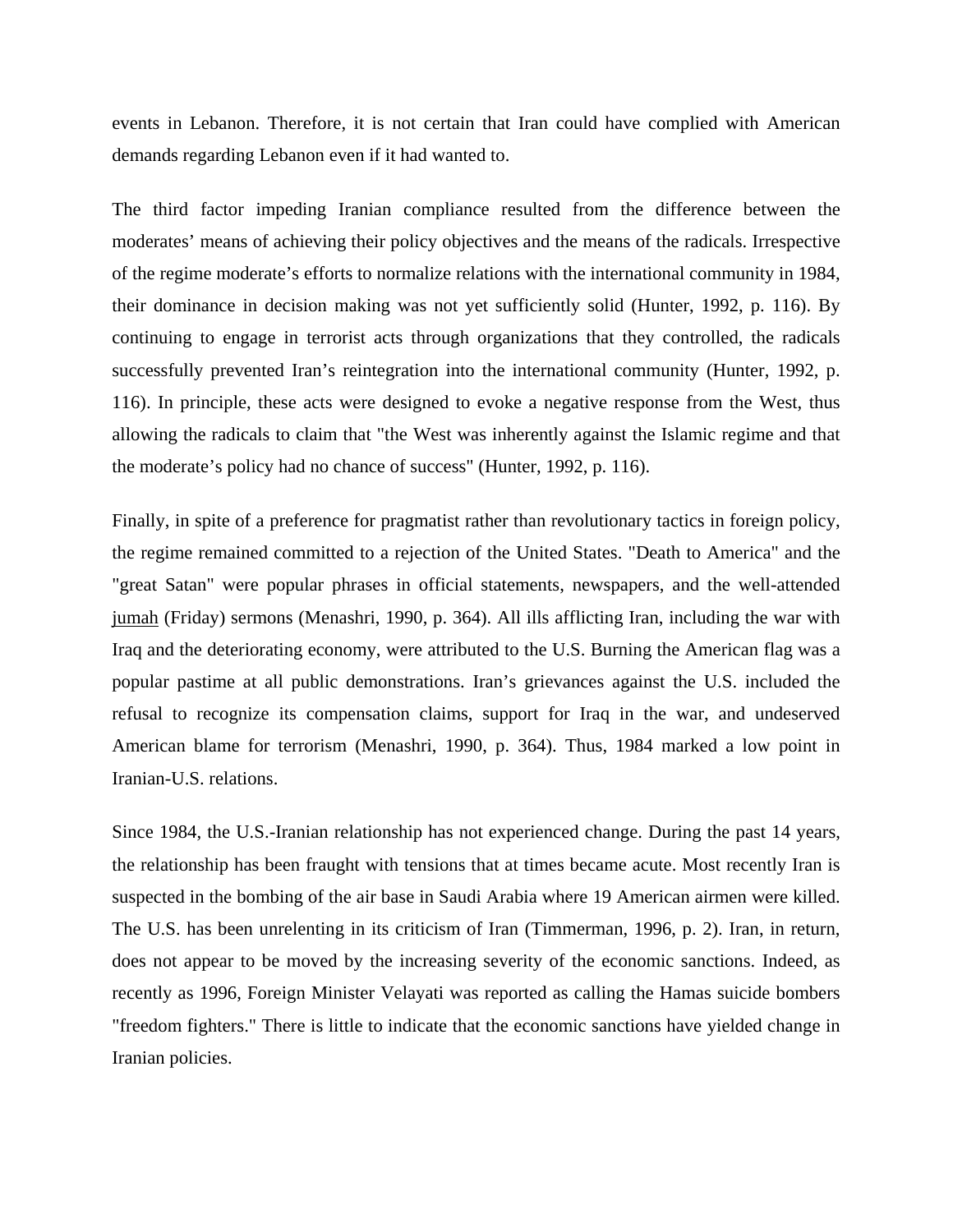American objectives have varied over the course of this sanction episode. During the initial stages of the sanction program, the trade controls were aimed at Iran's zealous revolutionary and subversive activities in the Arab world (Hunter, 1992, p. 113). In the last few years, the Americans held in Beirut have been released, and Iran's leadership appears less zealous in its commitment to "export" the revolution (Menashri, 1990, p. 329). It is not clear that the economic sanctions greatly facilitated these results. Yet, as late as 1995, the Clinton administration passed new laws further strengthening the sanctions against Iran. In addition, the Iran-Libya Sanctions Act, passed in 1996, targets non-American firms seeking to do business in Iran. According to reports in the press, these further measures against Iran are based on three features of past and current Iranian policy. The sanctions purport to address Iranian efforts to derail the Israeli-Arab peace process, indications that Iran is building the capability for weapons of mass destruction, and continued Iranian state support for extraterritorial "terrorist" activity.

President Khatemi's term in office may herald a new era in the relationship between the two countries. Some say that his outlook led the U.S. to a favorable interpretation of the newly enacted sanctions and consequently to accept the pipeline from Turkmenistan to Turkey through Iran. Secretary of State Madelein Albright, however, denies that this portends a change in American policy (Economist, 1997). President Khatemi's landslide victory has encouraged observers to believe that Iran is headed in a new direction in domestic politics (Petro Finance, 1997, p. 1). It is too early to conclude whether Iran is headed for a new phase. A clearer conclusion, however, can be made about the economic sanctions against Iran: they alone can not achieve the desired results.

toward improving relations. Our purpose in this paper is to evaluate the current state of U.S.-Iran relations. It is fairly clear to most observers that the current U.S. policy of sanctioning and attempting to isolate Iran has had virtually no effect on Iranian behavior. We will explain why this is the case, and we will show that the current policy will continue to have little effect on Iranian policy. Our analysis also shows, however, that we have little reason to expect that U.S. policy will change, at least in the near term, even though it is ineffective and even though it is costly to a number of American firms. We conclude with a discussion of what would be necessary for a shift in American policy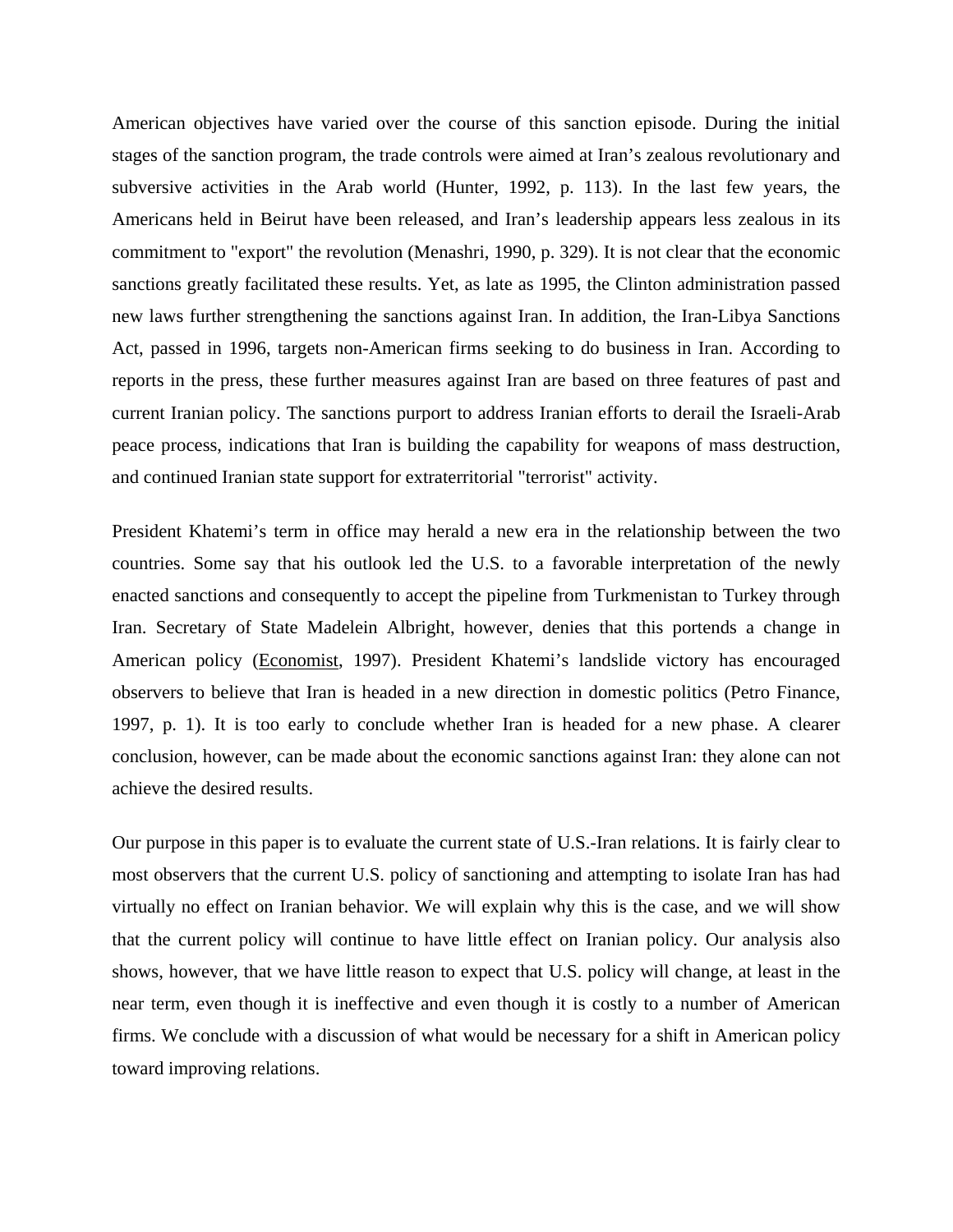## **Evaluating Economic Sanctions**

As noted above, economic sanctions are the cornerstone of current U.S. policy toward Iran. The American government hopes that the economic cost to Iran is sufficient to induce a change in behavior. Our first task is to evaluate this policy to determine if it can be effective and, anticipating the answer to this question, to explain why it cannot.

In previous work, Morgan and Schwebach (1996, 1997; see also Morgan, 1995) have developed a model that identifies the conditions under which economic sanctions are, or are not, effective instruments of foreign policy. By applying this model to the U.S. sanctions against Iran, we see that the conditions conducive to sanctions success are not met. We begin our argument with a brief introduction to the model. Two variants of this model have been proposed—a "state-asunitary-actor" variant and a "domestic-politics" variant. While it is necessary to begin with the former, the focus of this discussion will be on the domestic-politics variant. Our purpose here is to offer a brief introduction to this model, not to develop it fully. We therefore omit the mathematical rigor and the formal deductions in favor of offering a general sense of the intuition underlying the model. Readers interested in these treatments can turn to Morgan (1984, 1990, 1994) as well as to Morgan and Schwebach (1996, 1997).

a dimension represents a possible outcome on the respective issue, so a set of coordinates in the space is associated with a given outcome to the dispute. Each participant in the dispute is located The key feature of the model is the representation of political conflict with an m-dimensional space in which each dimension is associated with one of the issues under dispute. Each point on in the space by its ideal point, the coordinates of which are associated with its most preferred outcome on every issue. The model can accommodate any number of issues and any number of actors, but for the purposes of illustratio,n we can consider a single-issue conflict involving only two parties. An example representing the 1979 hostage situation is depicted in Figure 1. Here we have two actors, the United States (U.S.) and Iran (I) in dispute over Iran's holding of American hostages. The issue is represented on the single dimension, and each point represents some resolution of the issue. U.S. is located at its ideal point (all hostages released), and I is located at the other end of the continuum (it continues to hold the hostages). Intermediate points on the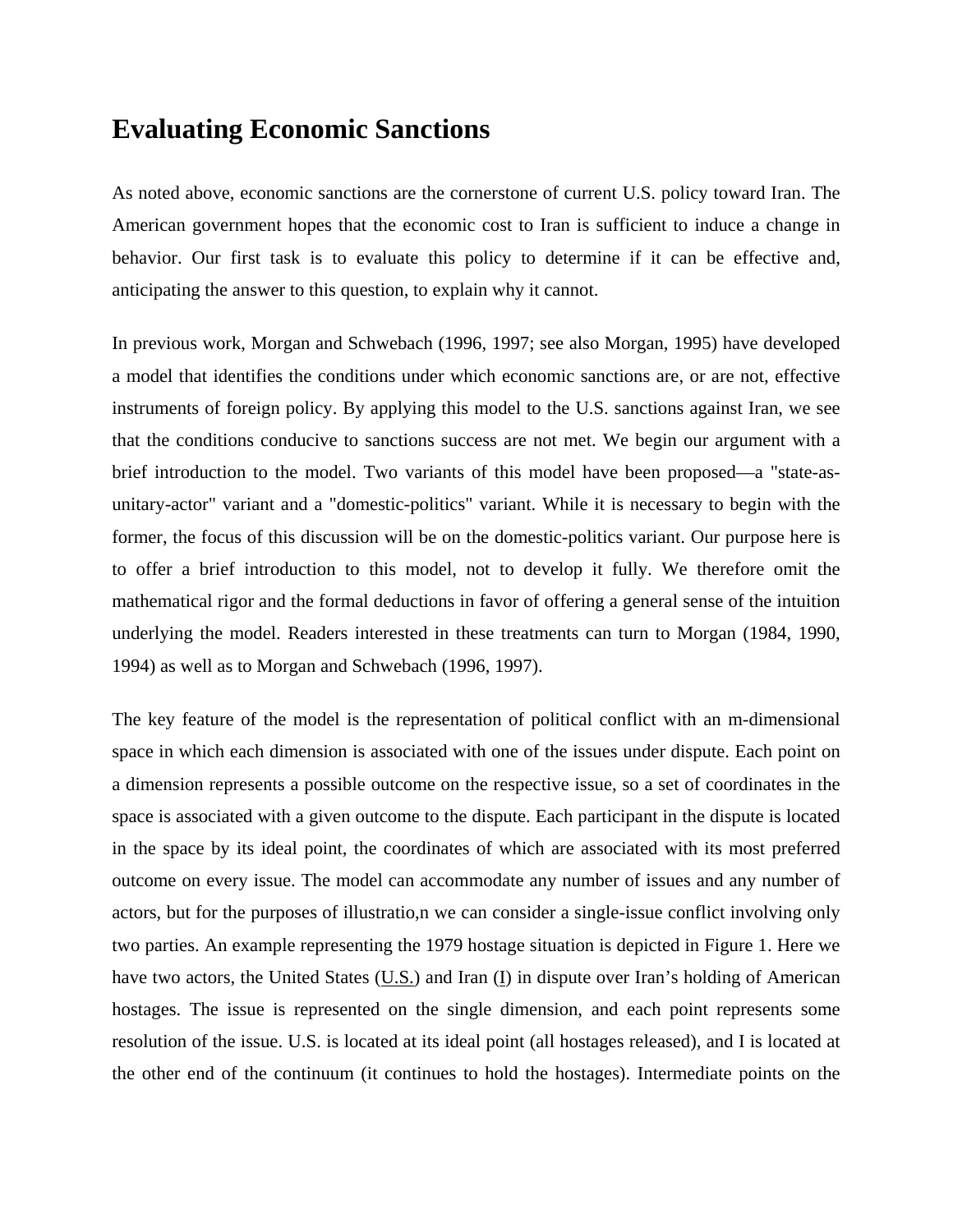dimension correspond to other possible outcomes—perhaps a release of some proportion of the hostages, or a release of the hostages under specified terms.

hostage. The next point would correspond with the release of two, and so forth. This construction Further, the potential outcomes of the dispute are ordered along the continuum in a meaningful fashion. To continue with our example, if the leftmost outcome is associated with the release of no hostages, the point immediately to its right would be associated with the release of one allows us to associate distance in the issue space with any actor's preferences. That is, an actor will prefer an outcome closer to its ideal point over an alternative that is farther away.

concession. Simply put, a state is more likely to accept a proposed outcome that is close to its ideal point than it is to accept one that is farther away. Second, we assume that the relative At the heart of this model is the notion that this type of political issue is resolved through bargaining by the states in dispute. Bargaining takes place as each side moves progressively toward the other's position, and the final outcome is the point at which both ultimately agree. The model is designed to identify the conditions under which the states will agree to a negotiated settlement and to evaluate the impact of a number of key variables on bargaining outcomes. We assume that four key variables affect the willingness of states to make concessions. First, the greater the utility loss associated with a concession, the less likely a state is to make that capabilities, or power, of the disputants affects their bargaining behavior. States with a favorable balance of capabilities make fewer concessions than do their opponents. Third, the resolve of a disputant influences its willingness to offer concessions. The greater the resolve of a state, the less willing it is to accept outcomes far from its ideal point. Finally, we assume that bargaining is not costless and that the costs associated with continuing the dispute are associated with concessions. The greater the costs it must suffer, the more willing a state is to accept outcomes farther from its ideal point.

the willingness of I to make concessions and then derive conclusions regarding how such a shift Following Morgan and Schwebach, we assume that the effect of economic sanctions can be evaluated by focusing on the cost of bargaining variable. Any impact of sanctions should be felt through their making continued disagreement more costly. Thus, if we wish to determine how effective sanctions by U.S. on I would be, we determine how much such sanctions would affect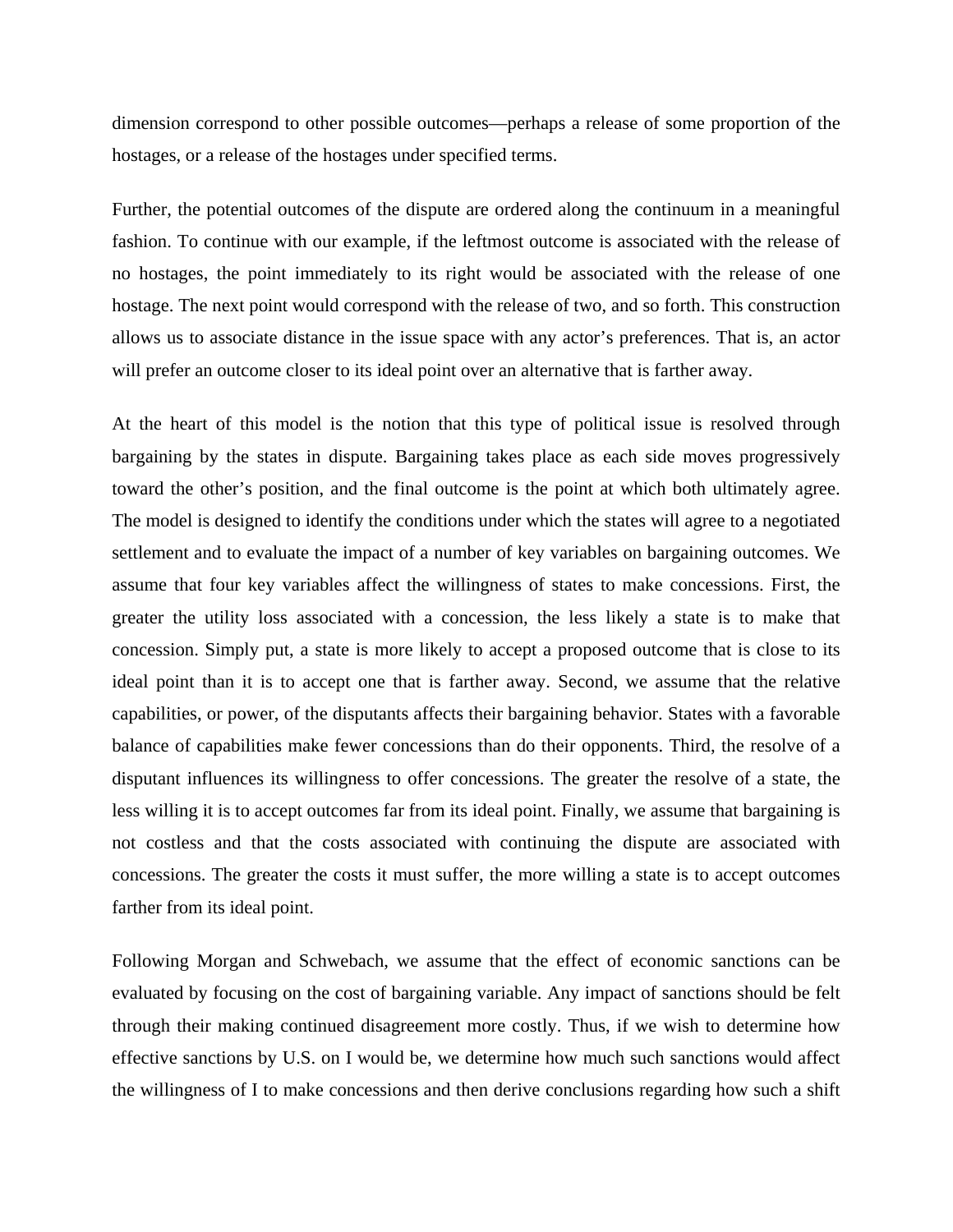would affect the predicted outcomes. It is important to note, however, that we also assume that sanctions are costly for the sanctioner as well as for the target.

largely ineffective instruments of policy. The model does refine this general result, however, in that it does show that sanctions can, under certain circumstances, have an impact on outcomes. The state-as-unitary-actor model produces a number of conclusions regarding the effectiveness of sanctions. Here we summarize these conclusions without proof. First, the model suggests that the cost variable is not as important in determining outcomes as is the utility over outcomes for the actors, the resolve of the actors, or the actors' relative capabilities. Thus, the results of the model are consistent with a substantial body of previous work suggesting that sanctions are To understand the conditions for success specified by the model, we must first appreciate that the model shows we cannot expect sanctions to shift an expected outcome from one that strongly favors the target to one that strongly favors the sanctioner. At best, sanctions produce a modest shift in the expected outcome. That is, sanctions can work if we have limited (and, we think, more reasonable) expectations regarding what it means to "work."

benefit of keeping the hostages and that the effect of the sanctions would be to move the expected outcome from about midway between the actors' ideal points (I and U.S.) to a point Furthermore, sanctions only produce this effect if sanctions can be found that are costly to the target while being relatively costless to the sanctioner. The model also clarifies what we mean by "costly." Costs must be evaluated relative to the value of the issues under dispute, not relative to some absolute scale such as the GNP of the country. That is, sanctions that seemingly impose mild costs on the target can be effective if the issue in dispute is of low salience to the target. On the other hand, sanctions that involve heavy costs will have no impact on a target for whom the issue at stake is vital. The bottom line is that sanctions can work, but only in certain circumstances and only in a relatively limited fashion. In our example, we would expect sanctions to have an impact only if the cost of the sanctions to I was significant relative to the somewhat closer to U.S.. In this case, the model suggests that sanctions contributed to the ultimate release of the hostages, but other factors also had to come into play.

This development of this model raised a number of additional issues, two of which are particularly relevant for our purposes. First, many empirical studies of sanctions have concluded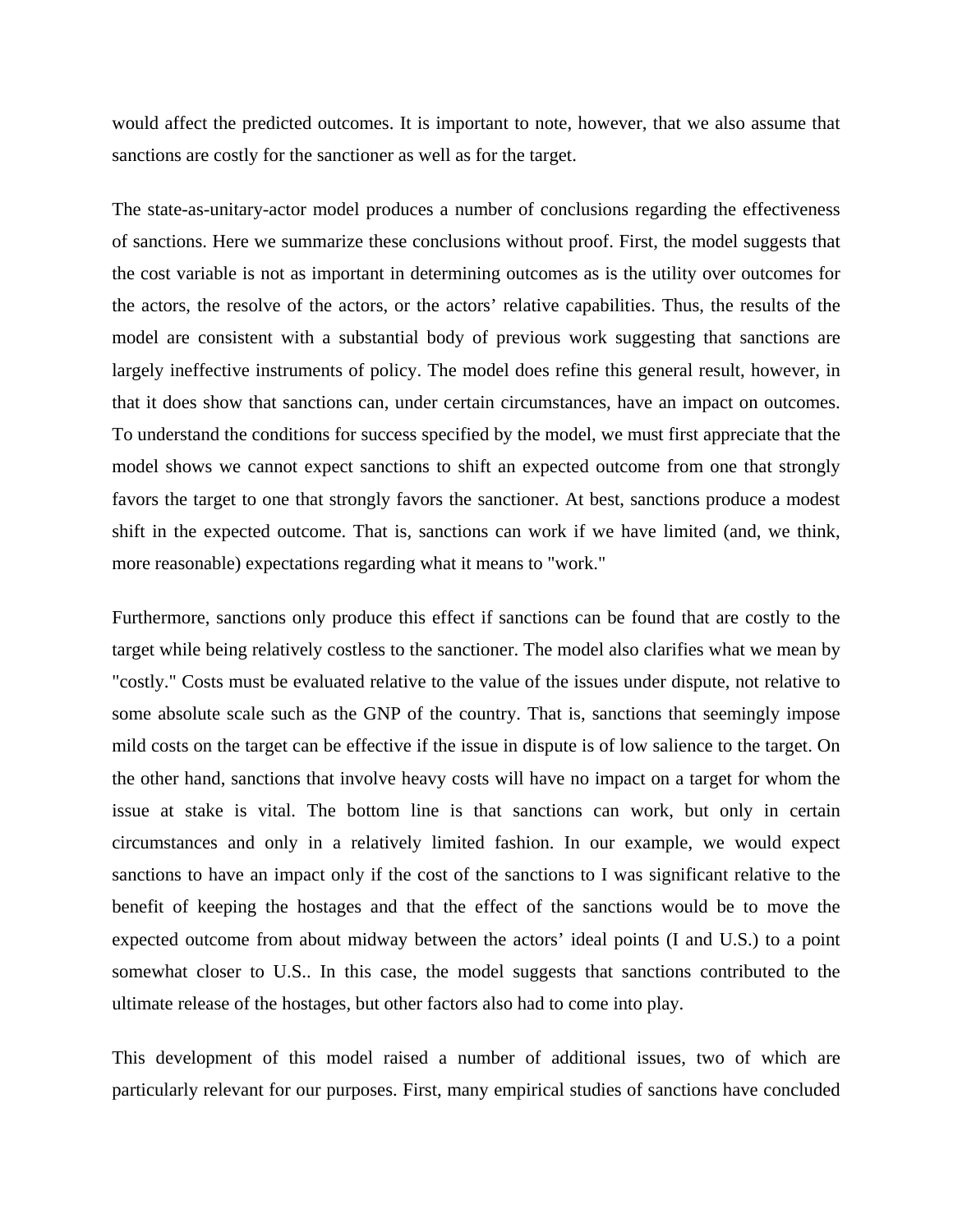that sanctions do not work. This is largely consistent with the theoretical results, but there is likely to be a significant selection bias in the cases studied. Studies have overwhelmingly focused on cases in which sanctions were applied. In those cases where sanctions are likely to be successful, the target can anticipate this fact and will alter its policies before the sanctions are imposed. Thus, we expect the threat of sanctions to be successful more often than the application of sanctions. Second, the state-as-unitary-actor model probably underestimates the potential effectiveness of sanctions. The cost of sanctions are considered in terms of the cost to the entire society. In reality, countries are made up of a number of domestic political actors, some of whom have greater control over policy outcomes than others. If sanctions can be targeted so that the costs are borne heavily by the domestically powerful actors, the impact of sanctions should be even stronger than if the cost of sanctions are borne by the domestic elements that have little control over the policy that the sanctioner wants changed. Thus, we would expect a version of the model that considers domestic political factors to account for the impact of sanctions much more accurately. For this reason, such a model has been developed.

#### **The Domestic-Politics Variant of the Model**

his colleagues (1985, 1994); however, since this model is primarily intended to produce general The domestic variant of the model has been developed with the goal of deriving general hypotheses in mind, but the model can be applied to specific cases. This involves a high level of abstraction and requires that we ignore many facts surrounding a case. We gather only the information that the model tells us is important, and we rely on the general explanation to guide our understanding of the cases. This variant of the model retains the spatial conceptualization of politics upon which the previous model was based. It extends that model by assuming that each state is comprised of a number of domestic actors. Each of these actors are located in the issue space, and we assume that outcomes are produced in a two-stage process. In the first stage, the actors within each country battle to produce positions for their respective states, and in the second stage, the state actors adopting these positions interact to produce outcomes. The model is similar to and draws heavily from the forecasting model developed by Bueno de Mesquita and hypotheses rather than specific predictions, it is much simpler. In this section, we sketch the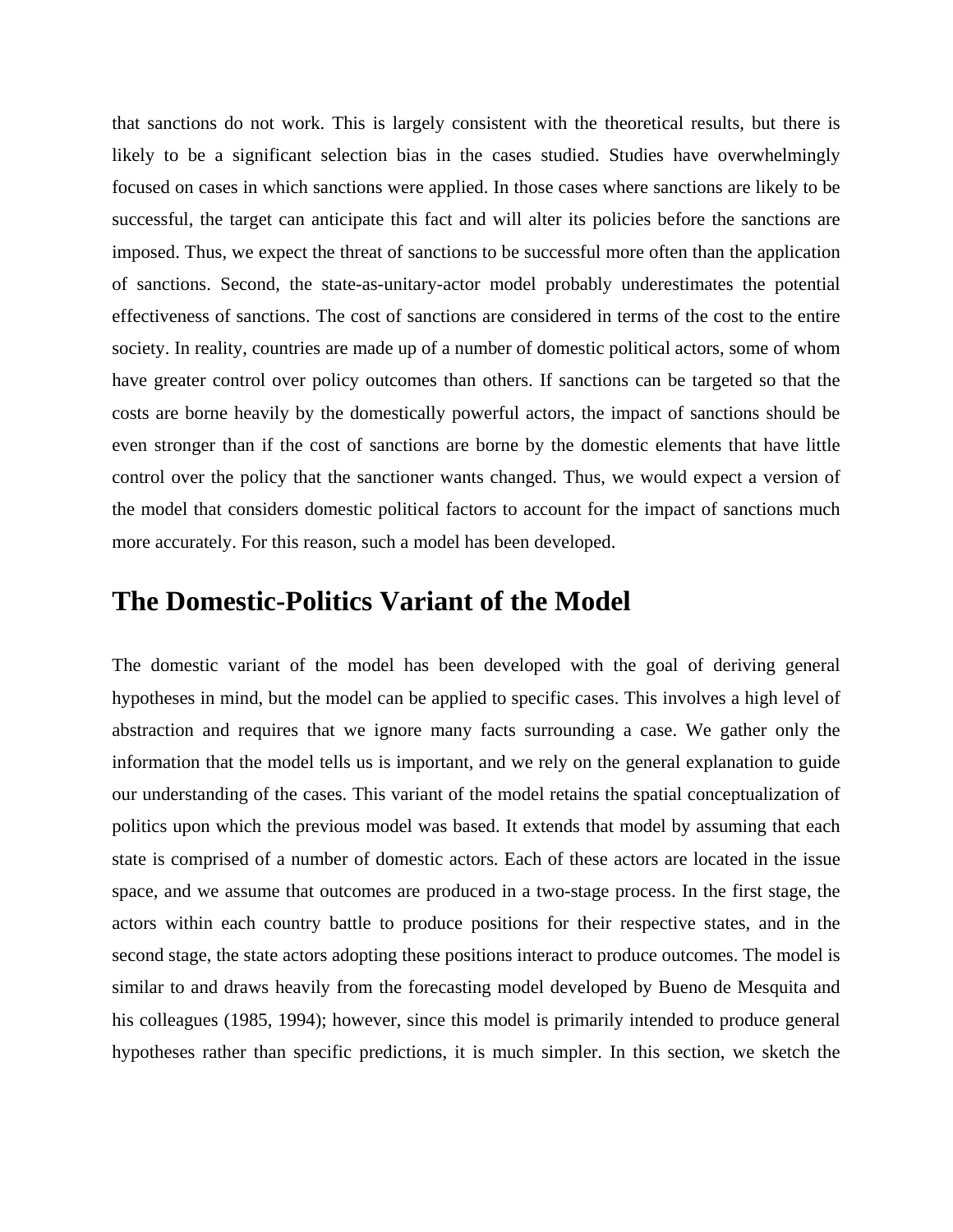general logic underlying the domestic-politics variant of the model and specify the sorts of information needed to apply it to a particular case.

The domestic-politics variant of the spatial model of economic sanctions is based on a simple conjecture: Sanctions will have a greater impact to the extent that the costs they impose are suffered most by the domestic actors within the target state that have the greatest influence over the policy that the sanctioner wants changed. For example, if the United States wants Iran to change its behavior toward Israel, it should direct sanctions toward those domestic actors that have the ability to influence policy. Developing the model around this conjecture requires that we model the interaction process domestic actors use to produce state policies. We must identify the important domestic actors, the positions each adopts on the issues, and the amount of relative influence each has over the policy. The necessary information is gleaned from standard texts, news sources, and area experts, and the general idea is to codify the intuition present in these sources in a systematic fashion. Since our goal is to simplify and to generalize, however, a great deal of information is ignored, and the facts that we do consider are often greatly condensed. For example, rather than consider every single individual who has an impact on policy decisions, we try to identify a few (around 10) groups that can be considered as coalitions. Thus, while we recognize Khatemi as a critical individual actor, we treat him as only one member of a larger coalition.

scores, and salience scores for all actors are determined, we calculate an expected outcome (without sanctions) for the issue. This is done using a variation on the weighted-median voter The procedures followed in applying the model are straightforward. The first step is to identify the major political actors within the state being modeled and the issue positions adopted by these actors. We then determine the proportion of domestic political power held by each actor and the salience of the issue at hand for each, which is depicted on a 0.0 to 1.0 scale (i.e., how important, in the grand scheme of things, the issue is to an actor). When multiplied, these two scores provide an indication of the amount of influence each actor will exercise on the particular issue—thus, a powerful actor with a salience score of 0.1 for a specific issue can exercise less influence on that issue than would a less powerful actor with a salience score of 0.9. In other words, the salience score can be interpreted as indicating the proportion of the actor's power it is willing to devote to getting its way on the particular issue. When the issue positions, power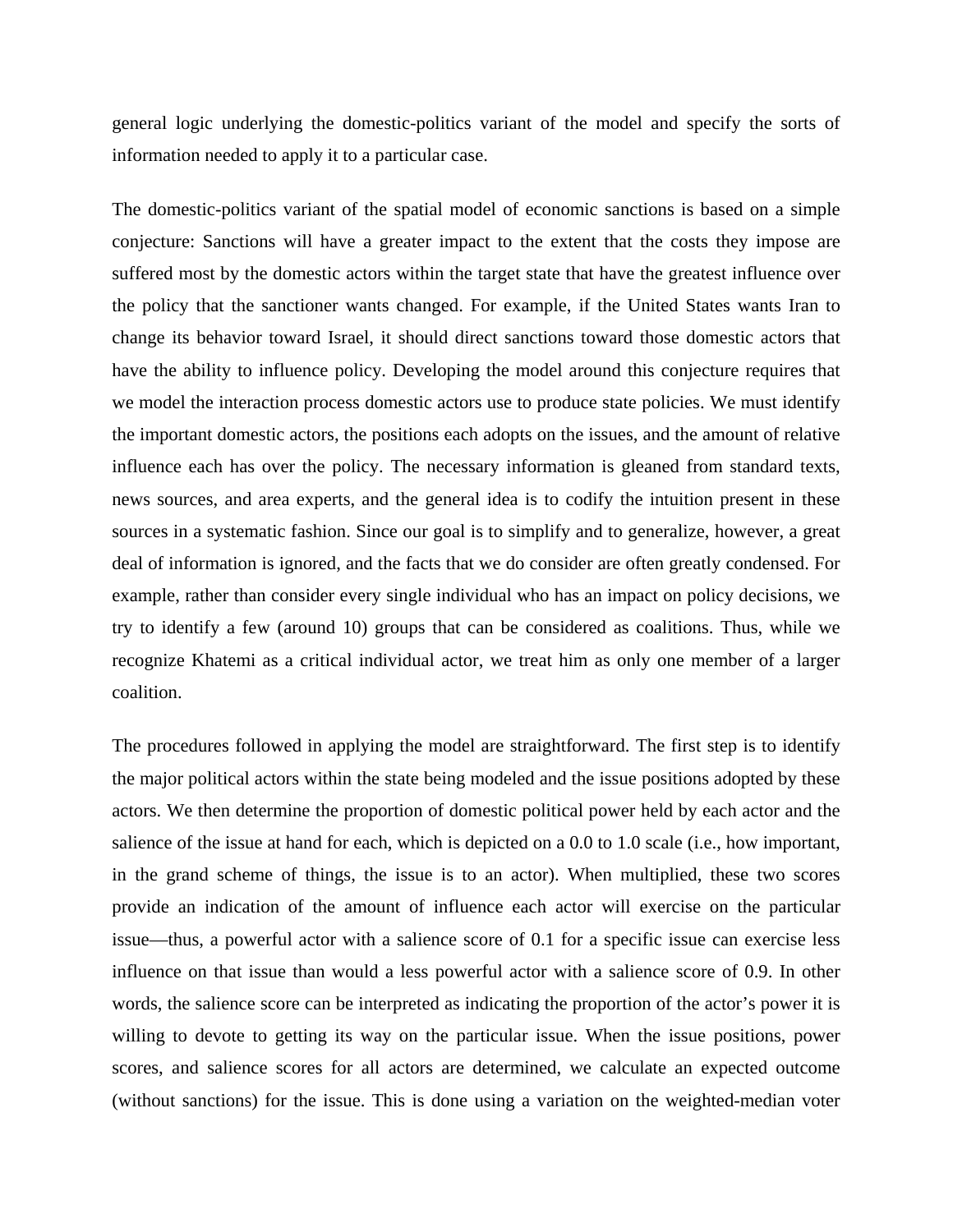method. We suppose, for each actor, that the power-times-salience score provides an indication of the number of "votes" that actor casts for its most preferred outcome on the issue. By taking the number of "votes" cast for each position, multiplying by the scale number associated with that position, summing over all actors, and dividing by the total number of "votes," we arrive at a predicted outcome on the issue. Although we use the language of voting in this discussion, we do not assume that outcomes are determined by a voting procedure. Rather, we assume that outcomes are the product of bureaucratic bargaining games and this method is designed to capture this conceptualization. The predicted outcome represents the weighted average of the bargaining influence brought to bear on the issue.

salience for the actor, we shift that actor's issue position by an amount equivalent to the difference in the salience of the sanctions and the issue multiplied by the difference in the issue The expected impact of economic sanctions is determined by following a similar procedure. For each domestic actor, we specify a salience of sanctions score that identifies the degree to which that actor would suffer under the sanctions. We then allow each actor to shift its position on the issue under dispute in response to the sanctions. If the sanctions are not as salient for the actor as the disputed issue, there is no shift in position; that is, if the actor cares more about the issue than about the economic relationship interrupted by sanctions, the sanctions will have no effect on that actor. This construction is consistent with the derivations from the unitary-actor model, which suggested such a threshold effect regarding sanctions. If the sanctions are of greater position of the sanctioner and the actor's original issue position. The predicted outcome on the issue is then recalculated using these alternative positions, and the expected effect of sanctions is given as the difference in the expected outcomes with and without the sanctions.

Results from the general model indicate that sanctions will have the greatest effect when they involve great costs (relative to the issue in dispute) to powerful domestic actors within the target state whose positions are far from what the sanctioning state desires and when the imposition of sanctions does not bring significant costs (again, relative to the value of the issue at stake) to powerful coalitions within the sanctioning state. On the other hand, when sanctions are most costly to the weak, especially the weak who already favor policies close to what the sanctioning state wants, they are likely to be wholly ineffective. If, in addition, the sanctions are costly to powerful actors within the sanctioning state, they may even prove to be counterproductive.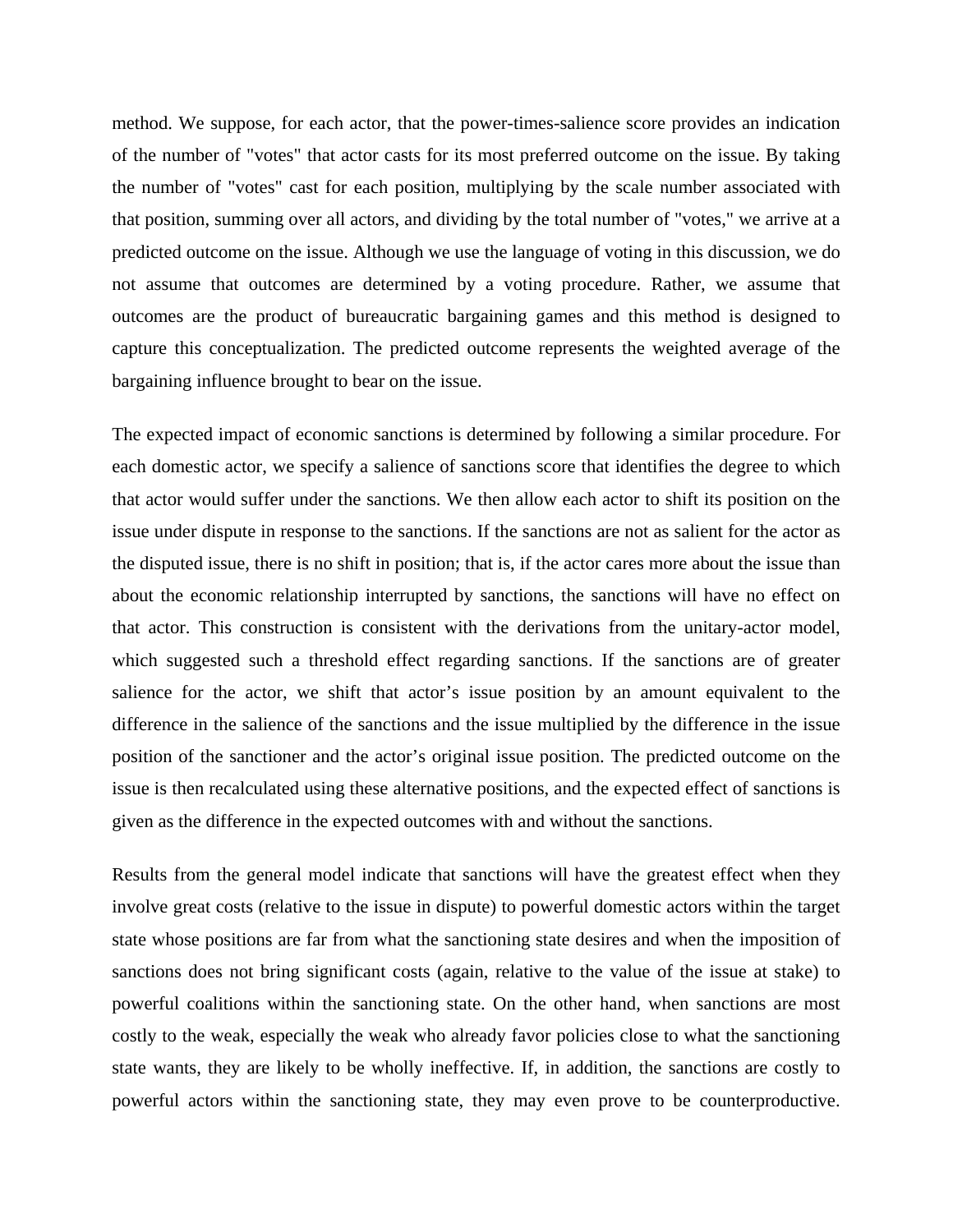Although the technical details of the model have been omitted, the reader can probably anticipate the line of reasoning we follow in the argument (that sanctions simply are not that costly, relative to the issue at stake, to important political actors within Iran). In the next section we apply the model to an analysis of U.S. sanctions against Iran in 1984, when the current round of sanctions were implemented, and in December 1997.

#### **Evaluating Sanctions on Iran: 1984 and 1997**

The first step in applying the model is to characterize the issue over which the parties are in dispute. Identifying the issues over which the U.S. and Iran contend is not a straightforward matter. Ostensibly, the U.S. imposed sanctions are a response to Iranian support for international terrorism, opposition to the Arab-Israeli peace process, and attempts to export its revolution beyond its borders. Iran typically denies involvement in the activities to which the U.S. objects, expresses confusion over exactly what the U.S. is demanding, and believes that the sanctions are really a part of a grand strategy of American imperialists to undermine the revolution. Even to reasonably objective observers, it is difficult to discern what Iranian behaviors by could lead to the removal of sanctions.

segment depicted in Figure 2. Points on the right side of the continuum depict a philosophy that, more or less, embodies Western liberalism. A state adopting such a stance would place a strong We believe that it is most appropriate to characterize the dispute as one over fundamental political, social, and economic philosophies. In essence, the U.S. wants Iran to behave more in accordance with Western, liberal principles. The issue, then, concerns what set of philosophical principles should be embodied in Iranian policy. We represent this issue through the line emphasis on constitutionalism and individualism, and would favor minimal government intervention in the economy, the separation of church and state, and the acceptance of private property and capital. Internationally, such a state would see sovereign states as the most important international actors. It would value free trade and place a strong emphasis on stability. Points to the left reflect philosophies that are more or less the antithesis of the liberal ideal. A state characterized by such a philosophy would have a collective orientation and would rely on a highly centralized political authority that tightly controls all aspects of life—political, economic, cultural, and moral. In the international sphere, such a state would stress the importance of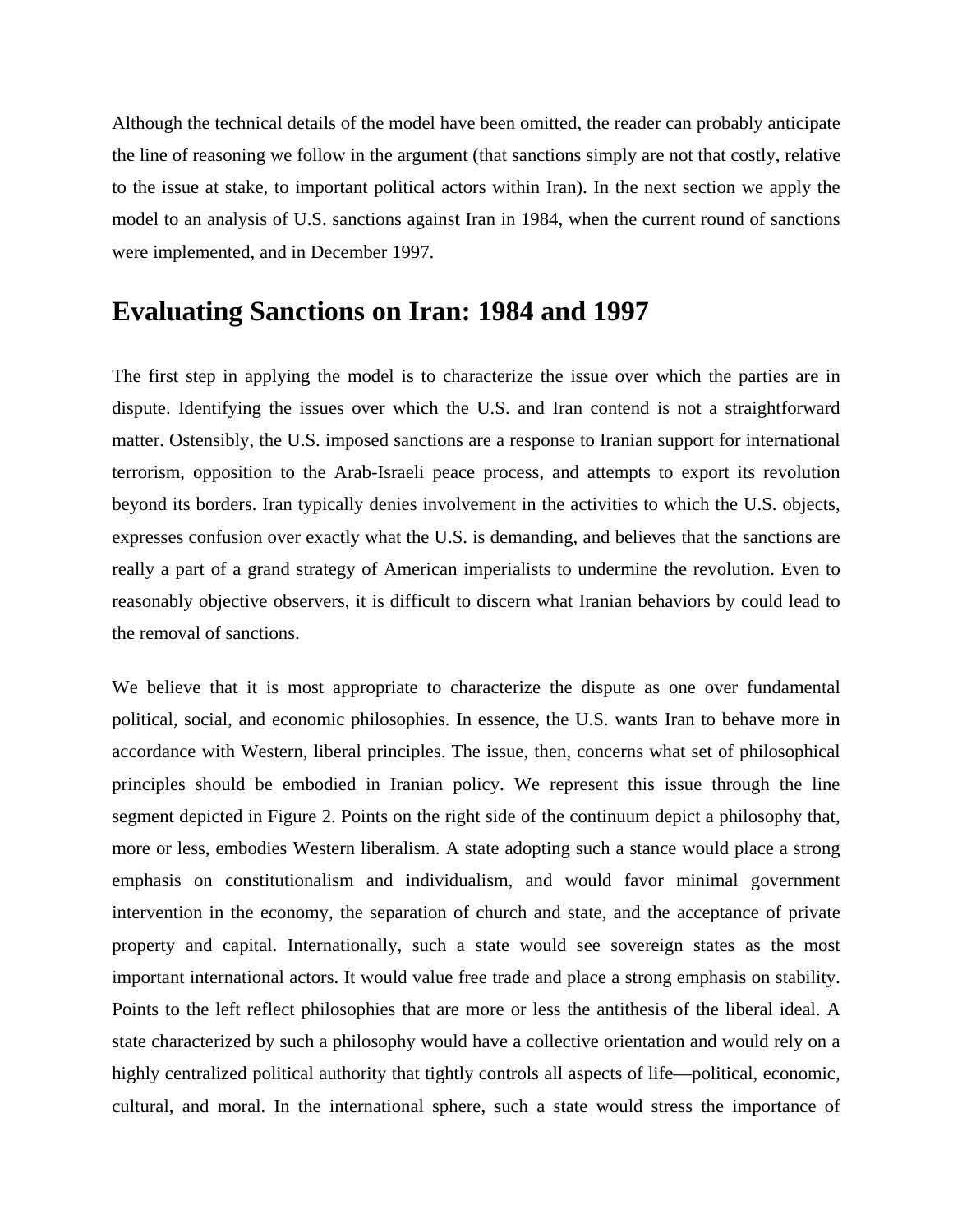transnational organizations and ideology. It would believe that sovereignty rests with an authority higher than the state and that furthering ideological aims is more important than international stability.

We recognize that no state embodies those characteristics found at either extreme of our continuum. Most states are a complicated mixture of policies and preferences, and our continuum allows us to account for this subtlety. We have placed a number of contemporary states in Figure 2 to illustrate our concept. Canada is quite liberal, possessing a largely freemarket economy and holding dear the principles of individualism, judicial process, and constitutionalism. So it is located at about .8 on the scale. Singapore, which has a strong centralized government but takes a laissez-faire approach to the economy, is located at .5. Finally, Cuba, which eschews the principles of individualism and constitutionalism, has a strong central government actively involved in the economy, and has endeavored to use its foreign policy to further its ideology, is located at about .2.

rights abuses to its subverting of regional stability; and from its undermining of international The U.S.-Iranian conflict has had many specific manifestations, from Iran's perceived support of international terrorism to its efforts to develop weapons of mass destruction; from its human peace accords to its promotion of destabilizing philosophies. All, however, can be seen as fundamental disagreements over political philosophy. The U.S. would like Iran to adopt principles of Western liberalism. Ideally, it would see Iran become a secular society that valued individualism and an open economy. At a minimum, the U.S. wants Iran to behave as a liberal state internationally by valuing sovereignty and stability over the support of ethnic, religious, and ideological brothers. As will be seen below, the U.S. ideal point is at .8: it would most like to see Iran be like Canada. Iran, as will be shown below, is currently at about .3 and (understandably) would like to remain true to its own philosophical principles. The dispute, then, is over how liberal Iran should be, and the U.S. has imposed sanctions with the intent of forcing Iran to move to the right on this dimension.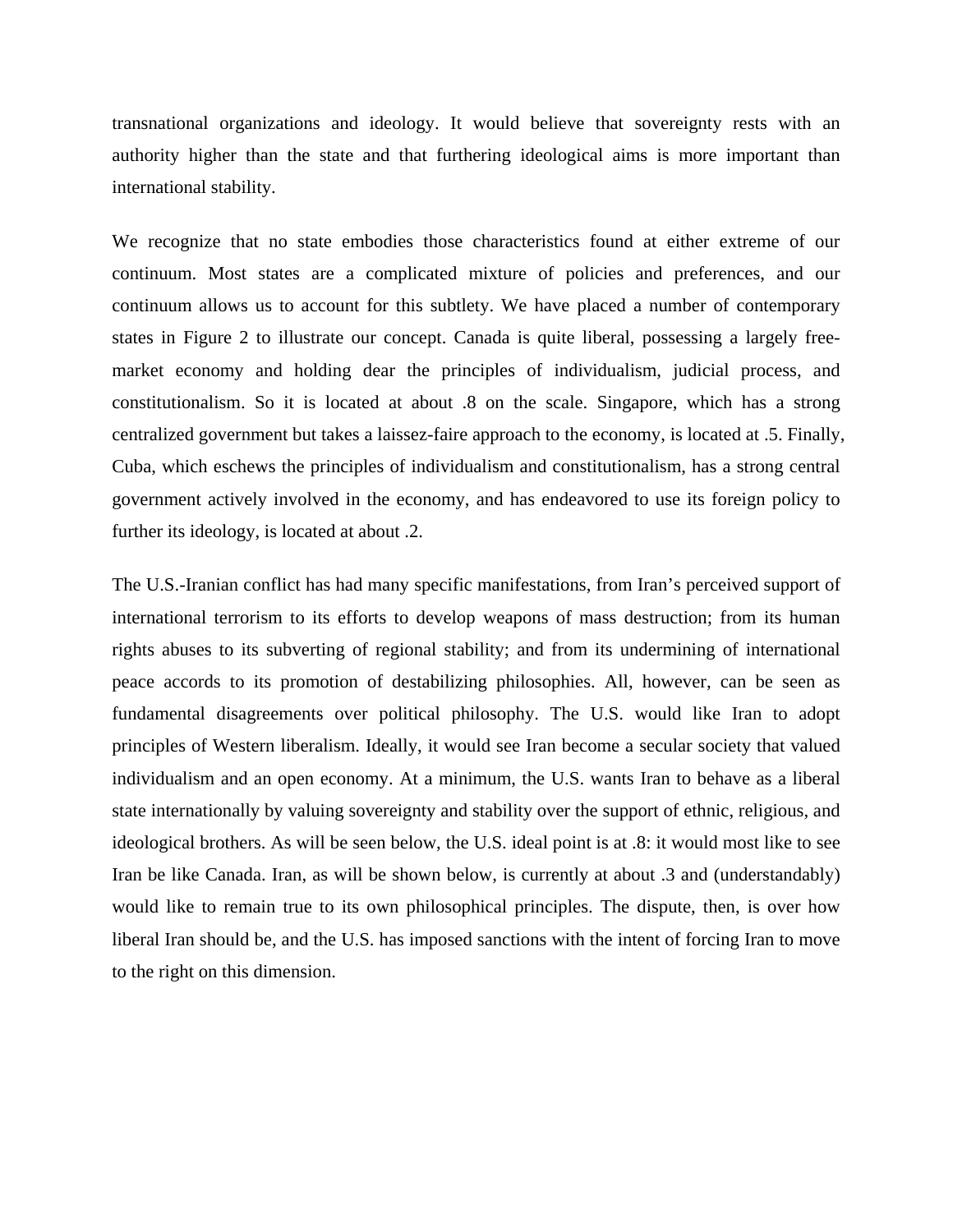#### **Evaluating Sanctions: 1984**

We begin our evaluation of the U.S. sanctions policy toward Iran by applying the spatial model to the situation in 1984, when the current round of sanctions were first applied. To apply the reflects the proportion of political power the respective actor has in its own domestic context. model, we need five essential pieces of information for each side. First, we must identify the important political actors. While we do not need to identify every single individual who has some role in policy making, we do need to specify the main coalitions who have an impact on the policy in question. Second, we must identify the position each actor takes on the issue of how Iran should behave. For each, this is the outcome they would most prefer. We assign number values to these positions reflecting the location of the actors on the issue dimension specified above. Third, we must identify the potential political power possessed by each actor. This reflects the amount of influence the actor could assert in determining the policy outcome if it chose to use all of the political resources at its disposal. The number assigned, in essence, Fourth, we specify how salient the issue is for the actor. The number assigned is basically an indicator of how much of the actor's power it is willing to devote to this particular issue. Finally, we determine the salience of the economic sanctions to the actor. If the actor is, for the most part, unaffected by the sanctions its score will be zero. The actor's score will increase as does the degree to which it suffers a loss as a result of the sanctions. This cost is calculated for actors in both the target and sanctioning countries, reflecting the fact that sanctions are not costless to the senders.

likely. Finally, by looking at the shift that occurs in actor positions as a result of the sanctions, we can determine if any important actors are suffering sufficiently from the sanctions to consider seriously advocating a change in policy. Our analysis for 1984 is presented in Figure 3. On the basis of this information, the model tells us what policy position we would expect each country to adopt in the absence of sanctions and then it tells us what position each is expected to adopt as a result of the sanctions. To the extent that these positions are different, we have an indication of how much affect sanctions have on the policies of the countries. If the positions of the two countries come close together, we can conclude that a settlement of their differences is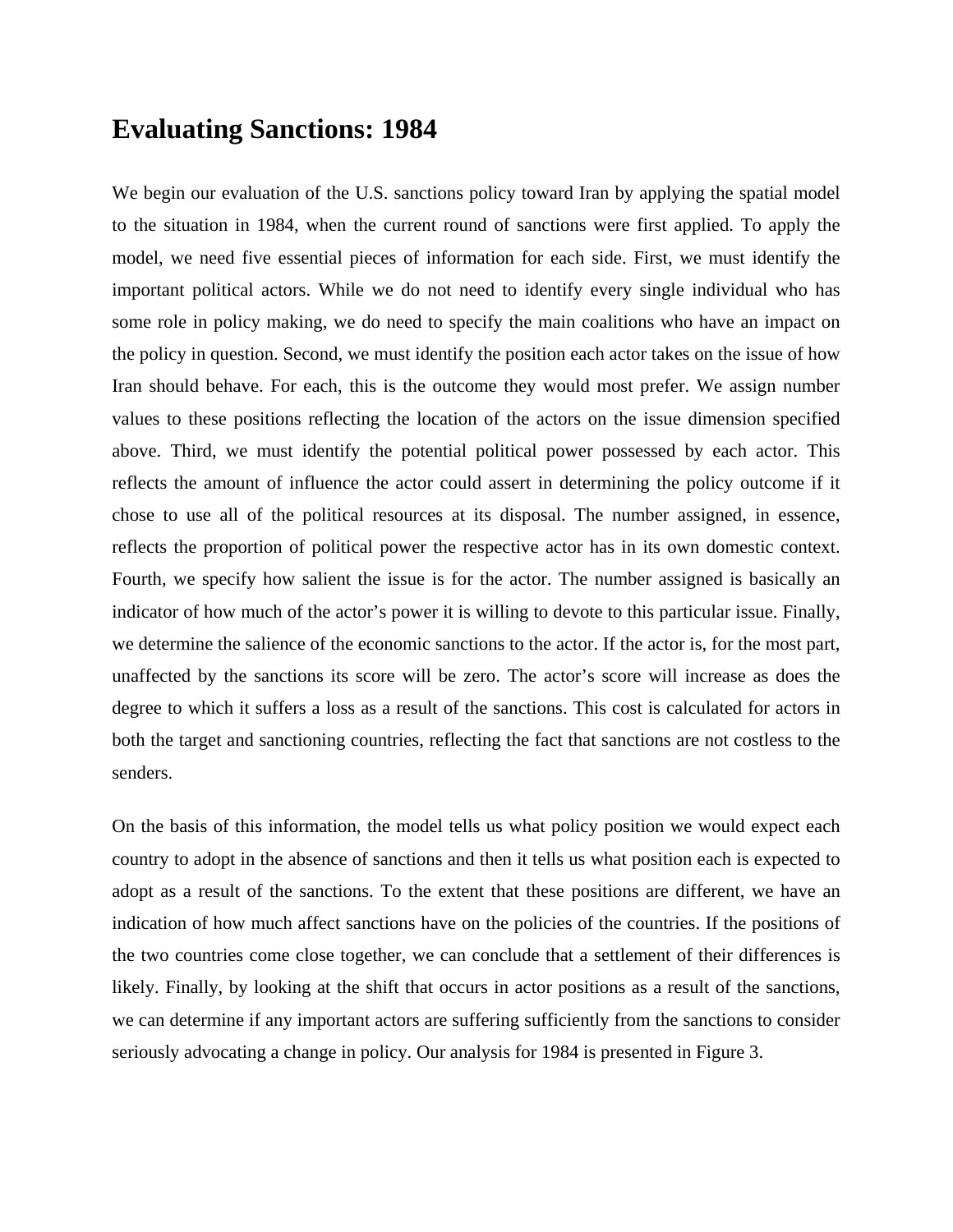For the U.S. in 1984, we have identified eight important groups of actors. We divide the administration into two actors. The White House, the Department of State, and the Department of Defense form one actor (i.e., a coalition), and the Commerce Department composes another. Although the administration, broadly defined, includes many other organizations and actors with foreign policy relevance (the National Security Council, several intelligence organizations, treasury, etc.), we believe that the two actors identified here capture an important split in the U.S. administration in terms of policy preference and responsibility.

The first coalition, White House-State-DOD, viewed Iran primarily as a geopolitical problem in need of resolution and was charged with forming the broad outlines of American policy. The second, Commerce, possessed an institutional charter dictating that it focus primarily on America's need to engage in economic trade with the world. Commerce was also important in that it was responsible for implementing the majority of sanction policies at this time, largely through its export controls and review procedures.

We draw three actors from the congressional arena: a neutral actor, a probusiness actor, and a prosanction actor. In real life, Congress consists not only of 535 formal members and an influential committee system, but also of hundreds of congressional staff and an ever-expanding constellation of interest groups, PACs, citizens groups, corporations, unions, and other various individuals who attempt to exert influence on Capitol Hill. Here, we simplify to gain clarity and insight. The first actor, the neutral coalition, was numerically the largest in 1984. Due to the overwhelming demands on their time, the "forced specialization" imposed by the jurisdictional boundaries of the committee system, and the simple distribution in issue interest, most members move powerfully in a desired direction if mobilized by others. of Congress, most of the time are not able or inclined to be actively engaged on most issues. Indeed, as the scholarly "cue-taking" literature has documented, many members have relatively vague levels of information about most issues that come across the congressional agenda. The Congress-neutral actor represents this large subset: a coalition that had vaguely formed opinions and feelings, generally negative, about the nature of U.S.-Iranian relations but that devoted little time and effort to the issue. This actor was important, however, and became increasingly more so for the same reason that potential energy is important in physics: it possessed the potential to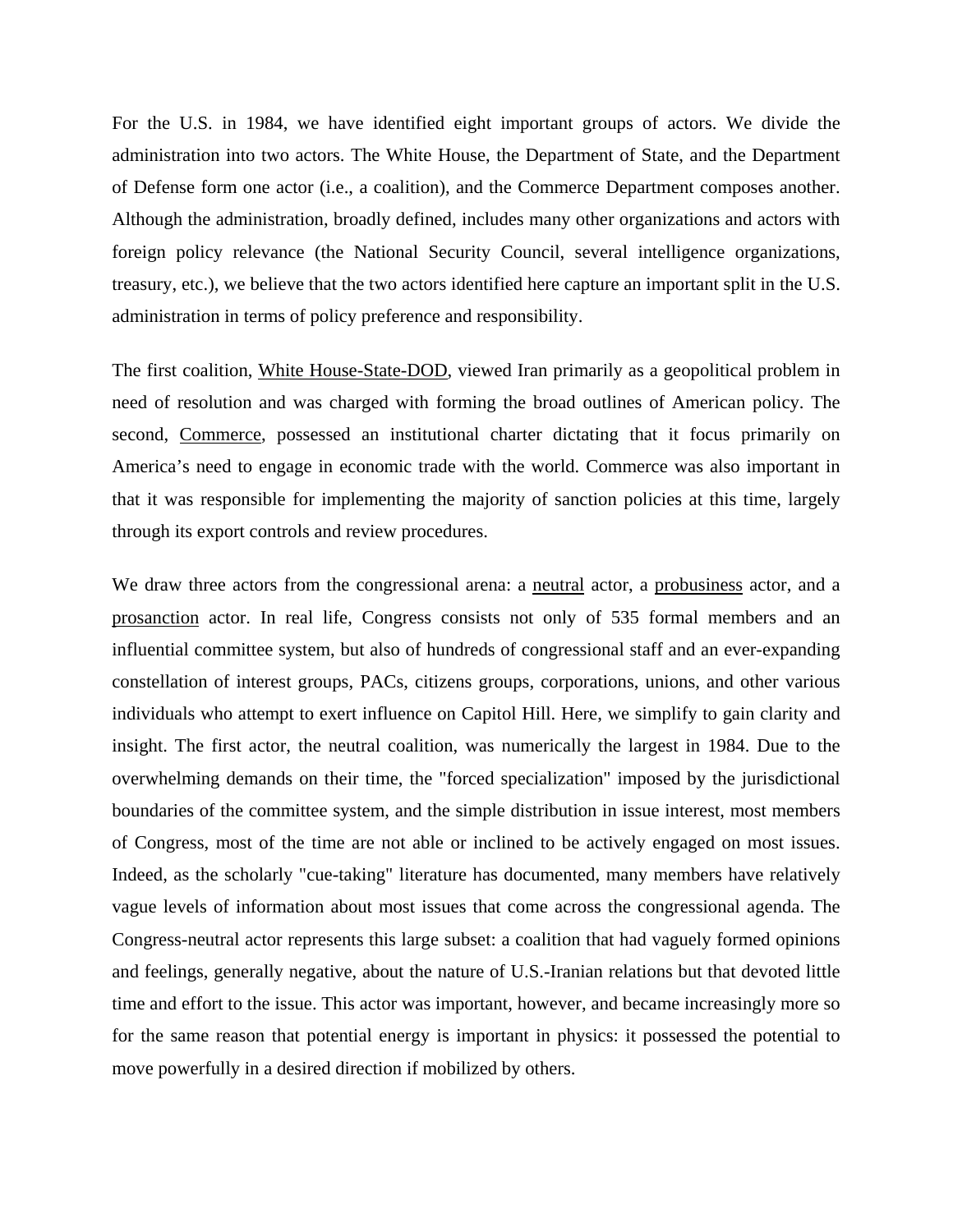The second congressional actor, the probusiness actor, was a much smaller subset in the U.S. Congress. These members and their allies tended to view economic sanctioning not in terms of the underlying issue (i.e., the degree to which Iran conforms to liberal principles and what, if anything, should be done about), but in terms of its costs to American industry and the broader economy. This coalition tended to be not only small (e.g., in 1984, during a typical hearing of the Senate Foreign Relations Committee, Senators Cranston and Mattingly were the only senators to express concern about the costs to U.S. business in a wide-ranging discussion on economic sanctions) but varied in composition over time. Members of Congress are likely to shift in and out of this coalition in response to changes that make industries and companies bear the economic costs for sanctions. As we shall see, this group was further hampered by the difficulty of forming a "pro-Iran, antisanction" argument that was politically palatable to the broader U.S. audience. Nonetheless, this group remained influential, largely through the advocacy of procedural changes in sanctioning law and practice (e.g., requirements on the periodic review and reporting of costs to U.S. business).

The third congressional actor in 1984, the prosanction actor, was also small but very vocal. This coalition, anchored by active members on key committees (e.g., most famously Senator D'Amato), felt that the U.S. was not doing enough about Iran's conformance to liberal principles. These actors wanted to go even further, and calls to remove MFN status, refreeze assets, or even declare a state of emergency with respect to terrorist acts (as Senator Denton suggested shortly after the 1984 episode) were not uncommon at this time.

U.S. industry contributed two actors as well: one actor that was keenly and adversely affected by sanctions, and the other (really, the rest of the business community) that was not. The former, Industry Group 1, was really the coalition of U.S. businesses who bore the brunt of the sanctioning effort in 1984. In reality, this was a very small group. Economic relations with Iran as a whole were a tiny percentage of all U.S. foreign trade, and many industries and businesses simply had very few economic ties to Iran. Still, in the 3 years prior to the imposition of export controls, the Department of Commerce approved \$104.5 million worth of exports that would have to be denied after 1984 measures. This sum, although painful to the companies that are denied, represents a very small number relative to U.S. trade with the rest of the world (representing only 1.9% of total U.S. exports) and the U.S. economy (in the trillions). Given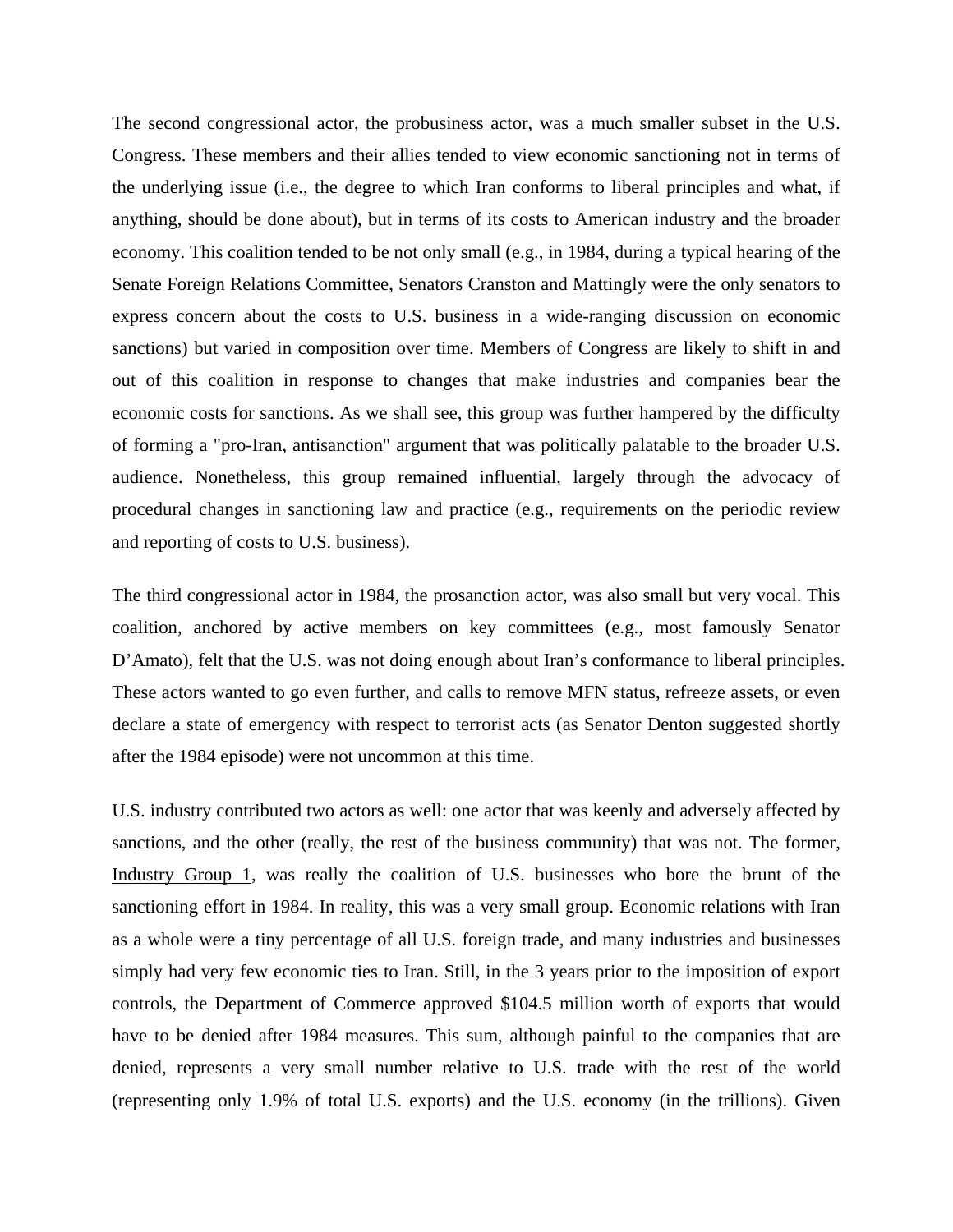these small sums, the remainder of U.S. business is placed in Industry Group 2. This coalition, although opposed to economic sanctions on perhaps a philosophical level, was simply unaffected by the controls implemented on Iran in 1984. Nonetheless, it represented a notable counterweight to the sanctioning bandwagon.

The eighth and final actor is the larger U.S. public. Anyone who digests the output of the U.S. media (which is fond of uncritically reporting the results of polls that suggest the public is leaning this way or that on a host of issues) can easily be persuaded to believe that the public actively follows a great many issues in detail. But in reality, we know that this is simply not the case. When one considers that for almost 20 years now, modern survey research has documented that anywhere between 40 and 60% of the public does not know which party controls Congress or the occupation of William Rehnquist, it is easy to see that for the vast majority of the American people, U.S. sanctions against Iran were simply a "nonissue" reflecting (to borrow a term from political psychologists) a "nonattitude." However, much like the neutral-Congress actor, this actor remained important for its potential. The public, through the ballot box, is the great retrospective and summary judge of political events. Moreover, nearly all other actors in the model struggle to anticipate what the public, in the unlikely event that it becomes engaged, might think, and therefore their inclusion in the present analysis is critical.

the U.S. were a homogenous lot. As there is today, there was considerable agreement in the U.S. in 1984 over the degree to which Iran should conform to liberalism. All relevant U.S. actors Turning to the position these actors take on the issue in dispute, we find that the eight actors in concurred on questions of the proper role and function of the state, a desirable international order, and what is appropriate behavior of states within that order. This high level of agreement is formalized in the range of opinion scores for the U.S. actors, which are depicted in the chart accompanying Figure 3. Several of the actors are located at .7 on the issue; the most extreme actors are at .85. This indicates that all important actors would have most preferred to see Iran act as a moderately liberal state. As we shall see, the differences across U.S. actors lie not in their "ideal points," or what they would have liked to see in their heart of hearts, but primarily in how much they cared about the issue (salience), their power, and how costly the sanctions were perceived to be.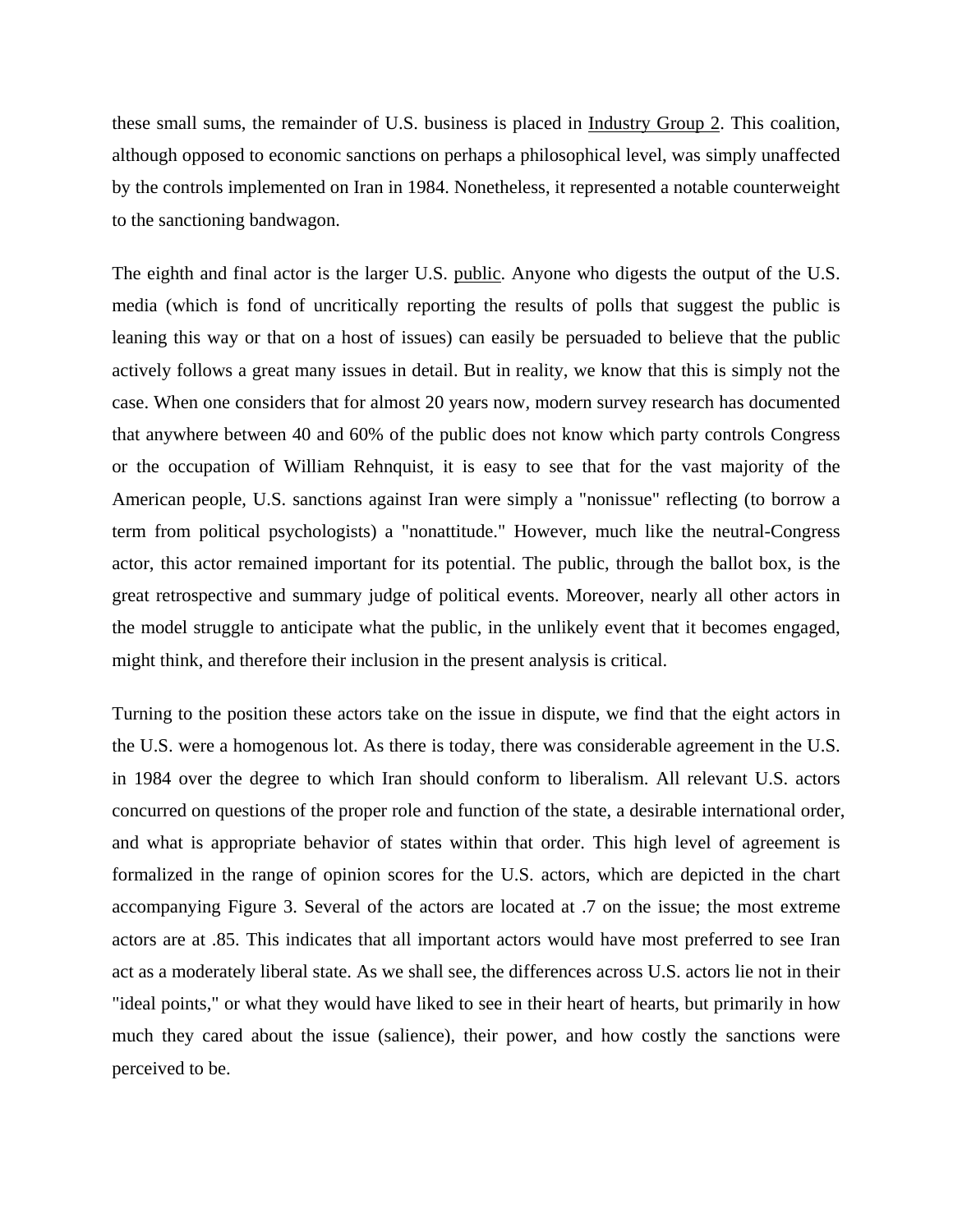The next piece of information required is the salience of the issue for each actor. Recall that salience refers to the issue's importance in the grand scheme of things to the actor. Alternatively, this can be interpreted as indicative of the proportion of the actor's political capital that it is willing to devote toward achieving its aims on the issue. Assigning salience scores involves two determinations: (a) who derives the benefits from and pays the costs for Iran's behavior (i.e., liberal or illiberal) and (b) how important the issue is in the grand scheme of political life for a particular actor. In practice, it is tempting to believe that any issue one is studying was of vital concern to all political actors at the time. The researcher's (and reader's) attention is drawn only to those documents concerning that issue, creating the impression that little else was occurring. It is all too easy to forget, especially in the case of the U.S., how many issues there were in 1984 and how, relative to the grand scheme of things, Iranian behavior was a relatively minor concern. Even if we consider only the international arena, we must recall that in 1984 the U.S. was much more concerned with the Soviet Union's and China's conformity to liberalism (i.e., their behavior), and that in terms of the Middle East, the U.S. was generally more concerned about the behavior of Iraq and Libya than of Iran (a fact reflected in the percentage of time that key committees in Congress devoted to each).

These factors are reflected in the salience scores assigned to the American political actors. The highest salience scores are for the administration and the prosanction element of Congress, and even these are a modest 0.3. For White House-State-DOD, Iran's behavior was a reasonably important concern. Turmoil in the gulf received attention within the administration, and the disruption of shipping in the gulf posed a strategic, diplomatic, and a military challenge. Moreover, it is widely known that President Reagan was personally concerned and affected by terrorist incidents. For all other actors, however, the salience scores are quite low, .1 or less.

having twice the potential influence of an actor with a score of 0.1. The next task is to determine the amount of power each actor had on the domestic political scene. We assign each actor a score that reflects the amount of influence that actor could, in principle, have in determining the outcome on any given issue. Notice that the sum of all actors' power scores equals 1.0. Thus, each score reflects the proportion of the power in the political system held by an actor. The scale specified is a ratio scale, so an actor with a score of 0.2 is seen as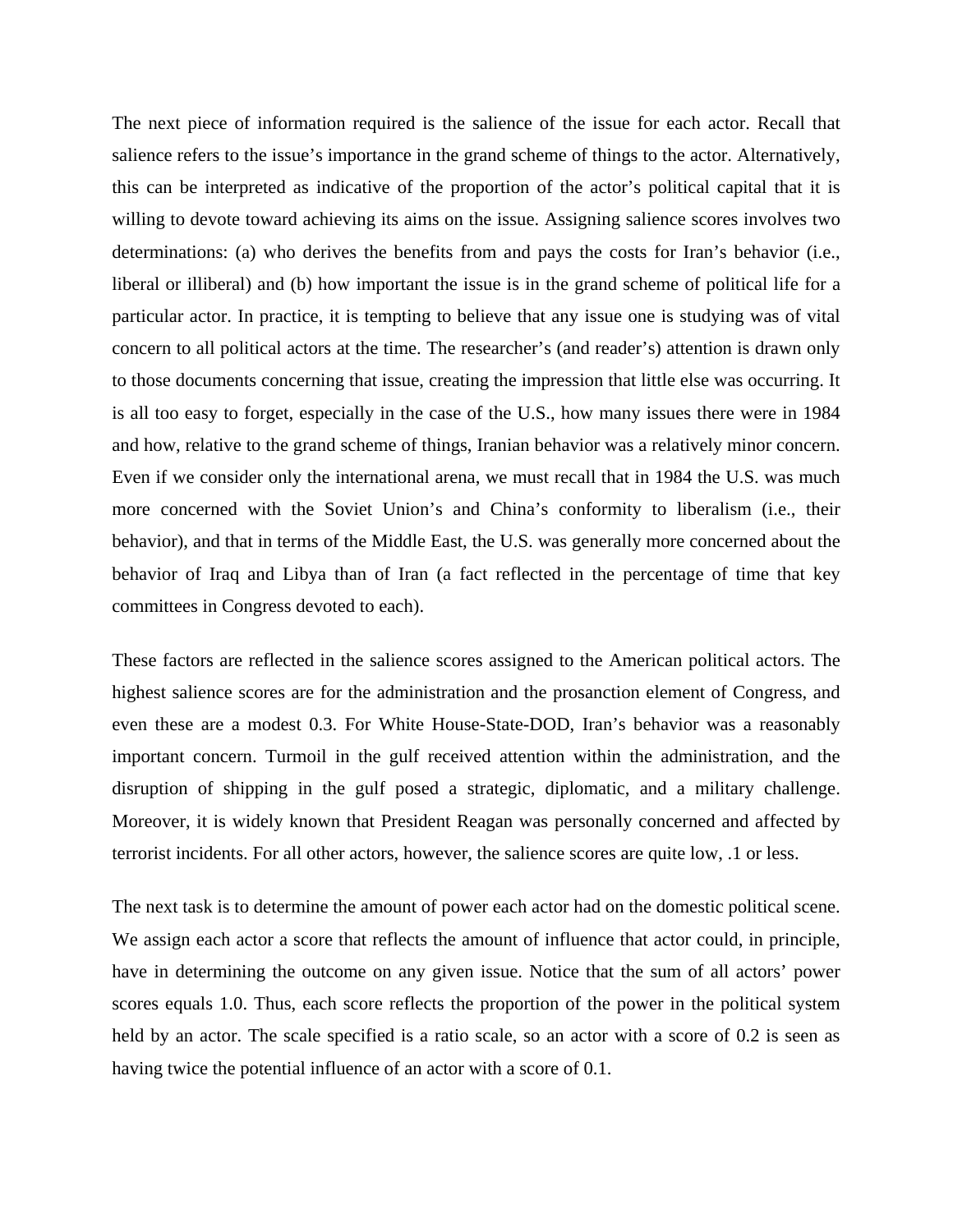Who wields the power in our dual domestic games? In the U.S., power is quite diffuse. In the U.S. in 1984, White House-State-DOD, with a score of .25, was the most powerful. This scoring represents the actor's jurisdictional and formal control of the issue (i.e., powers to impose sanctions formally delegated to them by Congress in a series of laws) as well as the de facto influence this actor has over the agenda and information concerning foreign policy. Commerce also wielded considerable influence (0.2) as the agency in charge of implementing export controls. Congressional actors were also influential (.1, .15, and .15, respectively), particularly those with both personal interest in the issue and a relevant institutional position (e.g., Representative Solomon on the Foreign Affairs Committee in the House and Senators Roth, Proximate, and D'Amato on the Banking Committee in the Senate). Industry maintained some influence through lobbying (.1 and .04), and the public was largely uninvolved and uniformed (.01).

The final piece of information required is how each actor was affected by the imposition of sanctions. For this case, we consider the effect of the actual sanctions that were in force by December 1984. Within the U.S. the actor that bore the greatest cost was Industry Group 1, whose export licenses were denied by Commerce. Although the number of firms bearing costs so forth, but these were not overly burdensome and are scored at .25. Other actors were affected very little by the sanctions. around this time is quite small, these costs could be significant for those affected (e.g., one firm was denied an application concerning an aviation export worth \$120 million). We list the salience of sanctions for this group as .5. Most, however, were not seriously hurt, partly because economic relations between the U.S. and Iran had not recovered from the 1979 dispute. This fact is reflected in Industry Group 2's score of .1. Both actors from the administration bore costs due largely to enforcement, monitoring, efforts to solicit international cooperation, lost revenues, and

Turning to Iran, we identify 13 actors relevant for determining policy in 1984. As velayat-e-faqih, or supreme leader, the Ayatollah Khomeni was unrivaled in political authority. Not only did the 1979 constitution provide him with broad political reach, but as revolutionary leader he was an icon of revolutionary ideals (Menashri, 1990; Milani, 1988). President Khamenehi, Prime Minister Musavi, Speaker of the Majlis Rafsanjani, and leader of the judiciary Ardebili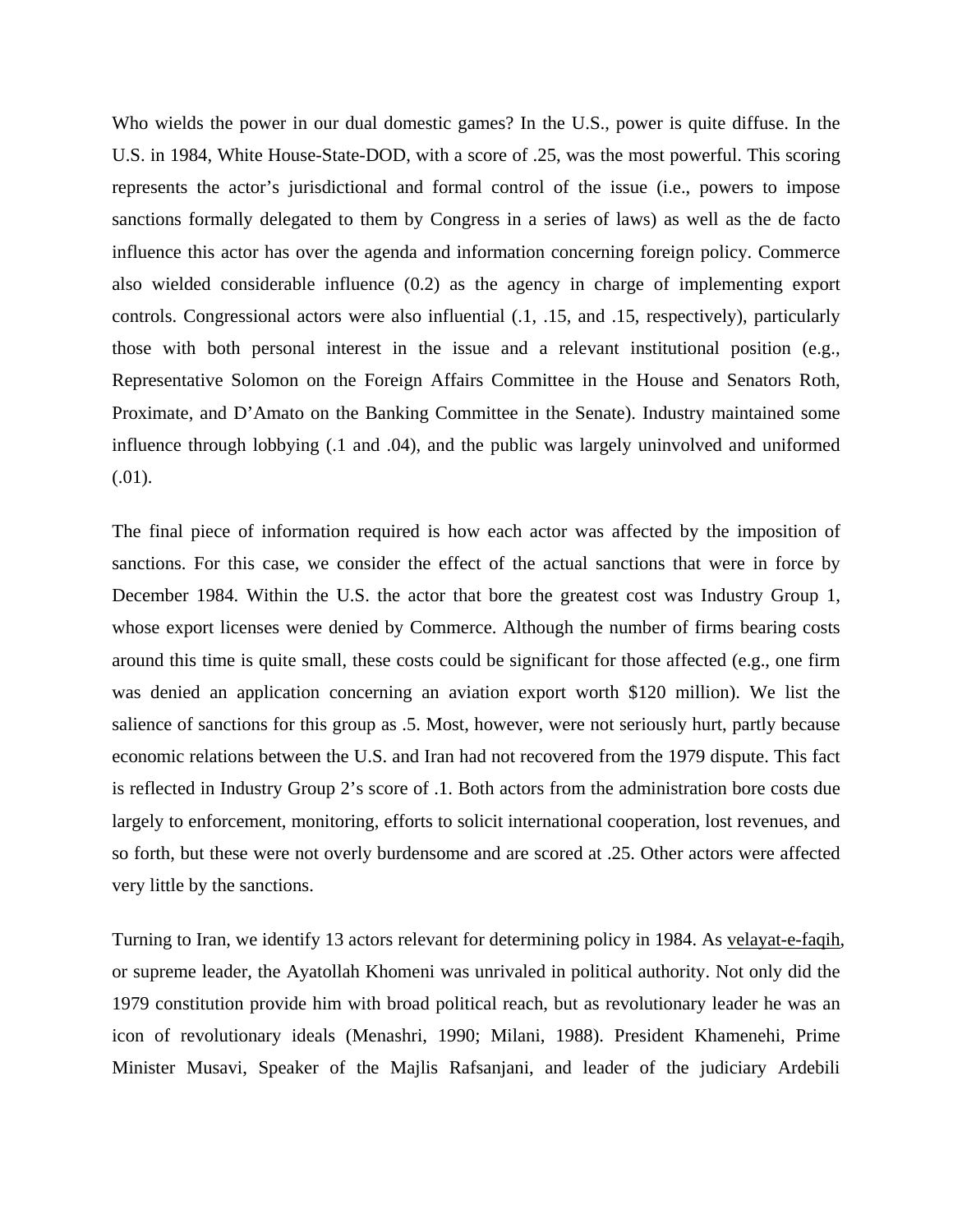constituted the most significant individual personalities within the core of the regime's leadership.

There were four institutional actors of political significance. These were the Islamic Republican Party (IRP), the Council of Experts, the Council of Guardians, and the Majlis. The IRP formed in February of 1979 under Khomeni's guidance and was led by prominent clerics of the revolution, such as Ayatollah Beheshti, Hojjatol-Islam Ali Rafsanjani, and Hojjatol-Islam Ali Khamanei (Milani, 1988, p. 244). (Rafsanjani and Khamanei would become president and supreme spiritual leader, respectively.) The party's successful aim was to garner public support; it was the "symbol of Shi'i fundamentalism, advocating a return to the golden years of Islam, strict implementation of the Sharia and moral purification of society" (Milani, 1988:244). Thus, it was instrumental in mobilizing voters for the establishment of the theocratic republic and for the first parliament until it was dissolved in 1987 (Cottam, 1988, p. 233).

The new regime's parliament, the Majlis, was first elected in May 1980. In 1984, this IRPdominated legislative organization had new elections. As the principal legislative organization in the country, this institution merits inclusion among the relevant actors.

Two additional organizations are included: the Council of Guardians and the Council of Experts. The first, acting as overseer, was, as it still is, responsible for making sure that Majlis legislation comports with Islam. The second, the Council of Experts, was a group of 83 elected officials charged with the task of selecting a successor to the Ayatollah Khomeni.

weakened opposition ranged from the centrist party of former Prime Minister Bazargan to the leftist Tudeh Party and the Mujahideen Khalq. Until his death in 1986, Shariatmandari The remaining political actors represent the opposition to the regime. As time progressed through the length of this sanction episode, much of the opposition steadily weakened. In 1984, a represented the clerical opposition to Khomeni.

war with Iraq. Because the revolution was so recent, the exact nature of Iranian polity and the Having designated the actors, the next task is to identify their positions on the underlying issue. Iran's political actors displayed a somewhat broader range of opinion than did those in the U.S. In large part, this can be attributed to lingering effects of the revolution and to the stress of the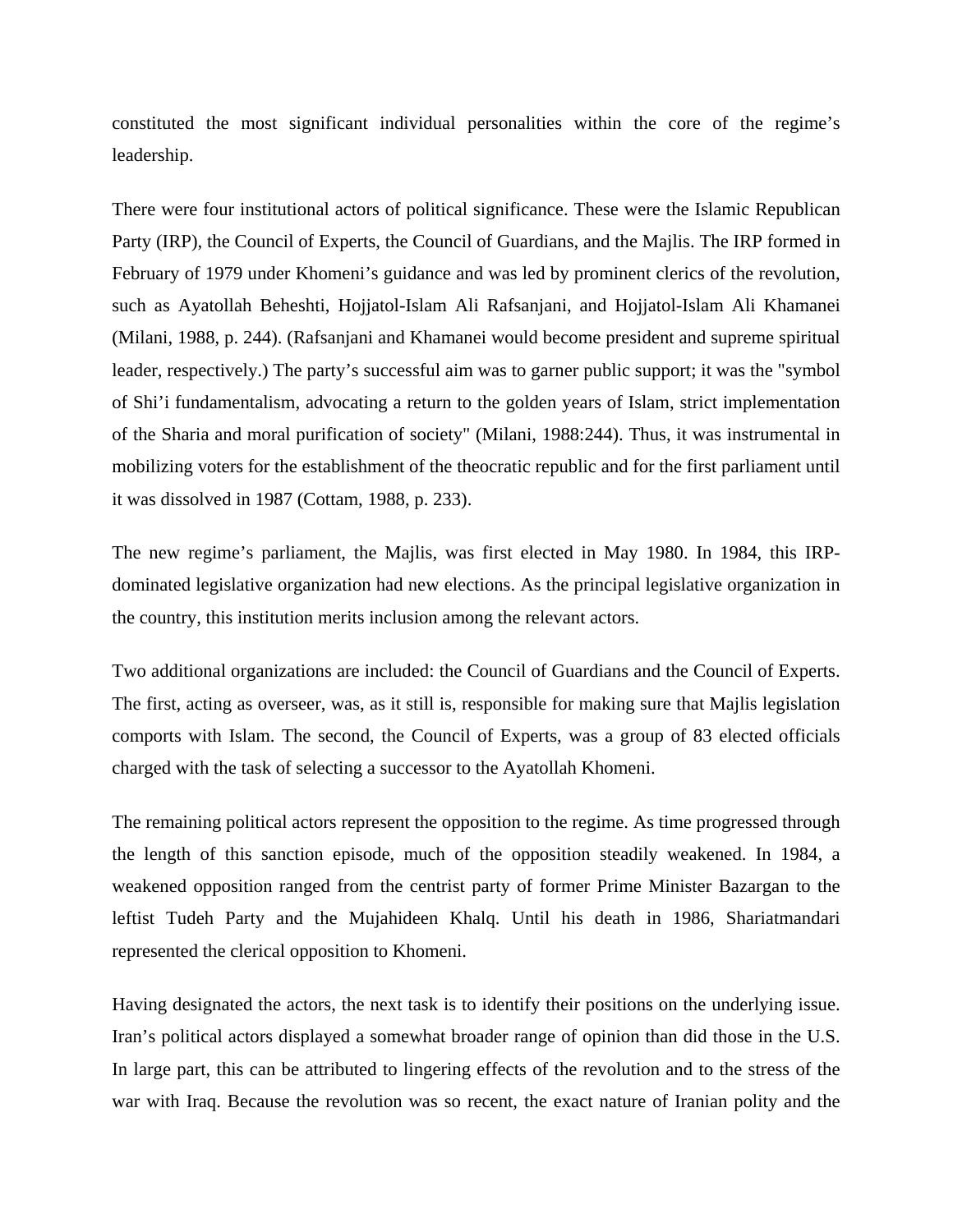implications for domestic and foreign policy were not yet clear. In 1984, some within the political structure opposed fundamental aspects of the Khomeni regime. This number included those who favored the establishment of relations with the West within a nationalist liberal governmental structure like Bazargan. It also included those like Shariatmandari, who maintained that the clergy had no role in the day-to-day running of the political system. As a result, these two actors have positions that are closer to that of the U.S relative to other actors in the polity. Notice, however, that their positions, .4 and .35, respectively, still put them closer to their compatriots than to the American ideal point.

to the dispute with the U.S. are reflected in their issue position of .225. The leftist Tudeh Party and Mujahedeen Khalq favored a Communist or Islamo-Communist orientation to the system. This opposition posed alternatives to the Islamic nature of the regime, not merely alternatives to its specific policies. In general, however, their preferences with respect

base of support (Menashri, 1990, p. 307; Hunter, 1992, p. 36). This schism captured a divergence in ideological outlook between the "moderate" and the "radical" elements within the leadership, Within the regime's core leadership, the diversity of position was not as wide, yet there were significant differences. The two factions that emerged in 1984 were equal in strength and in their and it centered on two broad issues (Hunter, 1992; Cottam, 1988; Menashri, 1990). Broadly stated, the rival groups debated the nature of the economy and the role Iran would play as a model for other Moslem countries.

It is important to observe that the differences represented by the moderates and radicals are not careful to establish that to the extent there were moderates, they were so described "by Iranian as stark as the label suggests (Hunter, 1992, p. 37). Indeed, "there have always been shades of moderation and radicalism. At times some political leaders have held radical views on certain issues but more moderate views on others" (Hunter, 1992, p. 37). The middleman, instrumental in orchestrating the meeting between Iranians and Americans during the Iran-Contra affair, was standards" (Menashri, 1990, p. 377). With this caveat in mind, the internal dynamic is best described as a policy struggle led by Speaker Rafsanjani, representing the moderates, and President Khamnehi, advocate for the radicals. The division was not limited to these two men but permeated all government institutions, including the ulema, the Majlis, and the Council of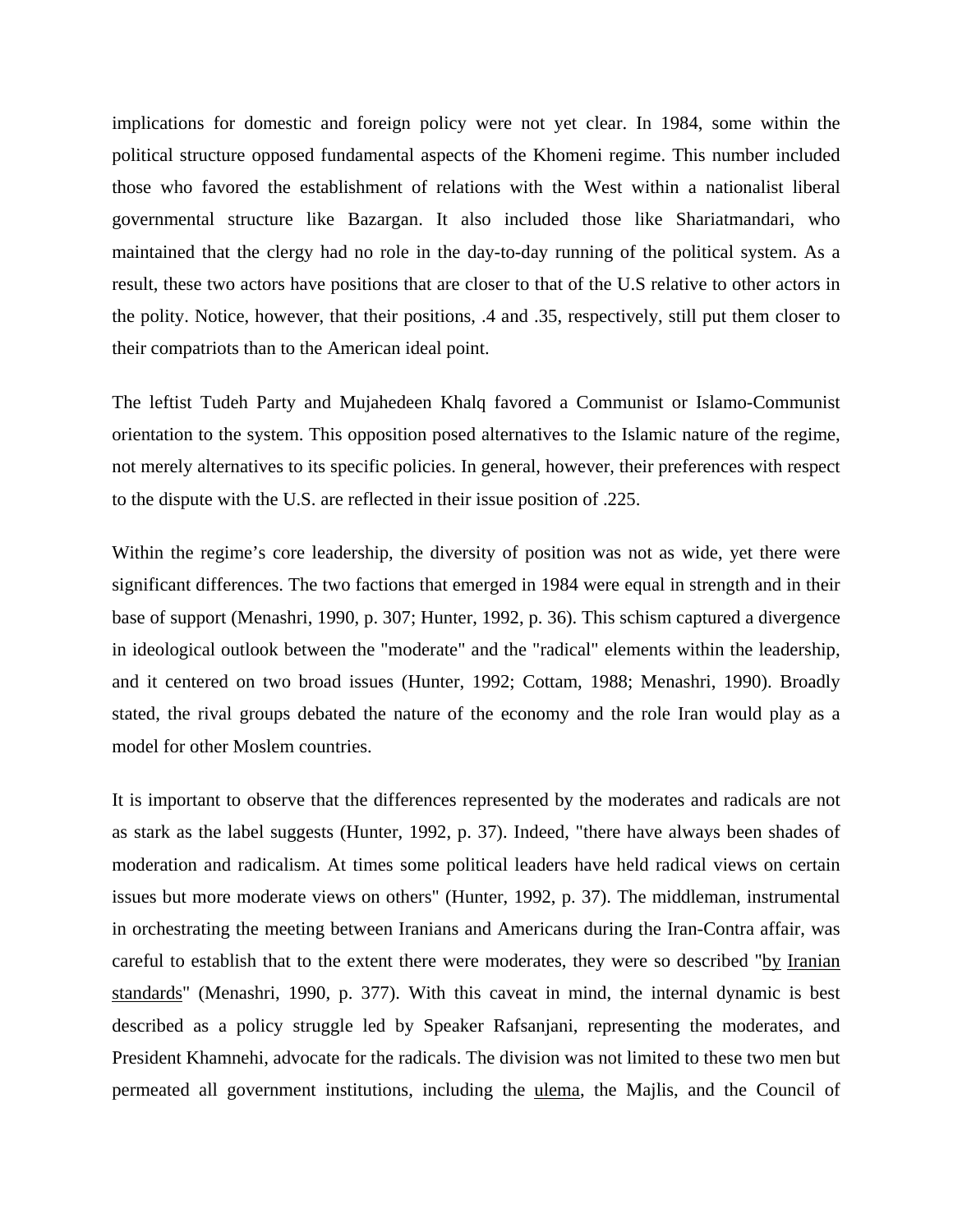Experts (Menashri, 1990, p. 308). Because almost all the viable opposition to the regime had been silenced, this policy struggle occupied center stage in Iranian politics in 1984 and dominated the path that policy would take (Hunter, 1992, p. 39).

We locate the relevance of the distinction between the two groups to our discussion in their respective positions on issues the United States sought to address. In the main, the moderates advocated a free enterprise economy and a flexible interpretation of Islam; they opposed a provocative and belligerent international posture. They were pragmatic and placed priority on Iran's national interest above the broader Moslem community (Hunter, 1992, p. 38). In contrast, (Hunter, 1992, p. 37). As a result, the moderates were far more willing to learn from the consequences of the actions of the preceding 5 years and pursue a more pragmatist course of the radicals favored centralization of the state system and a purist, undiluted approach to the mission of the revolution. They are fiercely opposed to the U.S. and promoted a more aggressive export of the revolution for the purpose of ameliorating the plight of the broader Moslem entity action (Hunter, 1992, p. 115). In a 1984 speech, even the Ayatollah Khomeni appeared more in favor of moderation when he advocated changing the character of Iran's foreign relations by encouraging a less isolationist posture towards other countries except South Africa, Israel, and the United States (Hunter, 1992, p. 115). He stressed that the lack of relations with other states "ends in nothing but extinction and annihilation" (Hunter, 1992, p. 115).

Given this important distinction within the leadership, Khomeni represents a middle point between the two factions. The Majlis and the Council of Guardians are aligned with him because they would follow his lead. Favoring a less liberal approach are Musavi, Ardebili, the IRP, and the Council of Experts. On the other side of Khomeni, we place Rafsanjani, leader of the moderate movement. President Khamenei is placed in a middle position along with Khomeni because political realities prevent a complete departure from that position.

In considering the salience of this issue for the Iranian actors, we must keep in mind that in 1984 there were two overarching concerns for the Iranian leadership and population. Of uppermost concern was the effort to win the war against Iraq while maintaining public support for the stated "War until Victory" policy (Menashri, 1990, p. 390). Yet, the financial demands of the wardiverted the regime's attention from implementing its revolutionary ideals, the second most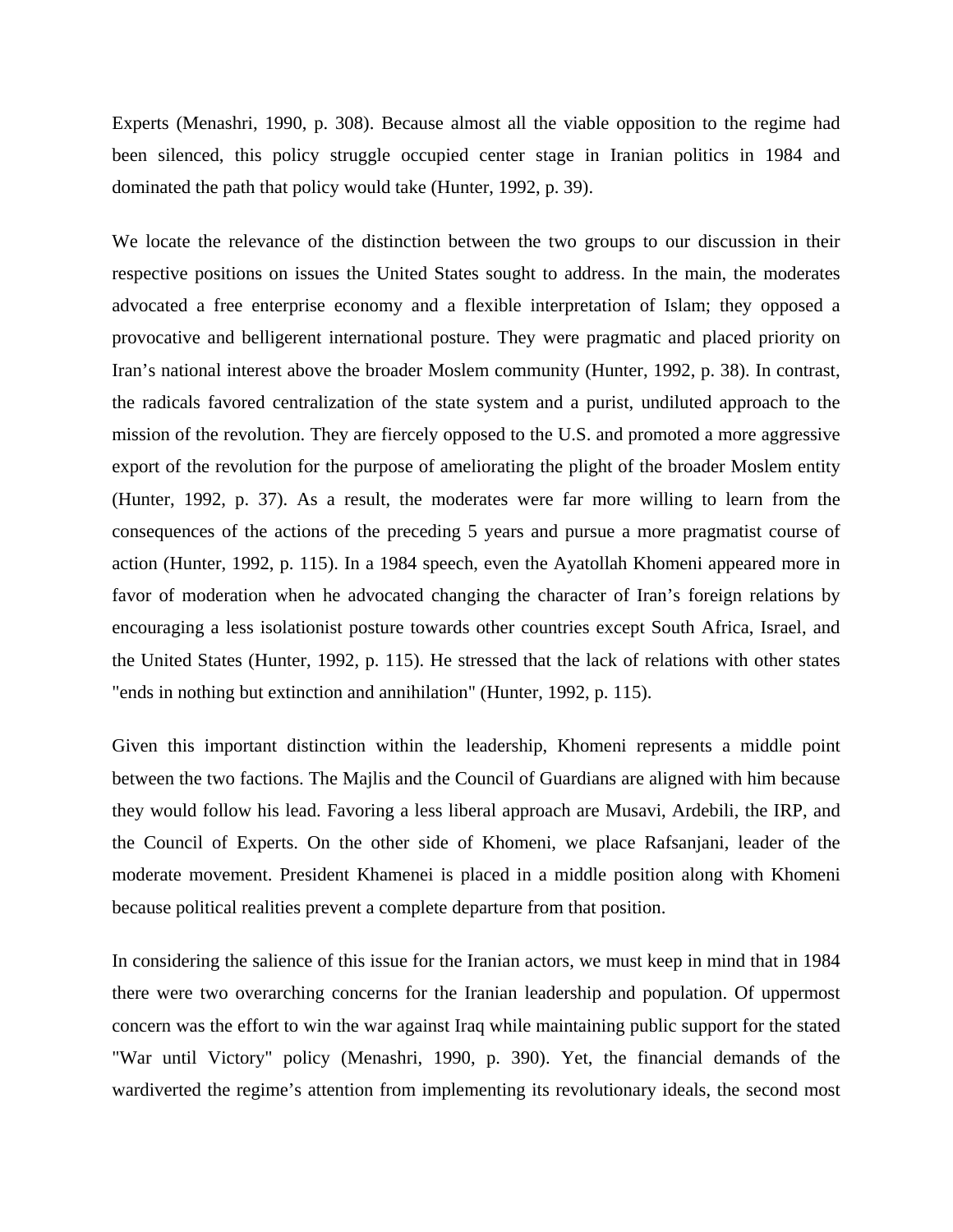important issue. Neither of these directly touched the underlying issue between the U.S. and Iran. Accommodating the United States, however, was the least favored position of most of the inner core of the leadership and of most of the opposition, with the possible exception of Bazargan. Indeed, for most, the isolation and economic sacrifice induced by U.S. policy was a mark of honor and upheld the revolutionary ideals (Cottam, 1988, p. 247). To the extent that the underlying conflict entered the Iranian calculation, primacy was placed on ensuring that the U.S. did not regain influence in the region.

the opposition is lower than the other actors because their concerns were not with the underlying conflict but rather with domestic and more immediate issues. At this point in the postrevolutionary history, movement towards the U.S. position was perceived as a direct threat to the maintenance of the new regime. In fact, there was more political currency in articulating an anti-U.S. stance than in arguing for moderation. The United States was considered a threat to the new regime and viewed by most as a conspirator aiming to maintain its global hegemony (Cottam, 1988, p. 249). While some perceived the war wholly as Saddam's doing, many, including Khomeni, attributed the war to an American effort at derailing the new regime (Cottam, 1988, p. 247). The leadership reasoned that as their revolution posed a serious threat to American and Soviet hegemony, the U.S. orchestrated the war against Iran (Cottam, 1988, p. 247). Given this world view, the Iranian leadership appeared committed to maintaining its position with regard to the underlying conflict. The salience scores for the IRP and some of

the political agenda, he set the course during the tumultuous postrevolutionary months. Public disagreement with the ayatollah meant the certain demise of any adversary, Bazargan, Bani-sadr, When considering the relative power of the political actors in Iran, it is clear that the most vital political institution was the Ayatollah Khomeni. His role as revolutionary leader bestowed upon him enormous popular support. In addition, the new constitution gave him remarkable decisionmaking autonomy and extensive powers. Mandated by a large part of the population to determine and Qotbzadeh are testimony to this. Khomeni's official position, the velayat-e-faqih, defined his role as the supreme spiritual leader at the apex of all government institutions. His potential control over the issue was large although he did not always choose to enter the political arena. Instead, he chose the role of reconciler and arbitrator, resolving debates among his constituency. We have coded his power as .6, suggesting that he had the capacity to dictate Iranian policy.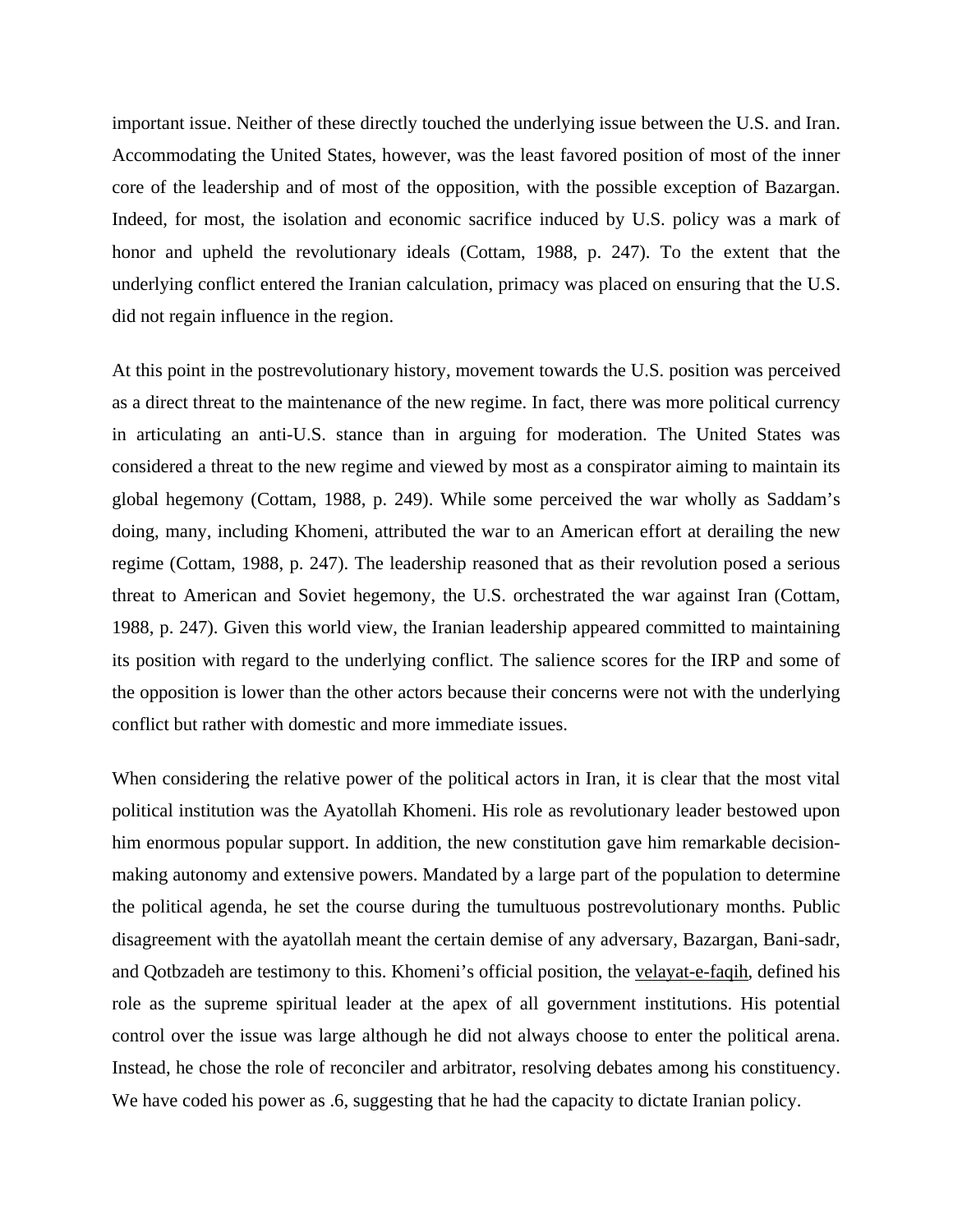A distant second, Khamenhei, as president, and Rafsanjani, as speaker of the Majlis, held political sway in determining the direction of events. We designate Musavi as less powerful because of the difficulty he experienced in getting his cabinet approved (Menashri, 1990, p. 315). The Majlis election in 1984 resulted in a cohesive group of winners; their potential to exercise some power as a unit was thus fairly large. The IRP's waning significance in the political structure results in its low power score. The Council of Guardians had power in its role as gatekeeper of all legislation that comes from the Majlis. The Council of Experts, charged with the task of selecting the person for the most important position in the country, earned its place in the power scheme. The opposition, though not powerful singly or collectively, merits a mention because it forced the regime to listen to its position.

actual dollar costs were less important than the position Khomeni advocated regarding sacrifice. In addition, the costs were shared among a wide segment of society, and none of the important We can see that Iranian groups experienced substantial financial losses due to the sanctions. Furthermore, these came at a particularly difficult time for the regime: it was then attempting to rebuild infrastructure and promote the revolutionary goals. One of Khomeni's articulated revolutionary goals was assistance to the financially and politically dispossessed. The inability to meet this objective was potentially dangerous, as it could detract from popular support for the regime (Menashri, 1990). Yet, the Iranian commitment to the revolution and its goals mitigated the effects of these costs. Khomeni explained that the material sacrifice was the price for maintaining the revolution and implementing Islamic ideals. Thus, in the grand scheme, the political actors was particularly ill affected. For this reason, we code the costs of sanctions as quite low for all actors.

any, effect on Iran's behavior, nor was the U.S. motivated to change its position as a result of On the basis of this information, we can apply the model to evaluate the likely success of the sanctions in bringing about a change in Iranian policy. Recall that we assume that the foreign policy of a state is produced by domestic bargaining between the relevant actors. By combining the domestic actor's initial issue positions, salience to the outcome, and potential power, we can formulate a predicted position for each state on the issue dimension. We can then incorporate the cost of the sanctions to each actor to determine whether the imposition of sanctions had an effect on the foreign policy position of either state. As Figure 3 shows, the 1984 sanctions had little, if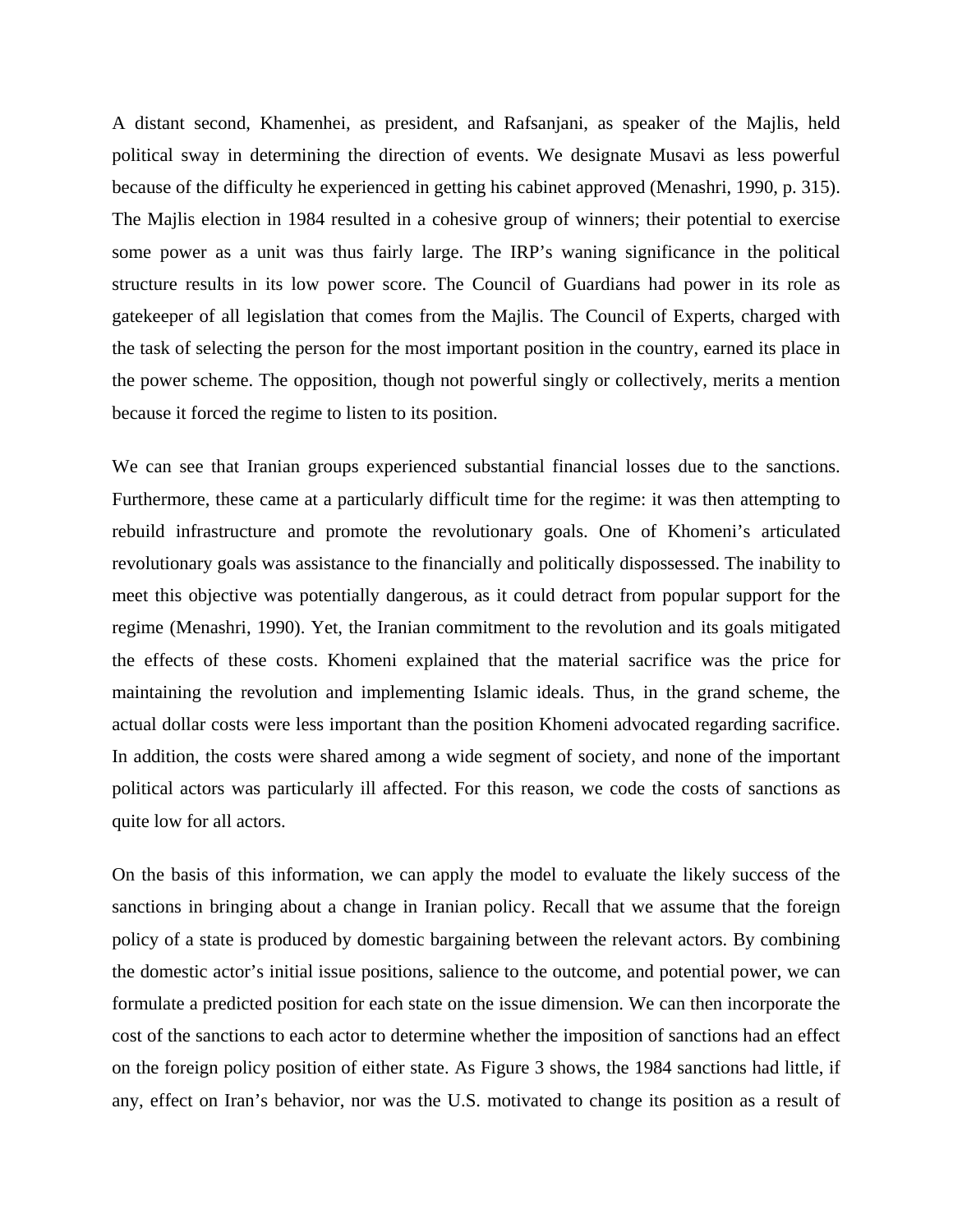imposing sanctions on Iran. The predicted position for Iran without the sanctions is at .20 (Khomeni's ideal point), and we can see that the sanctions do not cause this to shift at all. Similarly the U.S. position without the sanctions is at .78 and moves only to .76 when the costs of sanctions are considered. This is unlikely to constitute a noticeable change in policy.

We would argue that the reason for this outcome is simple and gestures toward more recent relations between the U.S.and Iran: relative to the value of the issue at stake, the sanctions simply were not that costly to the political actors of consequence within Iran (and the U.S.). If we focus on individual actors within each country, we see that the sanctions did not cause a single actor within Iran to shift its position on the disputed issue. Inside the U.S. the sanctions softened attitudes only in the industries who bore the cost of the sanctions and their allies in the Department-of-Commerce-led coalition in the administration. These shifts were not large, the actors had a low salience for the issue, and their combined power was not sufficient to bring about a change in policy. The result of this interaction by December of 1984 was a mildly costly stalemate. This state of affairs was a harbinger of things to come.

#### **Evaluating Sanctions: December 1997**

occurred within both countries and internationally in the meantime. In this section, we once again apply the model to determine whether these changes have made it any more likely that As we move ahead to 1997, we see that the model's earlier "prediction" is correct. It suggested that sanctions would result in no change in Iranian policy, and time has shown that the sanctions have not been effective. The same issue divides the U.S. and Iran, and the sanctions remain in place (and, in fact, were strengthened in 1995). This is in spite of many changes that have sanctions will produce some change in either party's behavior.

In considering the domestic political actors for the U.S. in 1997, we see a great deal of continuity from 1984. While the specific identities of some of the actors have changed (e.g., from Reagan to Clinton), the general form of the institutional structure and the coalitions have not. The only real difference is the addition of two groups: the prosanction interest groups and the European governments.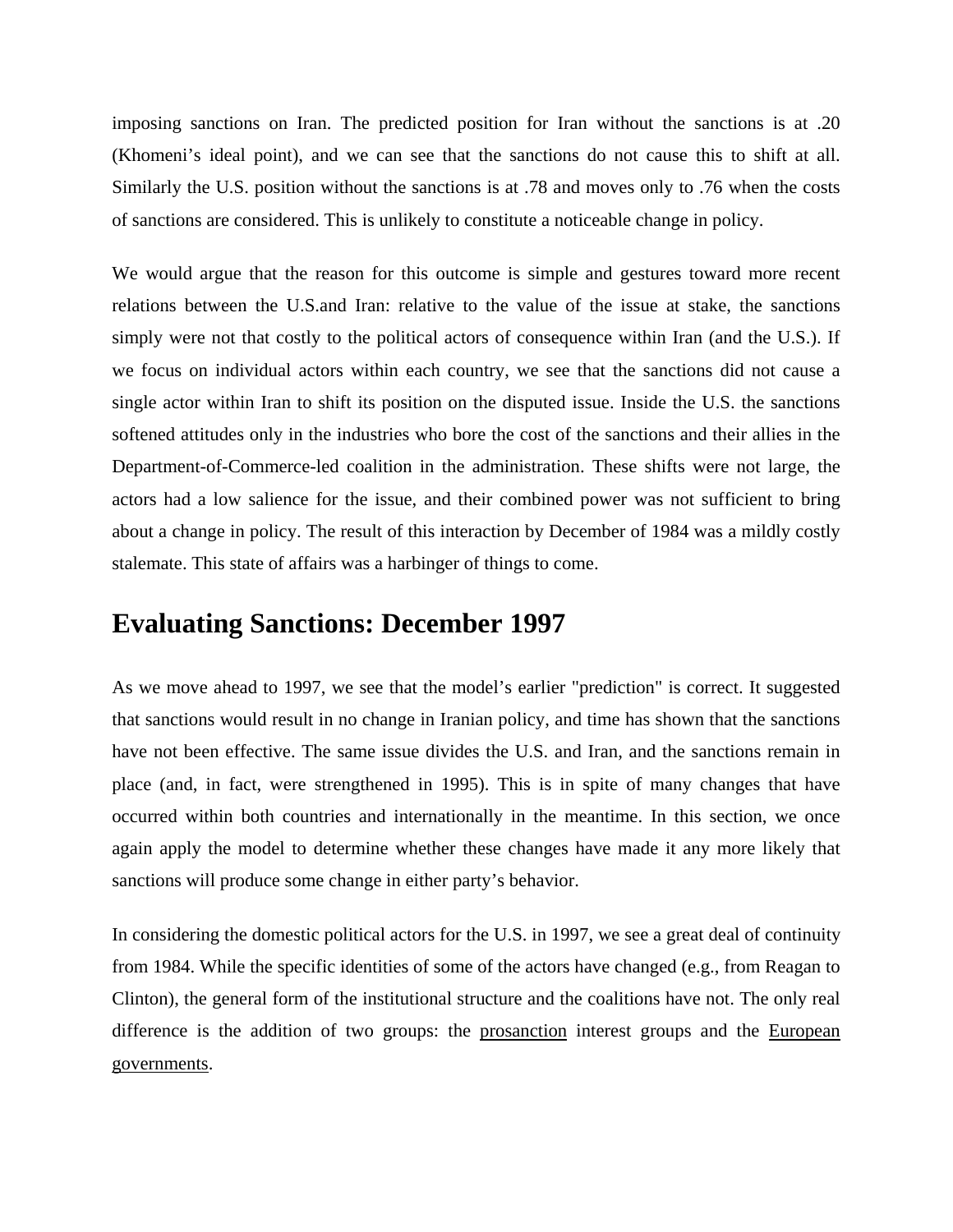The first new group consists primarily of AIPAC and related groups. These actors lobby in favor of sanctions partly out of opposition to Iran, but also out of concern for Israel. These actors are important because they provide information and ammunition to more powerful actors who are sympathetic to their cause (i.e., D'Amato). They also work diligently to create the impression that there are political rewards, policy rewards, or both for pursuing a sanctions policy, and they possess the potential to mobilize other actors (i.e., donors, voters) for their cause.

The second group consists of the government's European allies and economic partners. These actors become involved because of the D'Amato bill, which requires the U.S. to penalize certain foreign firms for doing business with Iran. They view this as impingement on their sovereignty and believe that their companies should be beyond the reach of congressional whim.

1984. We code the ideal point of the prosanction interest groups as a .9, reflecting their relatively hard-line stance on this issue, and we code the European governments at .7. This indicates that while they may disagree with the tactics inherent in American policy, they are in fundamental agreement with the ultimate goals. Again, we see relatively little variance in the actors' issue positions. All would most prefer that Iran behave in accordance with liberal political philosophy. No actor changed its ideal point from

the issue is of great salience to the prosanction interest groups, largely because they are a For most actors, the salience of the issue has remained constant or declined since 1984. For the White House-State-DOD coalition, for example, salience has declined to .2, reflecting that Iran receives less foreign policy emphasis by the Clinton administration. Even in the Middle East, Iraq has become of far less concern. Only for the prosanctions group in Congress has this issue increased in importance. This is partly a result of the lobbying efforts of the relevant interest groups. This congressional coalition has a salience score of .35 in 1997. Of the two new groups, political actor narrowly focused on one set of issues. Since other issues do not draw their attention, all matters relating to Israel are highly salient. For the European governments, the issue is of virtually no importance. They are involved only because American policy involved them.

Similarly, the power relations have changed relatively little between 1984 and 1997. This is due to the stability of the American political system and the fact that the majority of the power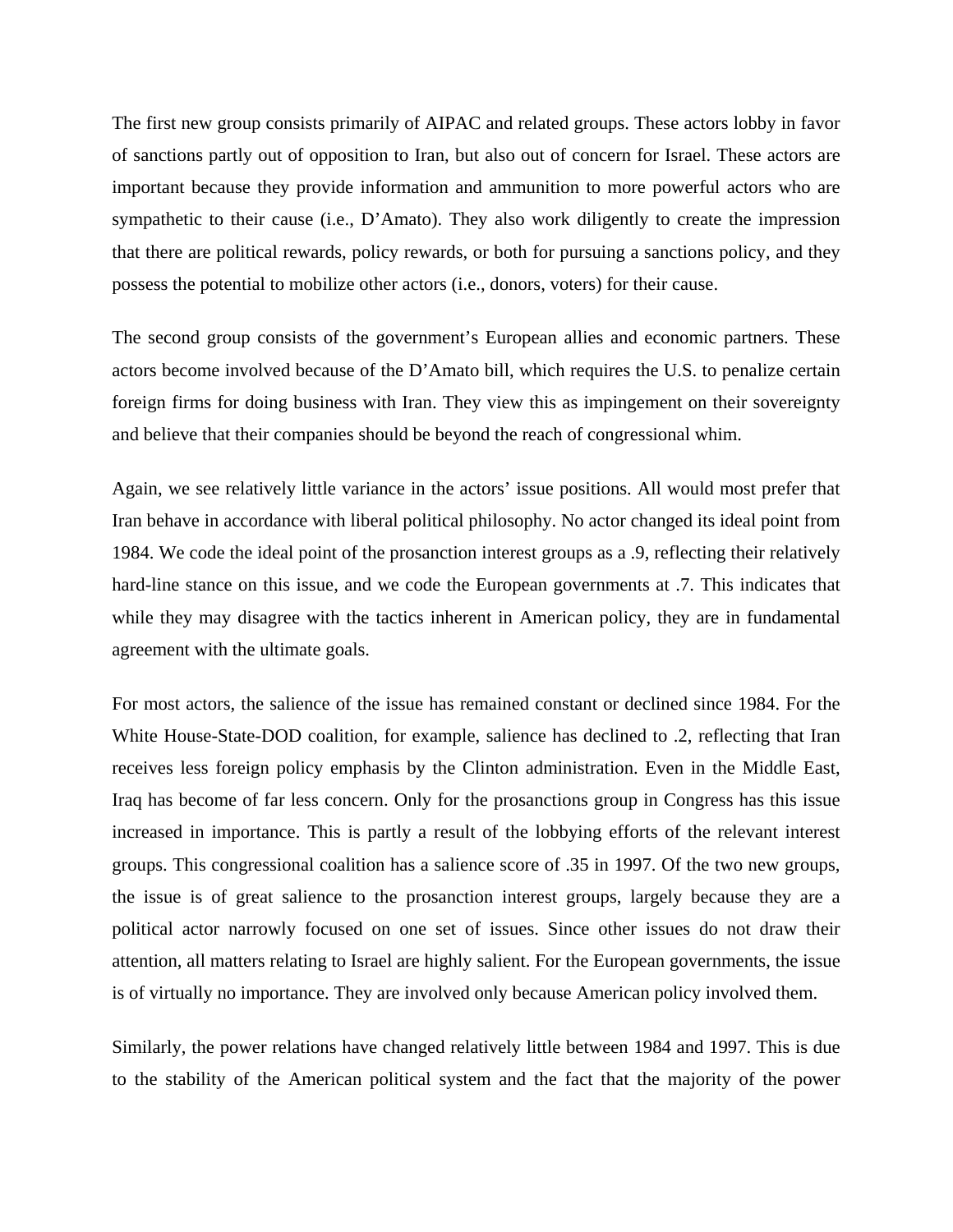possessed by each actor comes from its institutional position. The two new actors are each assigned a power score of .05, reflecting that they have very little direct influence on American policy.

The cost of the sanctions policy has remained fairly constant for most U.S. actors as well. The greatest exception to this is the White House-State-DOD actor. Costs for this actor have risen to .35, largely because the more onerous the sanctions, the more costly they are to enforce, and reflects the expansion of sanctions that occurred in 1995. Neither of the new groups finds the sanctions particularly costly. The European governments face potential costs if the D'Amato bill White House-State-DOD has the responsibility of enforcing them. Costs are especially high in 1997 because foreign governments and firms are now involved with the D'Amato bill against foreign countries. The costs to the affected industries have also gone up, though slightly. This were ever really applied. At present thought, the costs are a minor .05.

president reflects a change in the Iranian electorate's outlook. In 1997 we find that Iran has 11 relevant political actors. Chief among these is former President Khamenehi, who has assumed As for Iran, the domestic political structure and foreign policy show marked change from 1984. Most notable among the changes is the death of Ayatollah Khomeni, which occurred in June 1989. In addition, according to most observers, the May election of Mohammad Khatemi as the position of supreme leader vacated by the death of Ayatollah Khomeni. Khamnehi is perceived to lack Ayatollah Khomeni's religious authority, however, and the need for religious authority enables the Qom religious establishment to become an important political player .

The Expediency Council, an organization that has existed since 1986, has political relevancy in1997 because it has filled the authority vacuum left in the wake of Ayatollah Khomeni's death (Petro Finance, 1997, p. 9). Rafsanjani, former speaker and president, is chairman of the Expediency Council. The Majlis gains political relevancy largely because of Rafsanjani's leadership during the 8 years that he was speaker of the house (Petro Finance, 1997, p. 13).

The head of the judiciary continues to be an important political actor in part because of his independence from the president and the Majlis and because of the vital role the judiciary plays in defining the legal framework for the Islamic regime (Petro Finance, 1997, p. 15). The set of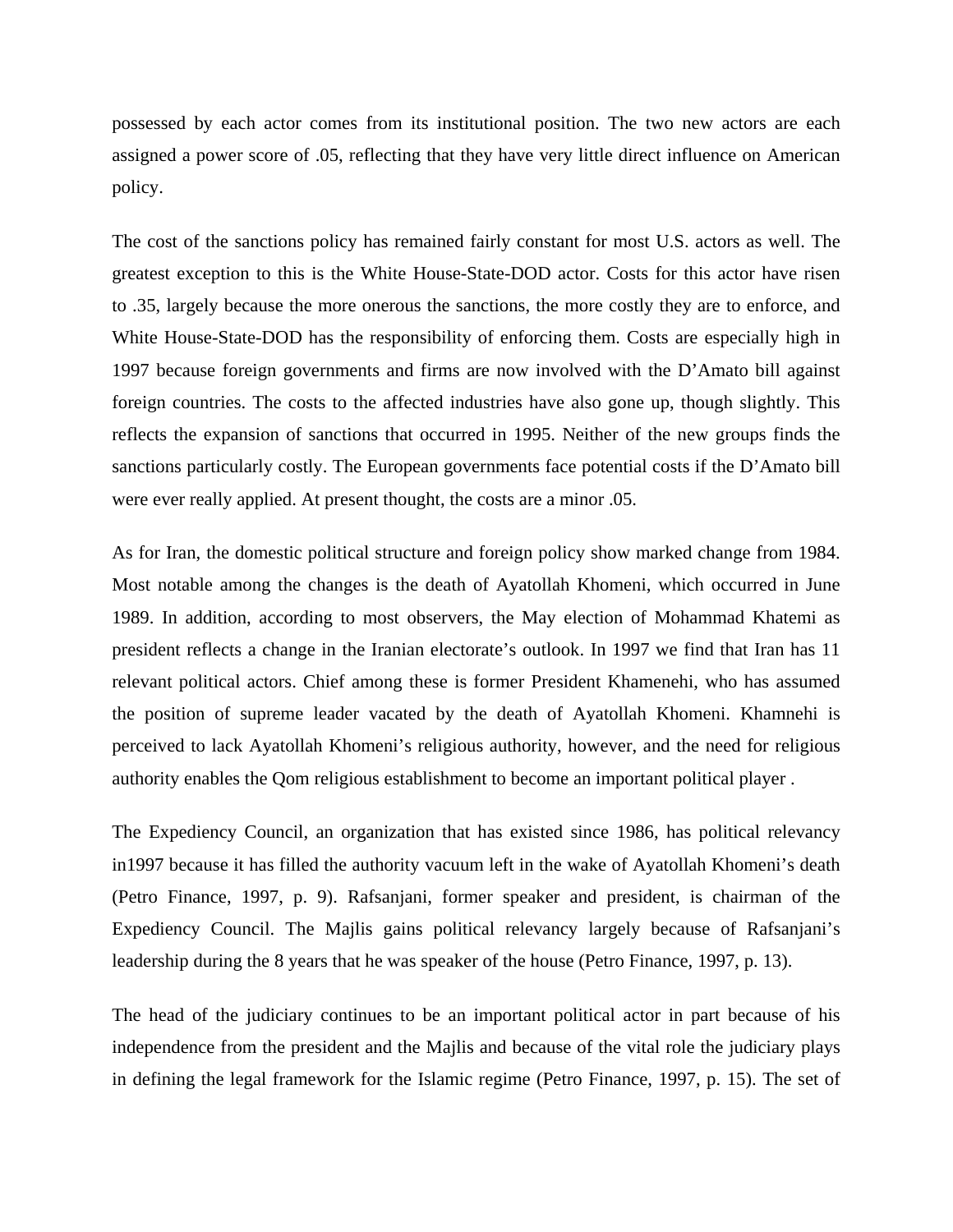actors represented by the conservative forces is included because of their successful attempt to dominate the Majlis in the 1992 elections and their takeover of important positions within the government (Petro Finance, 1997, p. 7). In its role as "religious supreme court," the Council of Guardians continues to play an important role in 1997 although disputes with the Majlis have diminished its authority (Petro Finance, 1997, p. 4). Finally, the leftists represent that group of actors often referred to as the "hard-liners"; they have held important positions and continue to espouse economic and social agendas reminiscent of the revolution in its formative period (Petro Finance, 1997, p. 6).

were once considered among the most revolutionary minded. Recognizing that President Khatemi appears to favor more liberal policies toward the United States, we place him at a .5 on chairperson, thus their placement on the continuum at .4. The Majlis, most recently elected in We also notice a general shift in the positions of the relevant actors when compared with 1984. The stress on revolution and pan-Islamism has been largely replaced by an emphasis on pragmatism and nationalism. This emphasis is apparent even among some of the actors who the continuum. We also recognize that the supreme leader mitigates his preferences and that Khatemi does not act without the approval of that leader. There are indications that at least with respect to foreign policy, Khamenhi favors a more revolutionary posture because of the lack of religious authority. That is, he needs to emphasize his revolutionary authority to maintain his political role (Nasri, 1996, p. 23). The Qom establishment's position is predicated on their decrees regarding political and social matters (Petro Finance, 1997, p. 12). The Expediency Council is considered to be moderate in large part due to Rafsanjani's influential role as 1996, is dominated (100 seats out of 270) by conservative forces who generally favor pan-Islamism and the imposition of Islamic values on society. The conservative hold on the Majlis is tempered by the effects of the leftists and moderates, some of whom favor a large role for the state in economic and foreign policy matters. Thus, they are located at .25.

The judiciary's head, Mohammad Yazdi, is conservative in outlook, supportive of the private sector, and tends to favor a smaller role for the state in matters of the economy, but he also favors the imposition of Islamic values on society. Overall, this lead us to place that actor at .25 on the issue dimension.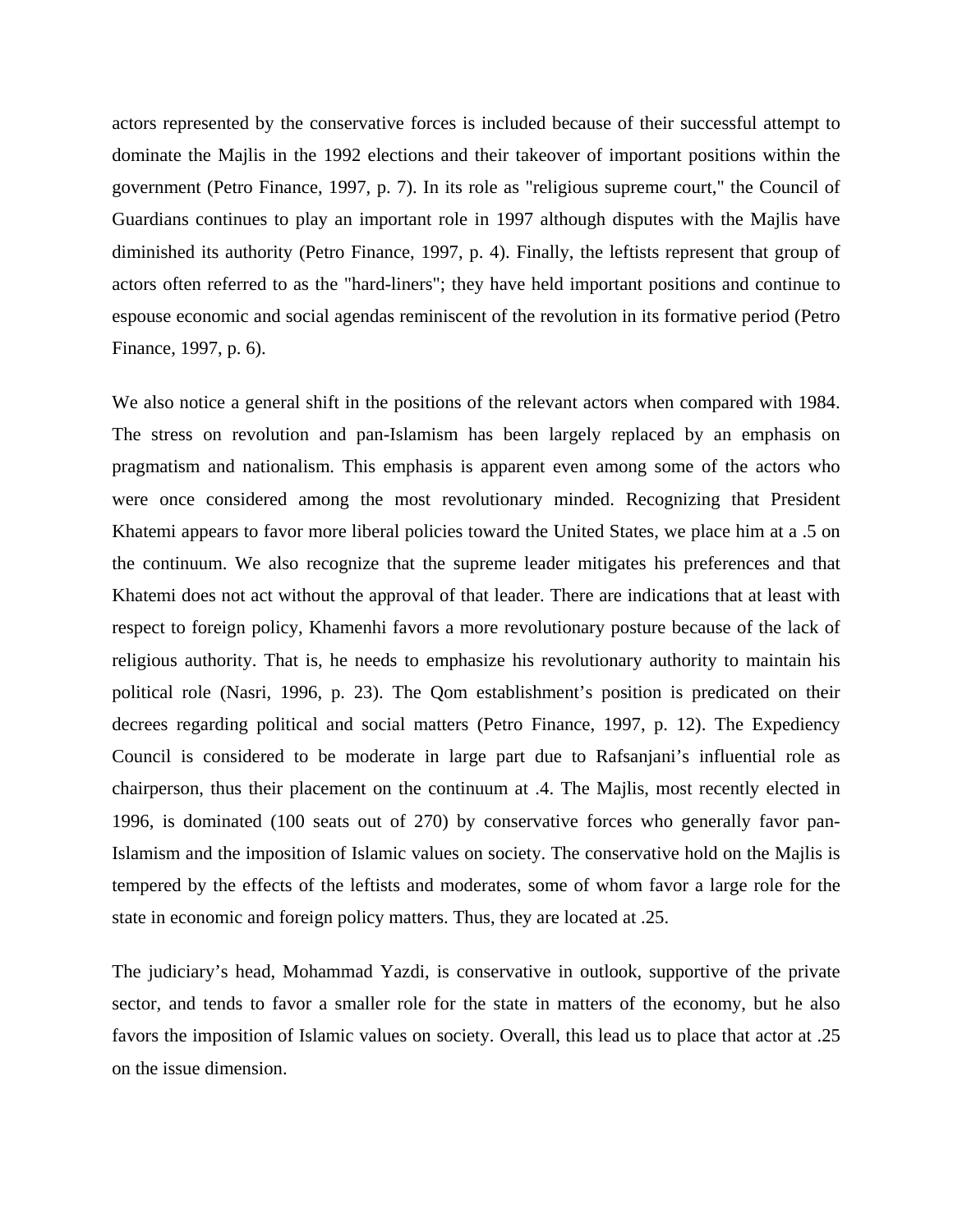According to one description, the conservative forces are characterized by a number of traits relevant to the underlying dimension. These include the belief that the clergy have a divine right to rule and that domestic policy should be based upon the imposition of Islamic values (Petro Finance, 1997, p. 6). Of significance to the underlying conflict is their preference that the state play a smaller role in the economy and the traditional role of the private sector be enhanced (Petro Finance, 1997, p. 6). The main figures associated with this group are Nateq Nouri and Mahdavi Kani. Their policy position on the continuum of .3 is based on this description.

The selection process for the Council of Guardians determines its position. The supreme leader chooses 6 of the 12 members, and the other 6 are selected by the Majlis. Given the historically theological bent of its membership and its preference proximity to that of the supreme leader, its position is .2. The Assembly of Experts is positioned more towards the nonliberal side for two reasons: first, its historic position in support of Khomeni and its membership, which is comprised of the inner circle of clerics close to Khomeni (Mena, 1990, p. 268); second, its hesitation in selecting Khamenehi as supreme leader. As noted above, the assembly clearly determined that Khamenehi lacked the religious authority to fill the role.

Finally, the leftists are described as the original hard-liners favoring "revolutionary" values such as a hostile foreign policy towards the U.S. and a large role for the state in economic matters (Petro Finance, 1997, p. 6). Therefore, they are positioned towards the illiberal side of the continuum.

losing the support of other, less liberal but important actors in the political setting, especially that Focusing on the salience of this issue for the Iranian actors, we are struck by its marked decrease since 1984. Largely, this is due to the consolidation of the revolution and the necessity of turning to other problems. The principal concern for Khatemi in his first year in office is consolidating support behind his presidency. While he may offer a relatively liberal image, he cannot risk of the supreme leader. Thus, for Khatemi the salience of the immediate issue is a fairly low .3 in his first months in office. The importance of the issue for the Supreme Leader Khamenehi is somewhat greater, .4, because his political authority rests on a commitment to the revolution's ideals.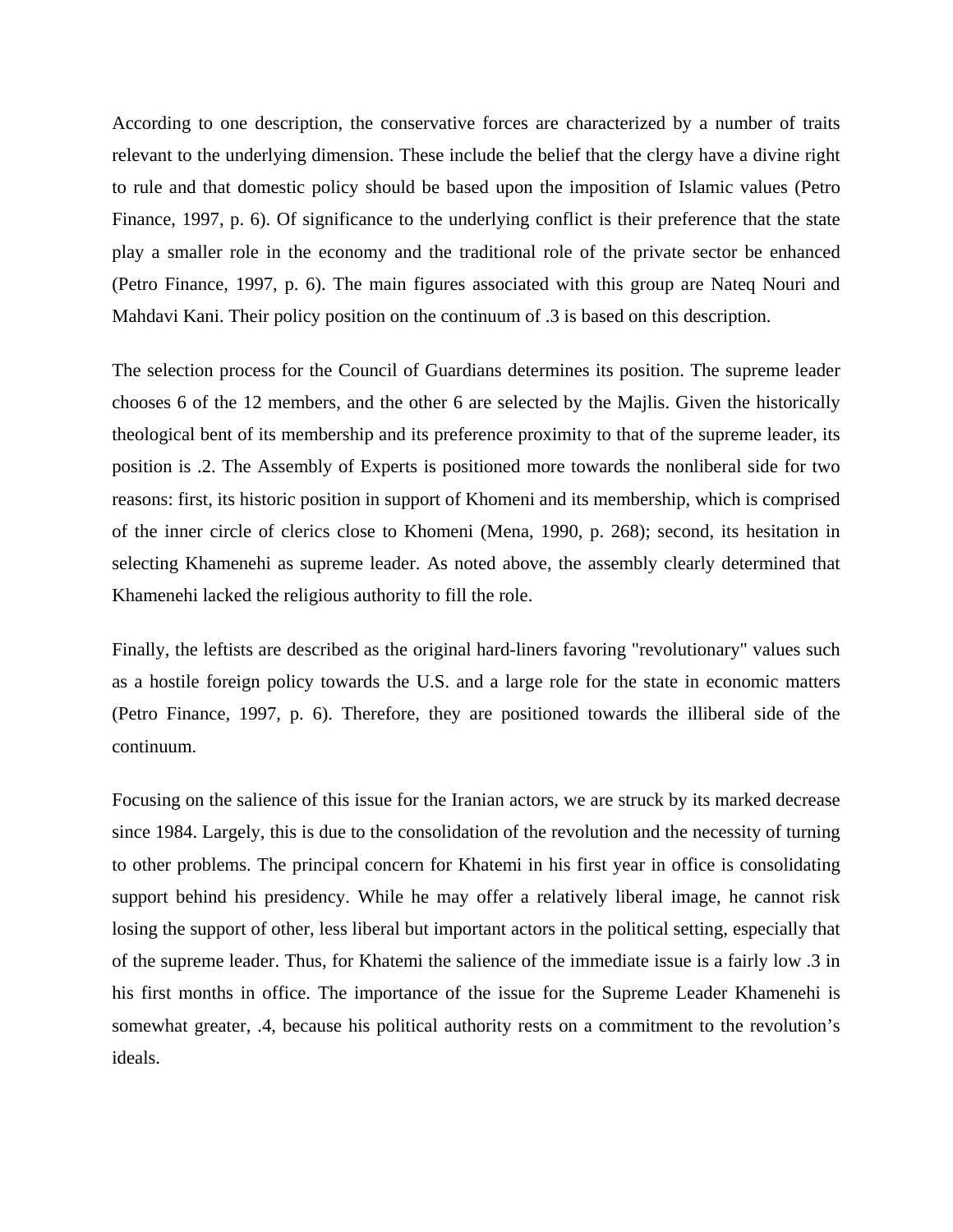The Qom establishment is principally concerned with its role in the postrevolutionary political and religious landscape. On the one hand, they are displeased with the relative diminution of their position since the revolution, yet they are supportive of a clerical regime. The issue has some significance for them, albeit not as directly as for the supreme leader. Increasingly, the religious establishment appears to favor a less political and more religious role for the clergy (Petro Finance, 1997, p. 12). They are given a salience score of .3. As for the Expediency Council, salience is primarily a function of Rafsanjani's outlook. He would gain significant benefits from an accommodating shift towards the liberal end of the continuum, so this remains a fairly significant issue.

The Majlis, the judiciary, the conservative forces, and the Assembly of Experts have all tended to turn their attention to other issues and are given fairly low salience scores. The leftists, because of their dedication to the revolutionary ideals and the extent to which they equate the revolution's goals with hostility towards the West, still see this issue as moderately salient. Thus, they receive a score of .4.

Among the biggest changes since 1984 is the degree of decentralization of political power among than merit because it resulted from an uneasy consensus among the major political actors (Hunter, 1992, p. 80). We assign him a score of .23. In assessing Khatemi's power, a number of the political actors. No actor holds power analogous to that of Ayatollah Khomeni. His successor, Khamenehi, though still a powerful figure, lacks the requisite religious authority to fulfill the role (Nasr, 1996, p. 16). In fact, his designation as supreme leader reflects political expediency rather considerations are worth noting. First, his unexpected victory suggests a significant mandate from the population for change. Second, with the elimination of the prime minister's position, the president's institutional power is enhanced (Hunter, 1992, p. 32). These sources of increased power are mitigated by the accountability of the president to the leader, however. These considerations lead us to increase the president's power score from .09 to .13.

was rejected by the population (Petro Finance, 1997, p. 12). Second, because of the direct involvement of some members of the clergy in politics, the traditional role of the clergy was The Qom establishment's political influence has diminished over time. Two observations support this conclusion. First, Kahtemi's election indicates that Qom's choice for president, Nateq-Nouri,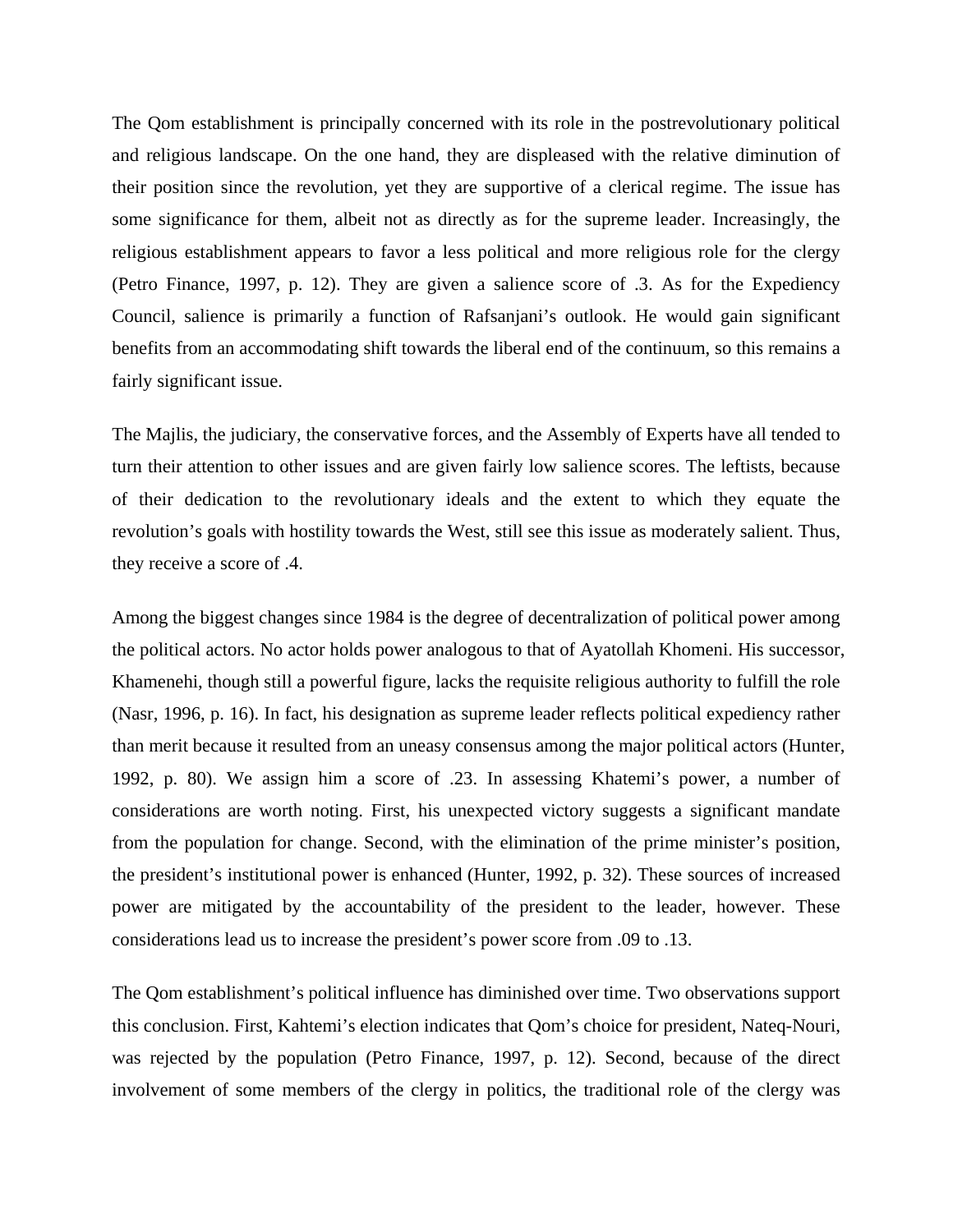fulfilled by their active political counterparts (Petro Finance, 1997, p. 12). In spite of these observations, Khatemi cannot risk challenging the clergy and their authority over moral issues; thus, they continue to have some political significance (Petro Finance, 1997:12).

Under the leadership of Rafsanjani, the Expediency Council has the most political influence in the current structure, which is reflected in its score of .31. Much of this power is due to Rafsanjani and his own rise to political prominence during and after the Khomeni years. In addition, Khamenehi's lack of religious authority resulted in a power vacuum that the Expediency Council has filled (Petra Finance, 1997, p. 9). The Majlis continues to exert significant influence in its law-making capacity and its confrontations with the Council of and the head of the judiciary is allocated a seat in the Expediency Council. The judiciary by itself, however, is relatively powerless to affect policy. Guardians. It is, however, limited in its reach by the ability of the Council of Guardians to intercede when it finds that laws are not in compliance with the tenor of the regime. Thus, the Council of Guardians is more politically influential than the Majlis. The judiciary's power comes from its role in two areas. It is responsible for the legal framework operative in the new regime,

The conservative forces are allotted some power because of their domination of the Majlis and their attainment of key political positions such as the judiciary and the ministries of interior and culture (Petro Finance, 1997, p. 7). The Assembly of Experts, if it wanted to, could exercise considerable political influence. As the "highest leadership organ in the land," its political currency is potentially sizable. It has, however, limited its scope of activities to leadership matters. The leftists remain an important political force in Iran, but because moderates and conservatives are more dominant and because there is support for pragmatism over zealotry, the leftists have less political influence than they once had.

In December 1997, the economic costs of the sanctions against Iran are not pronounced. This is due to two principal features. First, because the sanction episode has lasted so long that those who are affected have largely adjusted. Iran has become accustomed to a lack of trade with the United States. Second, the end of the war with Iraq and European investment have relieved much of the pressure of sanctions. Thus, we code the sanctions as being of low cost for all actors within Iran.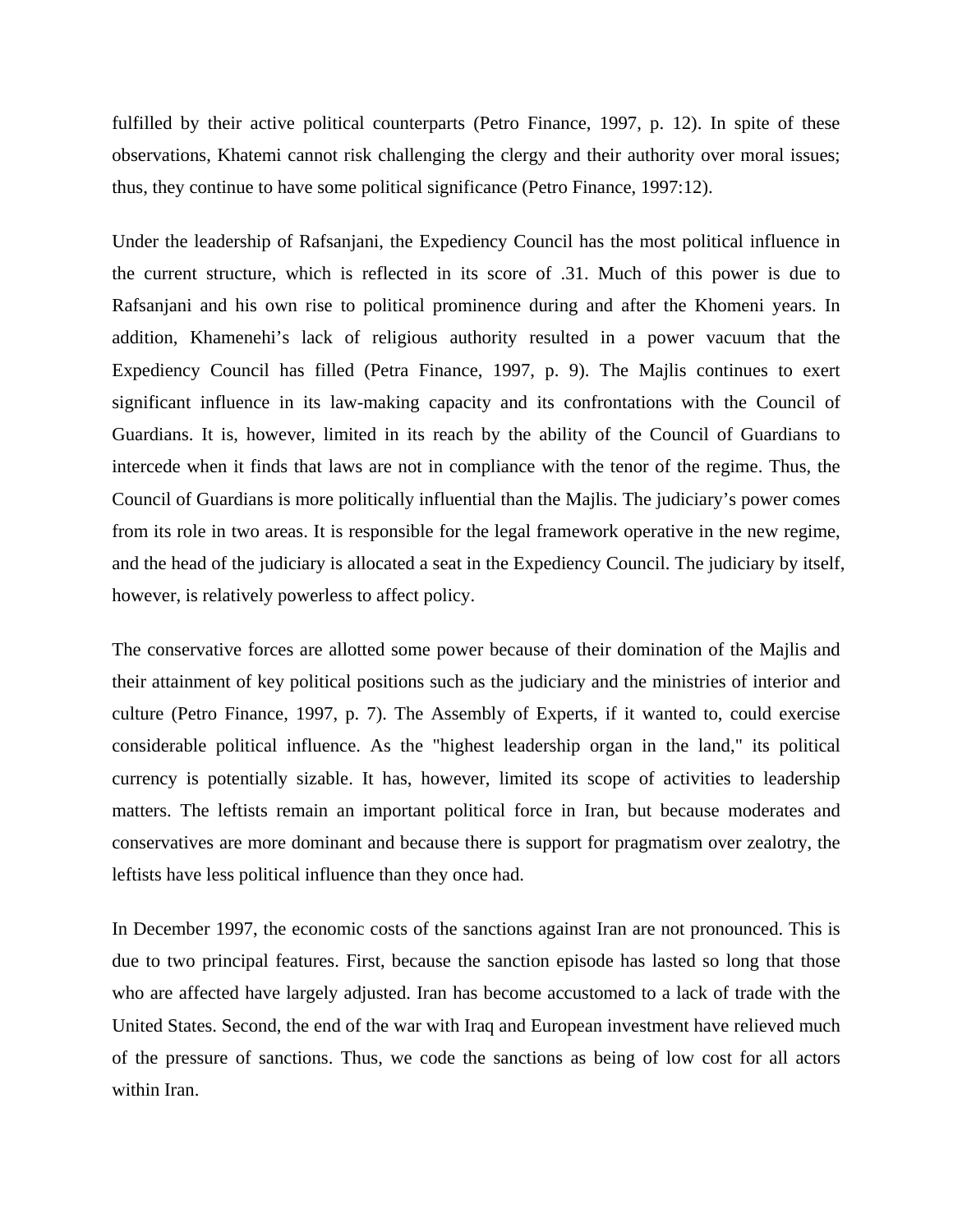The application of the model to the situation in December 1997 produces some interesting conclusions. First, there is a noticeable change in the Iranian position since 1984--from .2 to .33. This change is due entirely to internal changes, however, and has nothing to do with the U.S. imposed sanctions. In fact, the application of the model to the years between 1984 and 1997 suggests that the single greatest influence on the change in Iranian policy followed the death of Ayatollah Khomeni. Perhaps even more striking is the fact that the sanctions still seem to have no effect on Iranian policy. Even though the issue that separates the two countries has become less salient for the powerful political actors within Iran, and even though power is more diffuse (which makes it easier for sanctions to have some bite), the cost imposed by the sanctions for any politically powerful actor is still not that great relative to the value of the issue at stake.

think that an even harder line will have greater results. One must wonder how the U.S. will respond if the recent liberalizing trend within Iran continues as Khatami's election indicates it A focus on the U.S. side also provides some interesting insight. The overall position toward Iran has, if anything, become more hostile. One might expect that the softening on Iran's part would be reciprocated, but this has not been the case. It may be that American actors firmly believe the sanctions can work and mistakenly attribute Iran's softening to the sanctions, leading them to might.

sufficient to induce some shift in position for this actor. Currently, these factors are not sufficient to bring about a noticeable change in U.S. policy, but if past trends continue for a few more years, The most fascinating result is that the model suggests that the cost of the sanctions may ultimately have a greater impact on U.S. policy than on Iran's. The cost of the sanctions to the affected industries has increased, partly because the sanctions have been expanded. This cost should continue to increase as opportunities in the Caucasus are lost. More importantly, the cost of the sanctions is being felt by the key administration group. In fact, these costs are now a noticeable change could result. The irony is that if these trends do continue for several more years, the U.S. will ultimately accept an outcome that is less favorable, from its perspective, than it could get without the sanctions. Further, the cumulative costs for the sanctions policy will be substantial, both economically and in terms of failing to capitalize on a favorable dynamic in internal Iranian politics.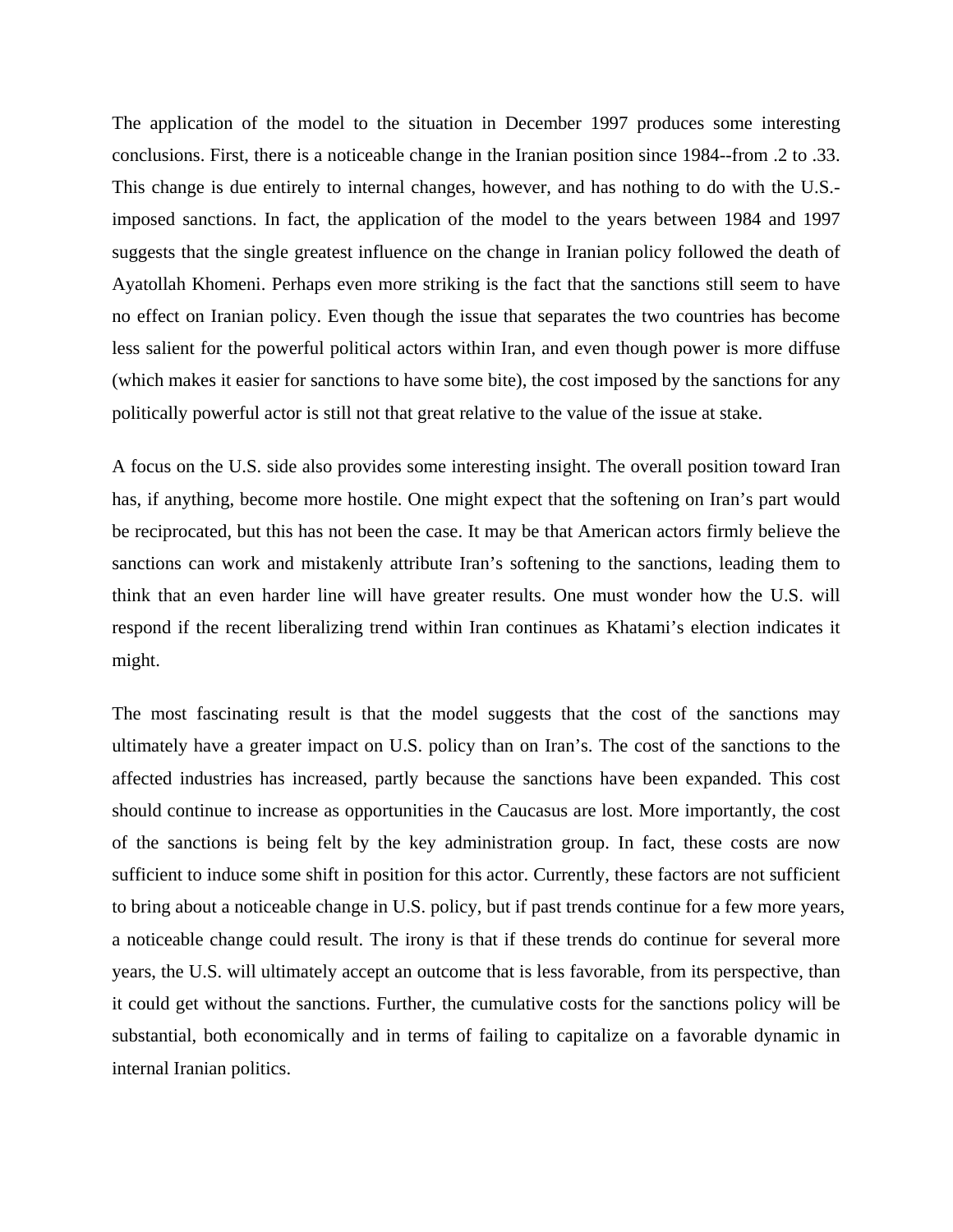#### **Can U.S. Policy Be Changed?**

Our analysis suggests that we can expect very little change in U.S.-Iranian relations in the foreseeable future. The two sides remain very far apart in their ideas regarding what constitutes appropriate political behavior in both the domestic and international arenas. Over the years, we have seen some movement on the part of Iran toward the American position; but this movement is not significant and certainly not sufficient from the American perspective. Furthermore, Iran's movement appears to be the result of internal factors rather than of any U.S. efforts. The economic sanctions imposed by the U.S. have had very little effect on Iranian policy, and we expect this to continue. For the politically powerful actors within Iran, the cost of the sanctions is simply not that great relative to the value of the issue under dispute. Similarly, we have no reason to expect a change in the American policy. Although the sanctions are ineffective in bringing about a policy change in Iran, there is not, at the present time, sufficient opposition to the sanctions within the U.S. to have them lifted. While the sanctions do pose a substantial economic cost to a few American firms, there is not a sufficiently high cost to the political actors with the ability to change the policy for them to do so.

Rather than end on this note, we seek to offer some speculation regarding what will be necessary for dramatic improvement in U.S.-Iranian relations. Broadly speaking, two types of changes hold the potential to bring about such improvement. First, the two countries could move closer together on the underlying issues through the significant change of one country in philosophical and political systems. Second, the United States government could be persuaded that a policy of engagement and accommodation could produce greater benefits than costs. Here, we will largely ignore the first possibility. There seems to be very little that American political actors can do to bring about such significant changes in Iran, and there does not appear to be a wave of Islamic fundamentalism sweeping across America. While it is of interest to speculate about the possibility of liberalization in Iran, we wish to focus on the aspect of the relationship over which American political actors have more direct influence. Thus, we will consider what would be necessary for the U.S. to shift to a policy of engagement.

We proceed as follows. First, we conduct an analysis similar to what we have done above, but we consider the issue to be the exact nature of the U.S. policy toward Iran, and we focus only on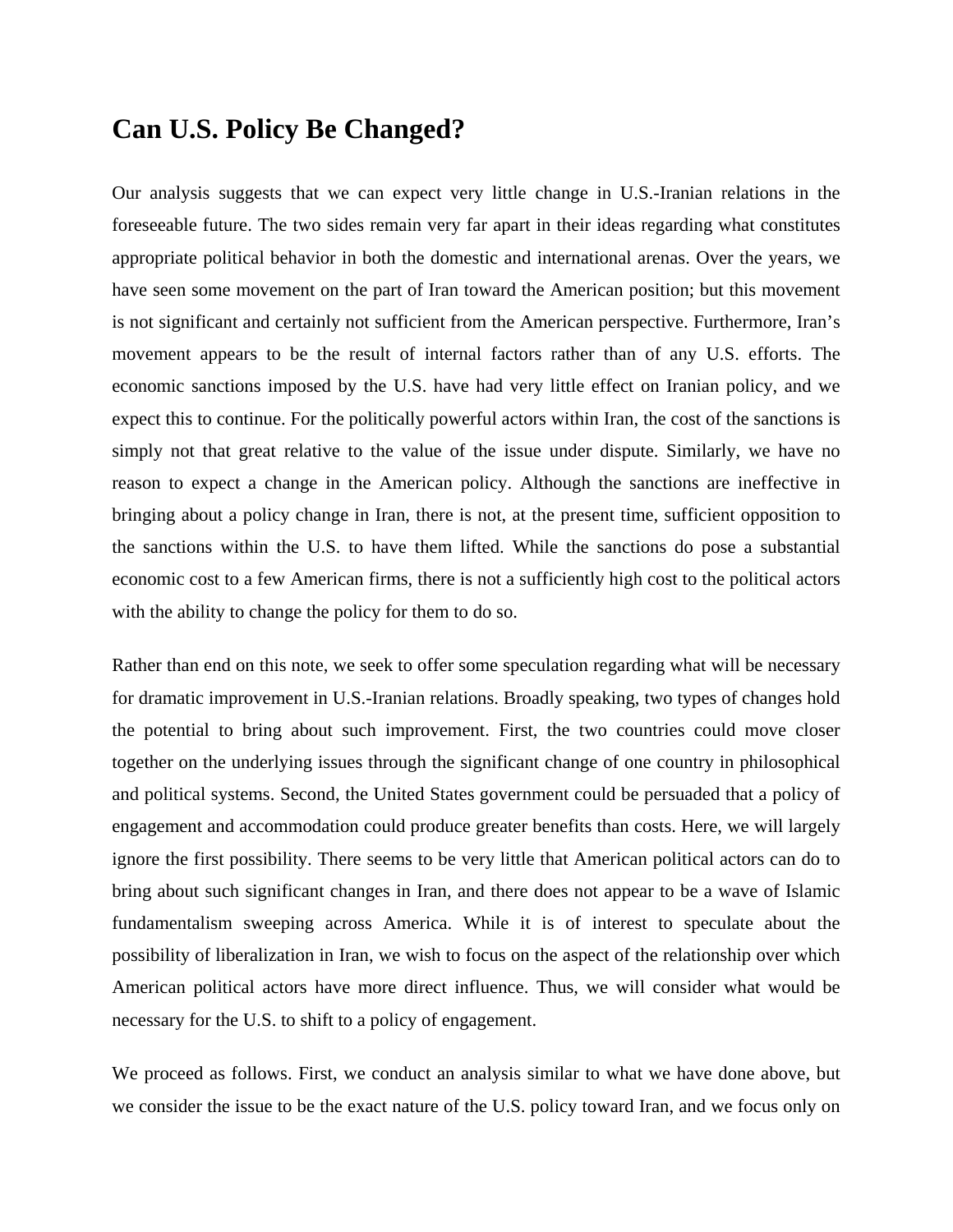the American domestic situation. This will show that, as things stand, we expect little change in U.S. policy but that we can also see that some key actors may be ripe for a significant shift. We then take the perspective of an American actor who would like to see the policy become more accommodating toward Iran and ask what political strategy could, if followed, bring about such a change. Our approach involves extending the already completed analysis to include the introduction into the domestic political game of another issue that could be linked to the Iran policy. While we are unable to suggest a specific issue to be used for this purpose, we can outline the general features that would make such an effort successful.

To begin, we once again represent the issue under contention on a line segment. In this case, the issue involves what policy should be adopted toward Iran. We associate the zero point on our scale with a policy of completely normal relations (i.e., no restrictions on trade or political or cultural relations), and we associate the 1.0 endpoint with a policy in which all nonhostile contacts with Iran are completely severed. A policy of mild economic sanctions is associated with 0.25, and a policy of severe sanctions is situated at 0.75. This issue line, along with the analysis table, is presented in Figure 5.

We focus on the nine domestic actors contained in the previous analysis and on one actor labeled European governments to reflect the fact that America's allies have been expressing some displeasure with U.S. policy and do have some ability to persuade. Notice that, in this case, the actors' preferred positions span nearly the entire range of policy alternatives. At one extreme are the industries affected by the sanctions policy. These actors would most prefer a policy of near normal relations. At the other extreme are the interest groups (primarily the Israeli lobby) that have been the strongest advocates of a firm policy toward Iran. In fact, these actors would prefer a policy that is even more openly hostile than the current policy. The public, the White House-State-DOD coalition within the administration, and the prosanctions group within Congress all prefer fairly hard-line policies, while other actors prefer, to a greater or lesser extent, a milder form of sanctions. Again, the salience of this issue for these actors is generally quite low, reflecting that policy toward Iran simply isn't one of the major, burning issues on the American political agenda. Only those interest groups that focus prim arily on the Middle East have even a moderate level of salience, and even here other issues are of greater concern. The affected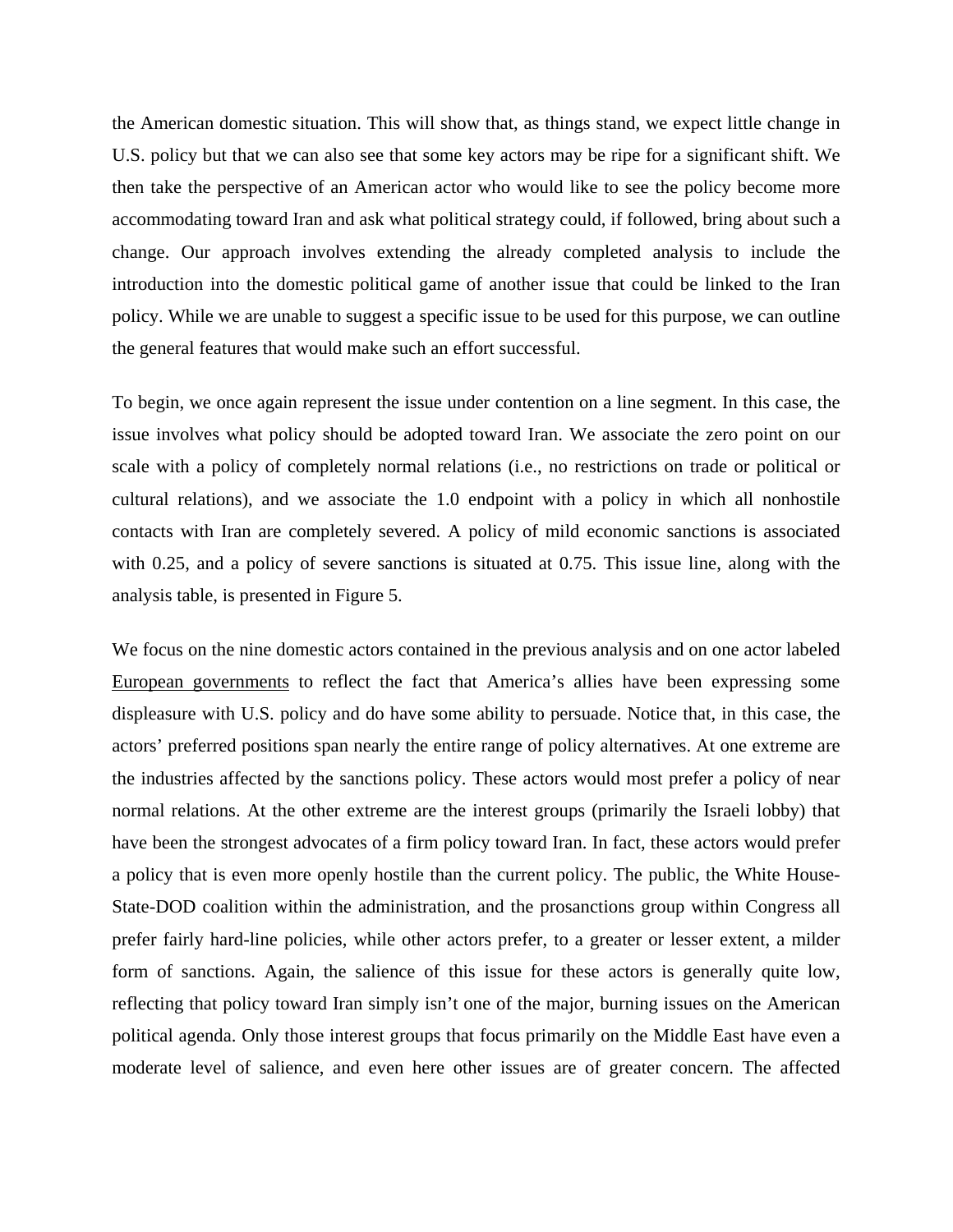industries even have more pressing matters because the amount of business lost, while significant, is not devastating. The power scores for the actors remain unchanged from our previous analysis.

The model produces a predicted position, not considering the cost of sanctions, of 0.70. The corresponds with a policy of fairly severe economic sanctions and is about at the most preferred policy of the White House-State-DOD coalition within the administration. We believe that this is fairly close to the actual policy that is currently in place. Notice, however, that the analysis reveals at least two other significant results. When the cost of the sanctions policy is included, there is a slight softening in the American position. This is not a sufficiently large change that would have a rapid, noticeable impact on policy. About all we would expect, at least in the short run, are a few pronouncements suggesting that the American government favors a constructive dialogue with Iran and a few "trial balloons" intended to see how an opening to Iran would play domestically.

possibility of improving relations with Iran. Of particular interest is the large potential shift in the position of the White House-State-DOD coalition in the administration. This analysis suggests More significantly, this slight shift does indicate that at least some actors are open to the that they would be willing to move to a noticeably softer position—for example, relaxing, but not eliminating, the sanctions on Iran. The current alignment of political forces is not conducive to such a shift, but this indicates that it may not take much of a push to induce the administration to attempt improving relations with Iran. The obvious question for an actor wanting such a change is, What would constitute such a push?

To address this question, we extend the type of analysis conducted thus far to include the consideration of more than one relevant issue. The intuition here is that logrolling among political actors can occur. That is, two or more actors can make trade-offs across issues. Our analysis can identify the conditions that must be met by a potential "linkage" issue for it to be used in bringing about a relaxation in the American policy toward Iran.

To develop our argument, we first introduce a simple example for the purposes of illustration. As before, suppose that we can represent a political conflict over a particular issue on a line segment. Each point on the line represents a possible solution to the conflict, and the relevant political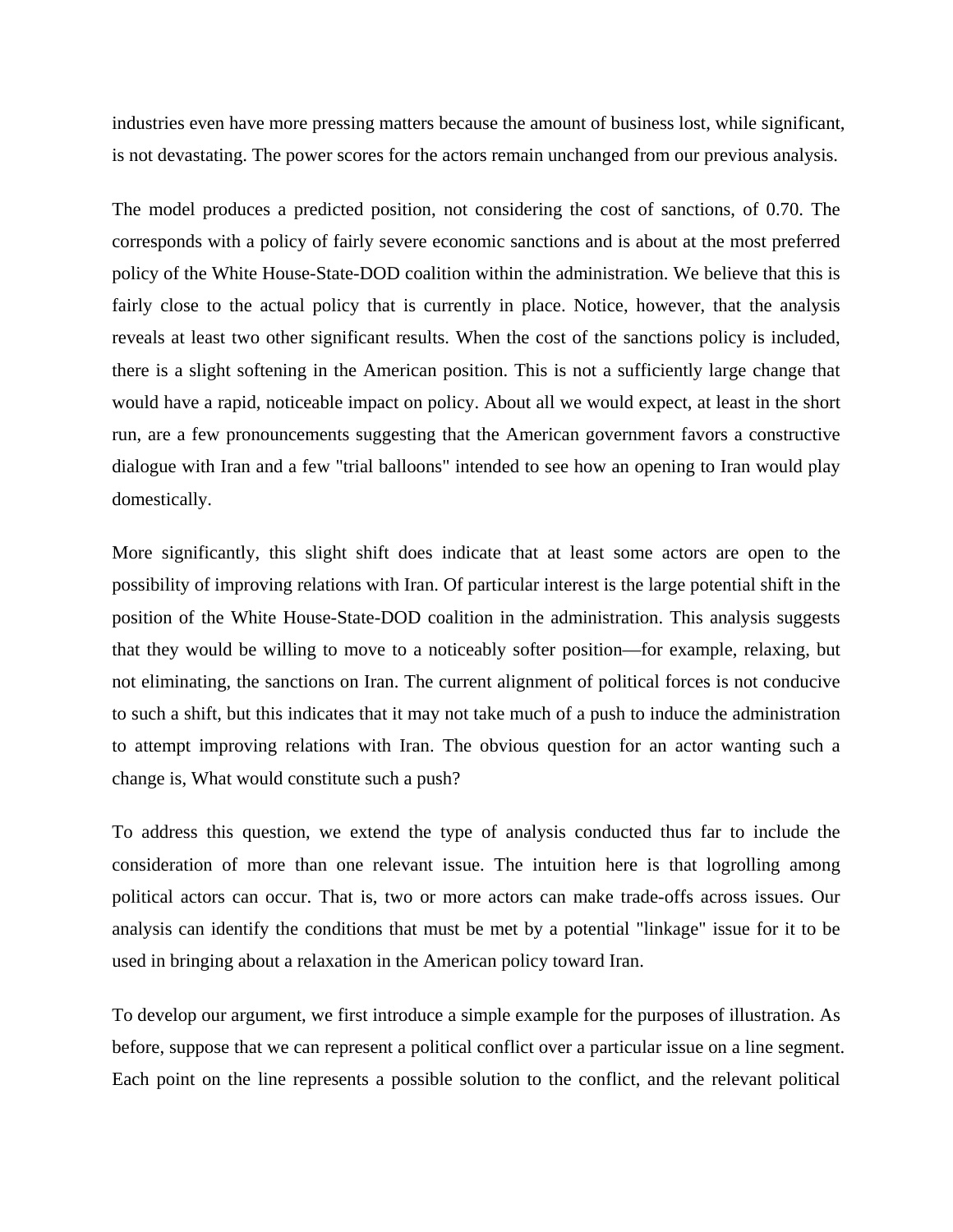actors are located on this line by the points associated with their most preferred outcomes. In our example, we have generic Issue 1 that has outcomes ranging from 0 to 100, and we have three actors with ideal points at 10, 70, and 90. This is depicted in Figure 6a. We also continue to suppose that preferences are associated with distance so that any actor prefers an outcome closer to its ideal point over one that is farther away. Suppose that the actors are equally powerful and that the issue is equally salient for each, essentially a situation involving voting. By invoking the median voter theorem, we can expect that 70 would be the outcome.

their most preferred outcome on both issues. Actor A, for example, is then located at  $(10,25)$ . Figure 6b depicts this situation. We still wish to associate preference with distance in the space, Now let us suppose that our actors must resolve two issues simultaneously. The possible outcomes on this second issue also range from 0 to 100. Actor A's most preferred outcome on this issue is 25, Actor B's is 100, and Actor C's is 0. We can represent this situation in a twodimensional space, and we can locate the actors' ideal points by the coordinates associated with but now we must find some way of representing distance in two dimensions. The easiest way to do this is by using simple Euclidian distance. That is, when comparing any two outcomes, an actor will prefer the one that is closer to its ideal point when the distances between the ideal point and the two outcomes are measured along straight lines.

ideal point, the actor is indifferent to all outcomes associated with these points. This provides an indication of the trade-offs the actor is willing to make across issues. Recognize also that any that they pass through the resulting status quo point of (70,0). Thus, for any actor, all points that defeat the status quo and become the new outcome. This example illustrates how one actor that is This construction allows us to draw circles around the actors' ideal points that represent indifference contours. That is, since every point on such a circle is equidistant from the actor's point inside a circle represents an outcome that is preferred to any outcome on the circle, while any outcome on the circle is preferred to any outcome outside the circle. Recall that our anticipated outcome on Issue 1 is at 70. Assume that the situation on Issue 2, before it is linked to Issue 1, would put the outcome at 0. Notice that the indifference contours have been drawn so are inside the contour are preferred to the status quo. Finally, consider the set of points in the shaded area. These are associated with possible outcomes that both A and B prefer to the status quo. If one of these actors were to propose an alternative in this area, say at (40,62.5), it would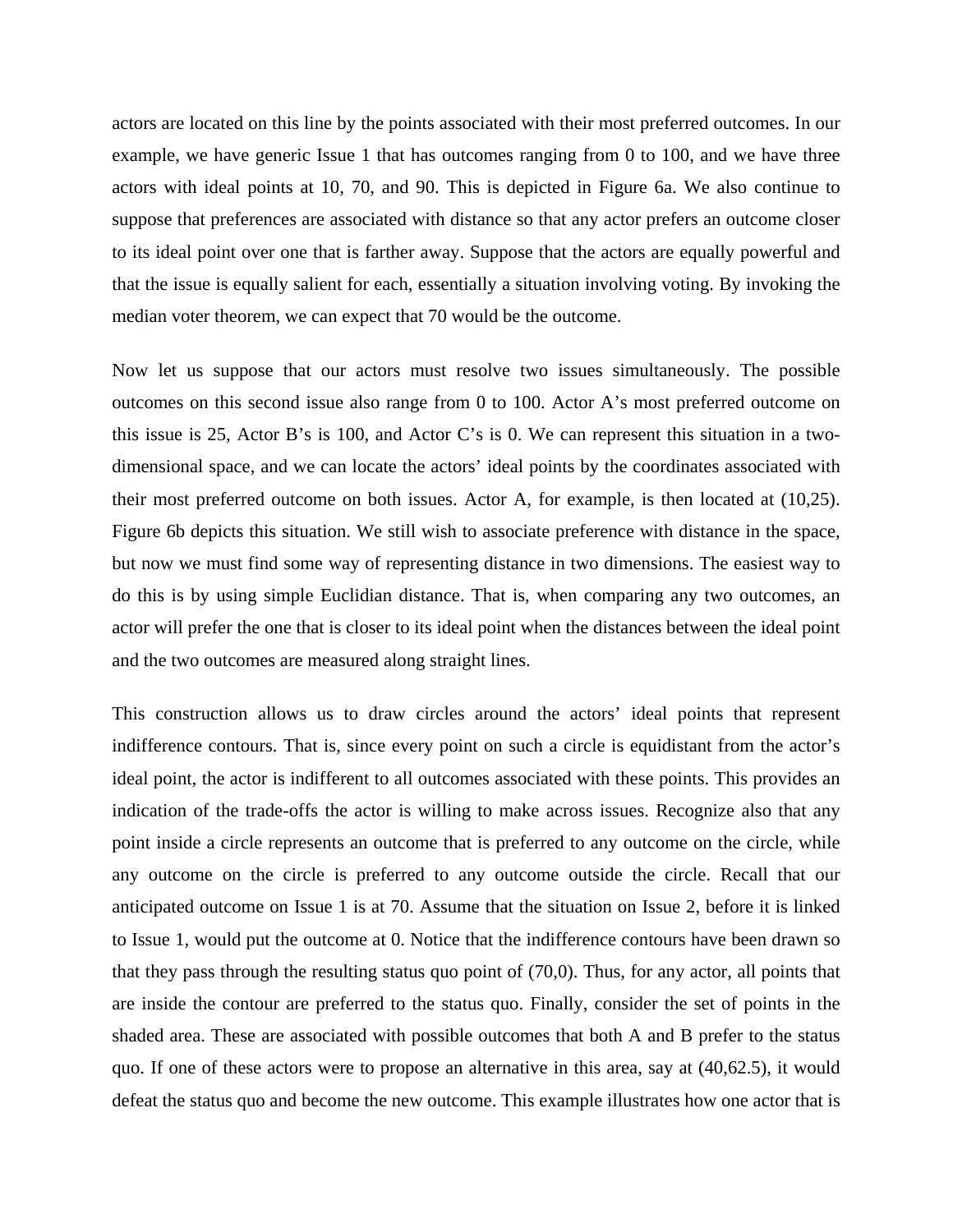relatively dissatisfied with the current state of affairs on one issue can use other issues to break apart the coalition that is supporting that outcome. B and C could enforce an outcome of 70 on Issue 1. By finding another issue (i.e., 2) characterized by the preferences depicted in the example and linking this issue to the first, A can split the B-C coalition and obtain an outcome much more to its liking.

We now wish to apply this same logic to the issue of U.S. policy toward Iran. While this situation is much more complicated—in particular, there are more than three relevant actors, and they are not all equally powerful—the same logic can apply. Figure 7 illustrates our argument. Along the horizontal axis, we have the issue of U.S. policy toward Iran that was developed above. The scale ranges from normal relations (0) to the severance of all nonhostile relations (100), and the actors included in the analysis are located by their ideal points. From the perspective of an actor who would like to see the sanctions relaxed, the strategy is to find an additional issue that would facilitate the establishment of a winning coalition around an outcome that is to the left of the current sanctions policy (i.e., one that is at a point less than 70). Presumably, such a strategy would be attractive to Industry Group 1, which contains the American enterprises most adversely affected by the sanctions, and their close supporters.

The first consideration is to identify the actors that could potentially be lured into such a coalition. The prosanctions interest and congressional groups are unlikely candidates. Finding an issue over which they would dramatically shift their position toward Iran would certainly bring about a rapid change in policy, but their positions are strongly held. A more promising tactic would be to target the neutral congressional group and the White House-State-DOD coalition within the administration. If these groups were to coalesce with the groups already favoring an easing of sanctions, there would be sufficient political power to change the policy. The more difficult problem may be increasing the salience for these actors to a sufficient degree to ensure that they throw their weight behind such a change. We have already seen that the administration group appears ready to shift its position considerably, so inducing them to shift may not be all that difficult.

The next step is to identify the characteristics of a possible linkage issue that would make it useful for building a coalition to ease the sanctions. An ideal situation is depicted in the figure.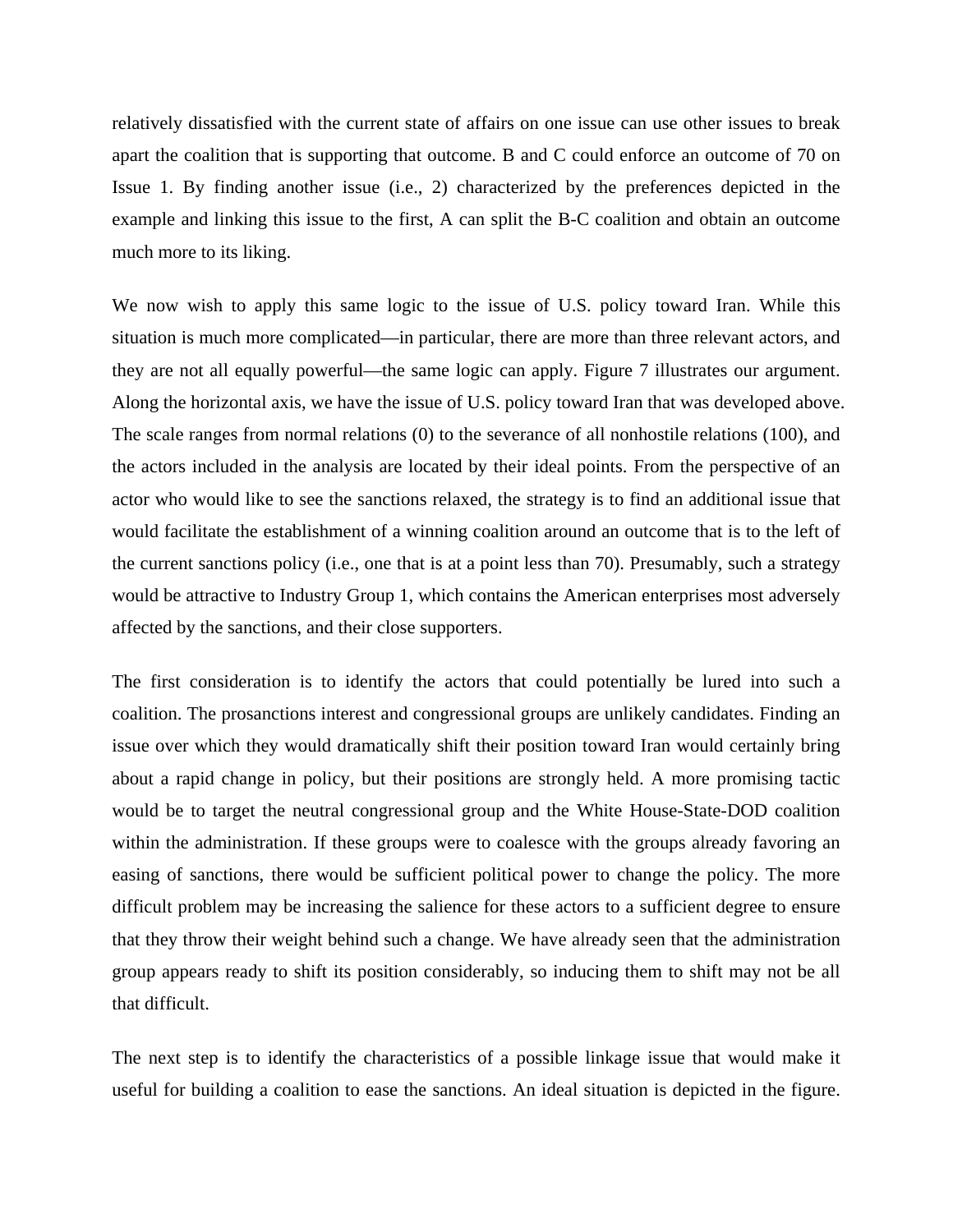The points in the space represent the actors' ideal outcomes on both issues. The status quo on Issue 2 is at 0, which corresponds with the ideal point of the proponents of the sanctions policy. The groups targeted (primarily White House-State-DOD and Congressional Group A, but also the public and the European governments) favor a dramatic shift in the linkage issue—their ideal points are at 100. Finally, the opponents of sanctions have an ideal point on the new issue of 25, which is only somewhat above the status quo. If an issue characterized by this pattern of preferences could be found, and if the salience of this issue was sufficient for the targeted actors, we would expect the outcome to shift to somewhere in the shaded area in the figure (the exact location would depend on the precise saliences). The key point, of course, is that the sanctions on Iran would be eased considerabl,; but it is important to note that a complete normalization of relations is unlikely.

reward for changing positions on the sanctions issue. Clearly, the linkage issue must be something that allows the the antisanctions groups to offer something to these targeted groups. Before turning to speculation regarding what might constitute such an Issue 2, some discussion regarding our construction is in order. Primarily, we are interested in understanding why the issue depicted is ideal for linkage purposes. First, if the targeted groups (White House-State-DOD and Congress A) have preferences near the status quo on the linkage issue, there is no Second, the linkage issue cannot be something about which the strongly prosanctions groups and the target groups agree. If they do, there are sufficient political resources available to change the outcome on Issue 2 without also moving on Issue 1. Finally, the ideal linkage issue is one in which the antisanction groups have preferences between the prosanctions and target groups. If their preferences are similar to the prosanction groups, they are giving up a great deal on Issue 2 to get a better outcome on Issue 1. On the other hand, if their preferences mirror those of the target groups, they would be willing to help change the outcome on 2 with no payoff on Issue 1. Notice in the figure that the antisanction groups lose almost nothing on Issue 2: the new outcome is about as far above their ideal point as the original outcome was below it.

There is room for leeway in this pattern of preferences. In particular, some of the antisanctions groups could be in agreement with the target groups on Issue 2, or the softer of the target groups could have a more moderate position on Issue 2 without appreciably changing the effect of the linkage. The general pattern of preferences, however, is necessary for this strategy to be effective.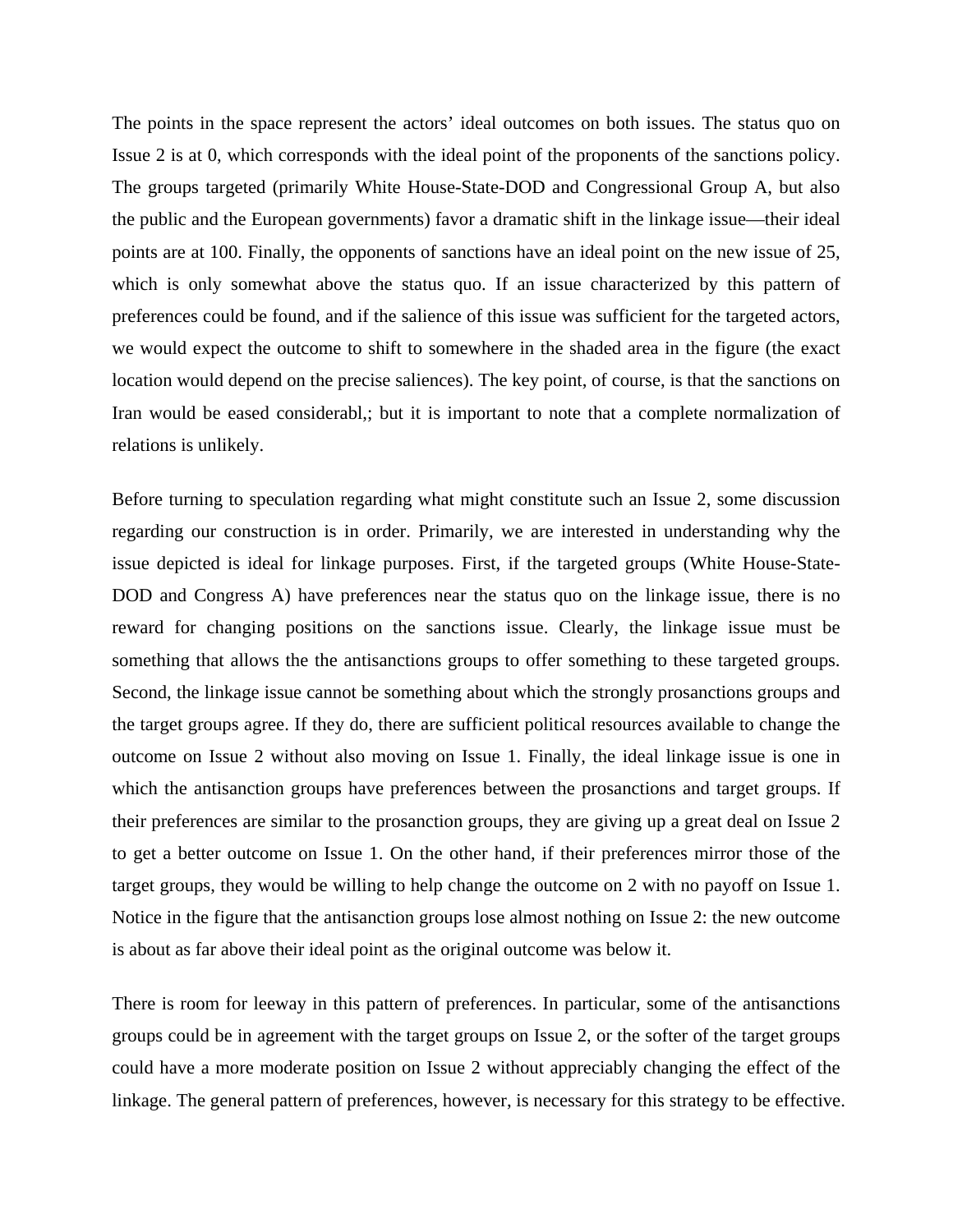Before ending this section, we offer some speculation regarding potential Issue 2's. It should be noted that this is speculation, and we suspect that the political actors we have been discussing have a much better idea of the latent issues that are available than do we. First, an energy crisis similar to that of the mid-1970s would almost certainly constitute such an issue. The administration, public, neutral congressmen, and European allies would certainly have strong preferences for cheap energy, and the issue would take on a high salience. The affected industries (primarily oil and oil service companies) could offer lower prices in exchange for a lifting of the sanctions, and the two issues would be clearly linked. Such an event is not likely, however, and in the current situation, the antisanction groups do not have the ability to create such a crisis.

In a similar vein, but much more likely, the development of the energy fields in the C may provide an opportunity. The target groups do like plentiful, cheap energy, and this outcome is much easier if Iran is not being sanctioned. If our Issue 2 concerns how to get the energy out of the C ,with 100 being the cheapest way possible (i.e., through Iran), the pattern of preferences is probably conducive to linkage though it may not be ideal (since the antisanctions groups' preferences are probably quite similar to the target groups). The problem facing the antisanctions groups is to make this issue salient enough for the target groups for them to expend enough effort to overcome the prosanction groups. Energy prices are not currently a hot issue. If this issue can be made salient for the target groups, especially for the neutral congressmen and the administration, we would expect an easing of sanctions. It is tough to sell the idea that a foregone drop in energy prices is as bad as an increase, however, and it is even tougher to sell the idea that the government should support higher profits for oil companies.

# **Conclusion**

The analyses conducted in this paper suggest that the U.S. policy of imposing economic sanctions on Iran was doomed to failure from the start. The sanctions simply are not costly enough, relative to the value of the issues at stake, to the politically powerful actors within Iran. This is not because the sanctions impose a low economic cost; quite to the contrary, it is because the demands made by the U.S. are too great. The demands strike at fundamental philosophical values and ask Iranians to behave contrary to deeply held religious and ideological beliefs.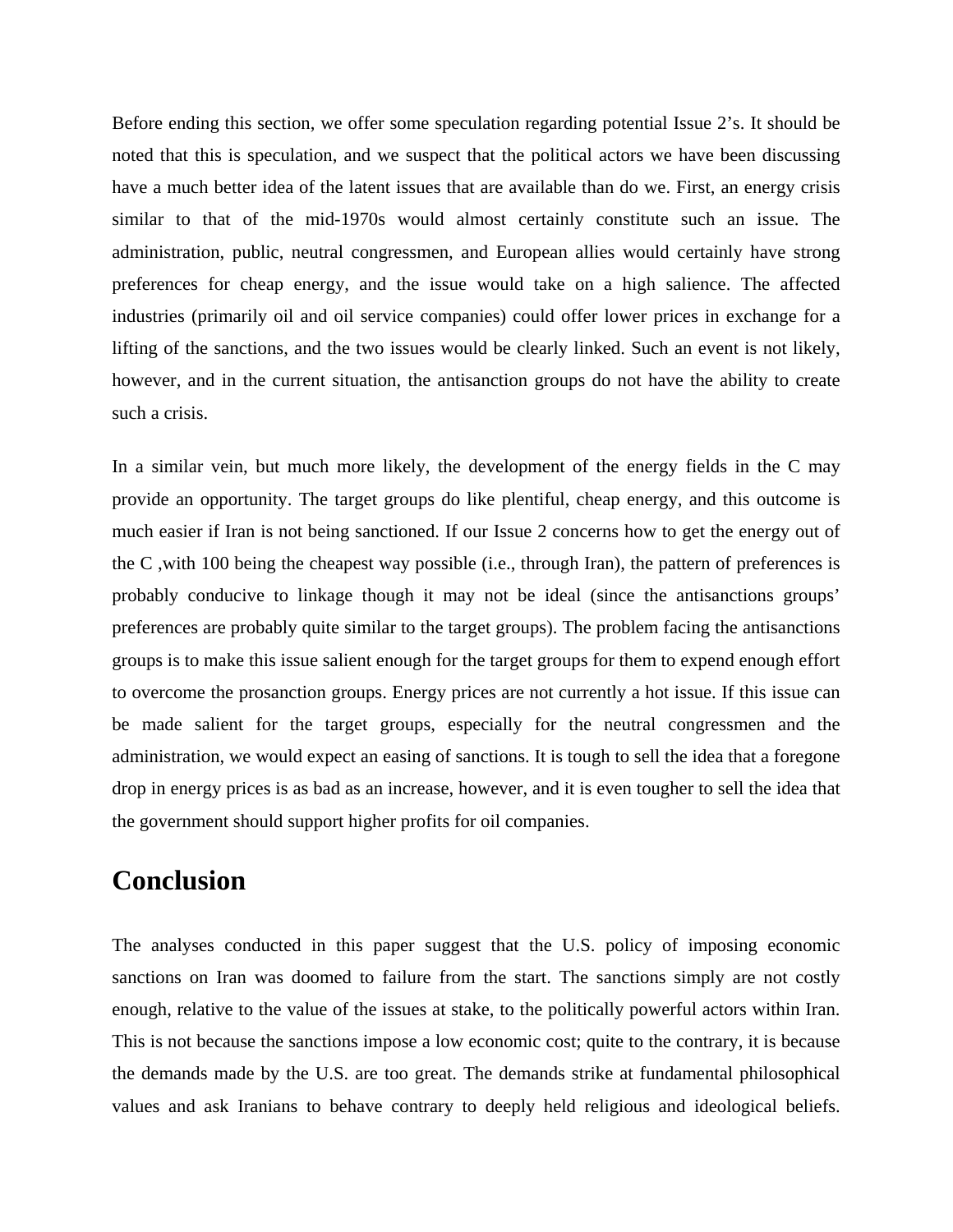Americans who find this hard to fathom should consider how they would react if sanctions were placed on the U.S. with the demand that their country become an Islamic republic. Needless to say, the sanctions would be resisted.

Our analysis further suggests that virtually no change in U.S. policy should be expected. The sanctions are not sufficiently costly to politically powerful actors within the U.S. for there to be strong sentiment for dropping them. Furthermore, no actors who would prefer to see sanctions removed see the issue as highly salient, while some actors who favor the sanctions see the issue as moderately important. We are thus led to expect a stalemate in U.S.-Iranian relations, at least in the near term.

involves economically assisting a people whose political philosophy is inimical to their own and serves only to further enrich oil companies. Recent developments suggest to many that the time has come for the U.S. to reconsider its policy. A new administration in Iran has indicated that some liberalization is occurring within that country, and President Khatemi has indicated some willingness to open a dialogue with the United States. Further, potential oil production in the Caucasus has increased the economic incentive to remove sanctions, at least on the part of the petroleum industry. Our results in the latter part of this paper give some indication as to what would be necessary for the sanctions to be eased. The struggle for the opponents of sanctions is uphill, however. Finding an issue for linkage purposes that has the right characteristics would not be easy. More importantly, the proponents of sanctions are strongly favored because this issue is simply not that salient for most political actors. Attempts to raise the issue in importance without bringing in another issue for linkage will probably backfire—in the view of most Americans, after all, easing the sanctions

Sanctions can be removed, but only through a deft political strategy on the part of their opponents. The cornerstone of such a strategy must be the creative development of an appropriate linkage issue. At this point, it is not clear that such an issue exists, and it is not clear that anyone has the will and capacity to discover it if it does. Though it appears that the administration is ripe to consider a change in policy, the proponents of sanctions are in a powerful position to defeat such an effort. A latent issue around which a coalition favoring the removal of sanctions could form may be brewing. Perhaps President Clinton's showdown with